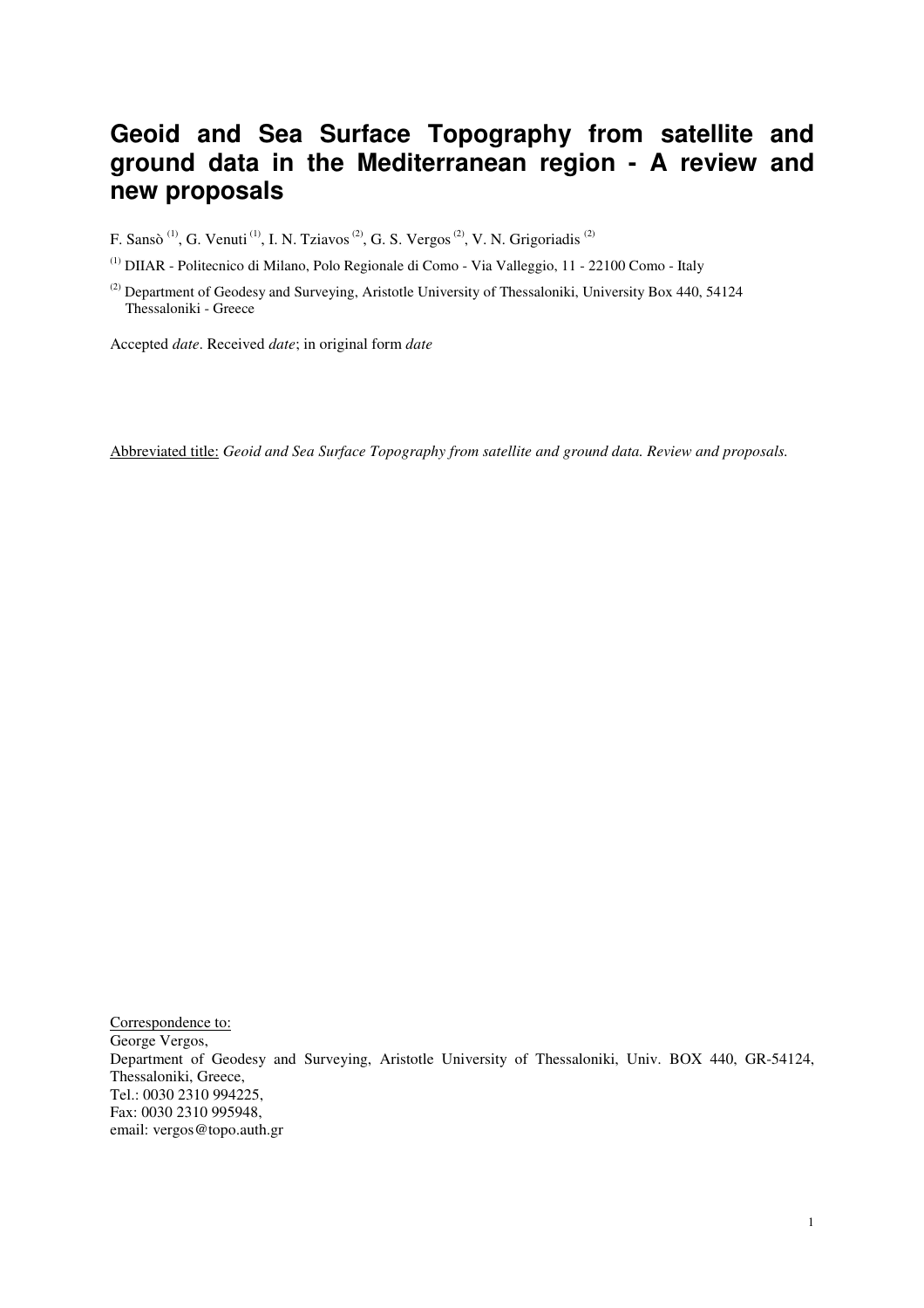**ABSTRACT.** The determination of local and regional geoid models has been the topic of extensive research in physical geodesy for the last decades. From the initial realizations of astrogeodetic geoid models and combination solutions with few gravity observations, we have sailed through the era of satellite geodesy and the exploitation of altimetric observations which provided an unprecedented view of the geoid and Earth's gravity field over the oceans. From 2000 on, when the gravity field dedicated satellite missions of CHAMP and GRACE have been launched, gravity field and geoid determination have experienced tremendous improvements in the long and medium wavelength of the spectrum, while geoid variations of a few mm attributed to mass variations have been monitored for the first time by space geodetic techniques. The significant improvement in Global Geopotential Model (GGM) determination, with the latest example of EGM08 (Pavlis et *al.*, 2008), and the expected impact of the GOCE mission, which is planned to be launched in 2008, will result in a cumulative geoid error of ±2 cm to degree and order 200.

The drastic improvement in geoid determination through heterogeneous data combination, i.e., gravity anomalies, altimetric sea surface heights, deflections of the vertical, GPS/Leveling geoid heights, potential and its second order derivatives, has also led to the synergy between geodesy and other geosciences. Of special interest is the application of geodetic techniques and products in oceanographic studies and vice versa. In this frame, mean sea surface, sea surface topography and ocean circulation models have been derived from geodetic data and techniques. The key component in all these studies has been the combination of various types of geodetic data, which has been a topic of geodetic research for more than fifty years, originating from the pioneering work of Eeg and Krarup (1975), who first presented the integrated approach of geodetic data adjustment. From that idea stem the origins of the leading estimation principle in modern geodetic research, i.e., that of least squares collocation (LSC), which due to the use of many and various types of data and through the use of Fourier transforms (FT) introduced the use of system theory with geodetic data.

In this context, the present work aims to provide a review of the application of least squares collocation for heterogeneous data combination in studies related to the determination of the geoid and the sea surface topography. First, an outline of the observation equations used in LSC is presented with a derivation of the final geoid height estimates. The application of LSC for mean dynamic topography determination is then presented, together with the implementation of the Multiple Input Multiple Output System Theory for geoid determination. In the same section, a brief outline of the similarities and differences between the two methods is also given. The next section is devoted to the application of LSC in data combination schemes when GOCE observables, i.e., potential and its second order derivatives, are available. It should be noted that within the context of this paper, whenever GOCE observables are mentioned they refer to simulation datasets. Results acquired by the authors towards the determination of geoid models over both land and sea are also presented, while a detailed discussion on the improvement that GOCE data provide is given. The last section is devoted to the presentation of a new method for altimetric sea surface height data analysis and the determination of sea surface topography covariance functions based on second order kriging. Results based on both simulated data and real altimetric sea surface heights are presented using both the traditional LSC approach and second order kriging.

**Keywords.** Mediterranean geoid, GOCE mission, gravity, altimetry, quasi-stationary sea surface topography.

# **1 Introduction**

This paper summarizes the state of the art of the research conducted by the University of Thessaloniki and Politecnico di Milano in the framework of a Scientific and Technological cooperation agreement supported by the Joint Greek-Italian Committee. The purpose of the project was the study of integrated techniques to determine the geoid and the quasi-stationary sea surface topography for closed sea areas, with a particular focus on the Mediterranean Sea, from satellite and marine data. Satellite data can include satellite altimetry observations of various missions (e.g., ERS1/2, TOPEX/Poseidon, JASON-1, ENVISAT, etc.) and data from the recent and forthcoming satellite missions (e.g., CHAMP, GRACE and GOCE), while ground observations are land, marine and airborne gravity, GPS/Levelling and bathymetry data (Forsberg *et al*. 2007). Re-tracked multisatellite altimetry sea surface heights close to the coastline (see, e.g., Hwang *et al.* 2006, Kingdon *et al.* 2008, Madsen *et al.* 2007), that in the last years have enriched the available data for gravity, geoid, sea surface topography and ocean circulation modelling, have been included. Since the focus of the paper is not on the combination of global models with local observations, we shall simply assume in the introductory section to Least Squares Collocation that the contribution coming from a global model (e.g., up to degree 180 or 200) is subtracted from everything just to avoid mixing signals with very different orders of magnitude that usually poses numerical problems in data management. Also, after this removal, the ordinary geodetic equations can be used in a spherical approximation form.

So we consider here as observed quantities the following three types of data:  $\{h, D \le t \le D_t + \Delta_t\},$  (1.1)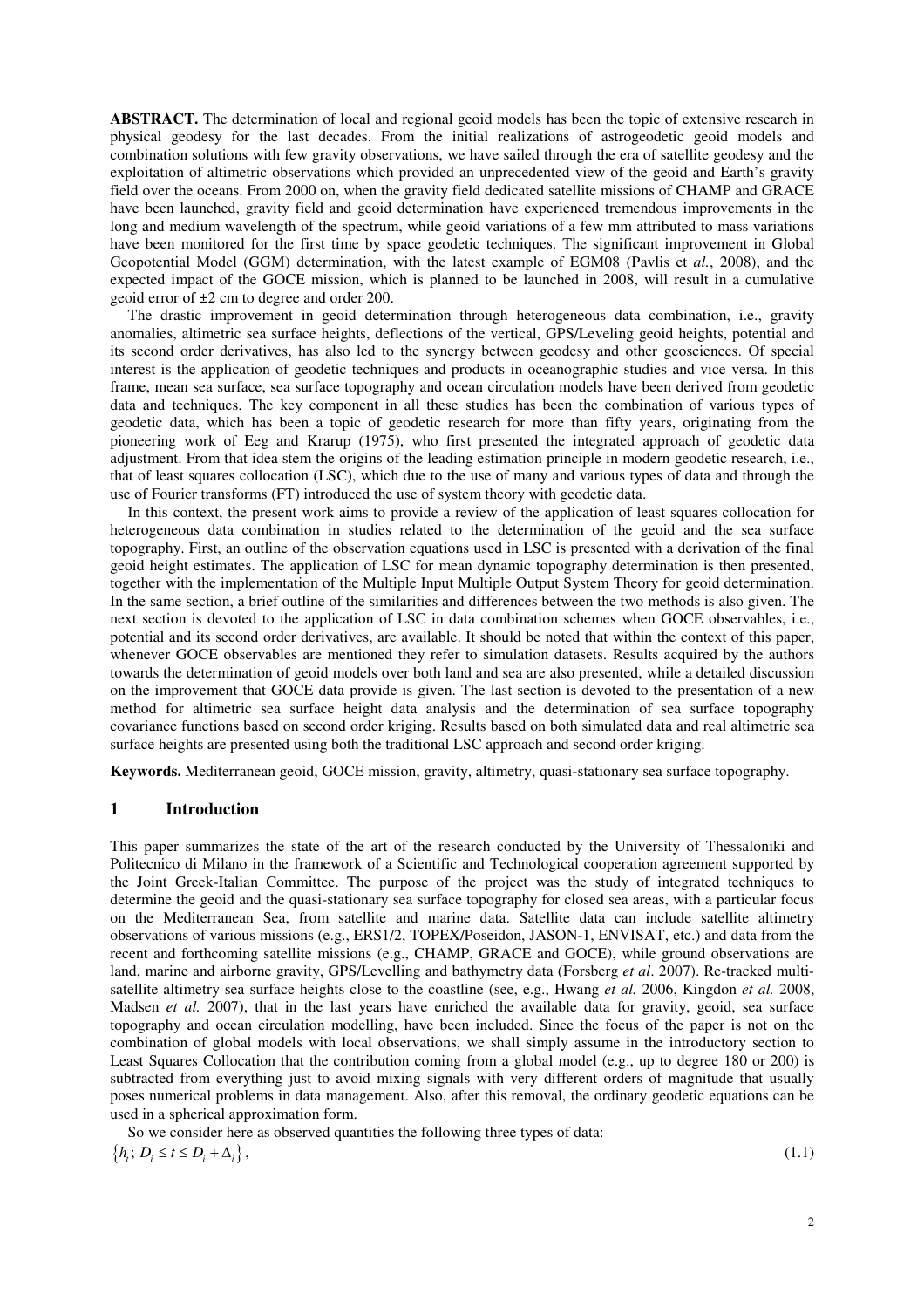which denote the altimetric observations (i.e., the height of the sea surface over the reference ellipsoid) collected along a track *i* during a period  $\Delta_i$ , over the area of study  $A_s$  at date  $D_i$ ;  $\{\Delta g(P_i)\}\$ , which denote a set of free-air gravity anomalies in the area  $A_s$ ; and observations of the anomalous potential  $\{T_i\}$  and of its second order derivatives  $\{(T_r)_{ij}\}\$ given on a sphere at mean satellite altitude at a point  $P_j$  along a track *i*, like those that can be derived from the GOCE mission employing the so called space-wise data analysis (Migliaccio *et al* 2004, 2006, 2007, submitted). The main tool that will be applied to perform a consistent combination of all data and predict the geoid and the quasi-stationary SST is an empirical analysis technique derived from the Wiener-Kolmogorov prediction theory, and referred to in geodetic literature as least squares collocation (LSC).

The first two data sets are the classical ones in geodetic literature and practice and have been used for long in the determination of gravity field functionals and quantities related to the marine geoid. Their combination schemes using collocation will be reviewed in §3. The use of the third type of data sets, namely of the disturbing potential and its second order derivatives at satellite level, and the study of their impact on the accuracy of the derived solutions, have been analytically studied in the frame of the Greek-Italian bilateral project and will be summarized in §4. Finally, considering that the aforementioned collocation technique, with its stepwise approach to the empirical estimation of covariances, can produce biases in the predicted quantities (Reguzzoni *et al.* 2005), a new proposal is developed that should enable us to make a better estimate of the second order solutions, i.e., the covariances, of the relevant fields. This proposal is developed and presented in §5, where the conclusions follow. In the next paragraph we shortly summarize the fundamentals of the observation equations of our data and of the collocation technique.

#### **2 Observation equations and collocation**

Let us start by recalling the form of the observation equations of our data with the understanding that in this section whenever we write the anomalous potential *T* we mean the anomalous potential already reduced by some preliminary global model, up to a medium degree, e.g.,  $n=180$  or  $n=200$ . First of all we have the following observation equation:

$$
h_t = a_t + b_t \left( t - D_t \right) + N_t + \zeta_t + v_t, \tag{2.1}
$$

where:  $a_i$ ,  $b_i$  are the bias and tilt of the track *i*;  $N_t$  denotes the geoid height at the sub-satellite point  $P_t$  along track *i*;  $\zeta$ <sup>*t*</sup> denotes the quasi-stationary SST at the same point *P<sub>i</sub>*;  $v_t$  is the (uncorrelated) noise of the observations.

Note that usually the model presented in Eq. 2.1 is augmented with the inclusion of an orbit error and some time dependant oceanic signal, e.g., tides. The orbit error stems from the fact that  $h_t$  is derived from the ellipsoidal height of the satellite minus the true observation, which is just the height of the satellite over the sea measured by radars. Of course the height of the satellite derived from tracking data contains an estimation error which however is nowadays reduced to very few centimeters (Le Traon *et al.* 1995, Le Traon and Ogor 1998, Schrama 1989). In any case, both signals are so smooth for a short track, like those present in the Mediterranean Sea, that they are known to be well represented by the linear trend term in Eq. 2.1. The rest of the time varying effects of the SST are absorbed by the error term of Eq. 2.1. It should be noted that the time-varying part of the SST can be regarded as a stationary random signal, therefore its contribution can be modeled and removed by the error/noise term of Eq. 2.1. As shown in Cazenave (2002), Fenoglio (2002), Larnicol *et al.* (1995) and Tziavos *et al.* (2005) the time varying sea surface topography in the Mediterranean Sea presents clear seasonal characteristics and one may object that it cannot be regarded as a random signal. Here we should distinguish two cases. The first one refers to the scheme described by Eq. 2.1 where we are dealing with a single altimetric track *i*. In this case, that the data span over a limited time period *t*, the time-varying (TSST) can be regarded as a random signal and be absorbed by the noise term. The second case is when a large amount of data is available spanning a large period of time, e.g., when a complete annual-cycle of exact repeat mission altimetry data are available. In this case, the signal of the TSST cannot be regarded as purely random, due to its (partly) seasonal characteristics. Nevertheless the bias term *a* introduced in Eq. 2.1 includes any TSST signal with non-random characteristics, and any remaining random part is absorbed by the noise term. A more complete representation of Eq. 2.1 is given in §3 where a dedicated variable  $\delta\zeta$  is introduced to describe the TSST. Moreover, let us remark that the SST field described by  $\zeta_t$  is quite small in the Mediterranean Sea reaching the 20 cm level as a maximum while the TSST is of the order of a few centimetres.

As for the other terms in Eq. 2.1 let us recall that the geoid height *N* is related to the disturbing potential *T* by Bruns' formula (Heiskanen and Moritz 1967)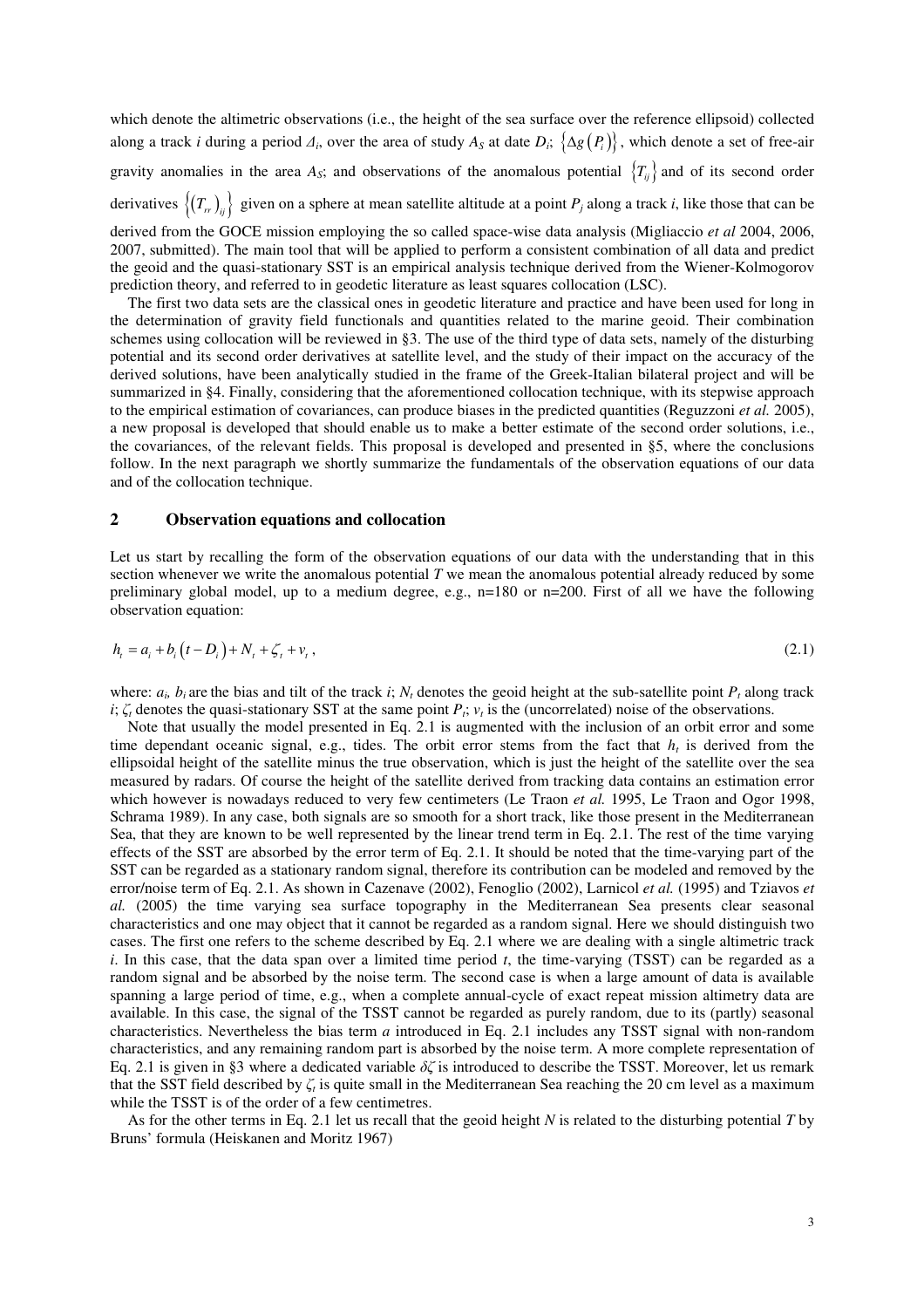$$
N(P) = \frac{T(P)}{\gamma(P)},
$$
\n(2.2)

Note that in Eq. 2.2 when GPS/Levelling data are to be used, then the zero degree geoid term *N<sup>o</sup>* should be added. The zero-degree term accounts in principle for the effects of mass and potential differences between the true geoid and the reference equipotential ellipsoid and appears as an offset between the EGM/gravimetric geoid heights and the geometric heights (Heiskanen and Moritz 1967). Free-air gravity anomalies ∆*g* are given from the well-known fundamental equation of physical geodesy (ibid.)

$$
\Delta g\left(P\right) = -\frac{\partial T\left(P\right)}{\partial h_p} - \frac{1}{\gamma\left(P\right)} \frac{\partial \gamma\left(P\right)}{\partial h_p} T\left(P\right),\tag{2.3}
$$

Given that the normal to the earth ellipsoid is reasonably approximated by the direction of the radius vector *r*, Eq. 2.3 becomes

$$
\Delta g\left(P\right) = -\frac{\partial T\left(P\right)}{\partial r_p} - \frac{1}{\gamma\left(P\right)} \frac{\partial \gamma\left(P\right)}{\partial r_p} T\left(P\right). \tag{2.4}
$$

Notice that in Eqs. 2.3 and 2.4 the gravity anomalies are accompanied by a noise  $v_{\lambda g}$  of the order of 5 mGals. Of course the gravity information represented by Eq. 2.4 can include airborne data as well as gravity disturbances either on land or at sea from altimetry inversion. Finally, *T* and *Trr* (the second radial derivative) do not need to be written in terms of observation equations, since they are self-explanatory. We only observe that they are given at an altitude of, say, 200 km and that they are typically affected by errors in the range of  $\sigma(T/\gamma)$  ~ 1cm and  $\sigma(T_r) \sim 0.5 \cdot 10^{-3}$  E.U. The common structure of these data is of utmost importance; we will not discuss it within this paper, we shall only assume that it has been derived in the GOCE data analysis framework (Migliaccio *et al.* 2007, Pail 2003, Rummel *et al.* 2004, Sünkel 2002). Now that the observation equations have been written, let us make the following hypothesis on the covariance structure of the different signals (*N*, ζ, Τ, Τ*rr*) and noises involved (Knudsen 1987, Moritz 1980, Tscherning 1986, Tscherning 1993, Tscherning and Rapp 1974, Sansò 1986):

(i) *T* has an isotropic covariance function, with structure

$$
C_{TT}(P,Q) = \left(\frac{GM}{R}\right)^2 \sum_{n=0}^{n_{\text{max}}} c_n(T) \left(\frac{R^2}{r_Q r_P}\right)^{n+1} P_n\left(\cos \psi_{PQ}\right) + \left(\frac{GM}{R}\right)^2 \sum_{n=n_{\text{max}}+1}^{\infty} \sigma_n(T) \left(\frac{R_B^2}{r_Q r_P}\right)^{n+1} P_n\left(\cos \psi_{PQ}\right), (2.5)
$$

where, *G* is Newton's gravitational constant and *M* is the mass of the Earth,  $c_n(T)$  are degree variances up to the full power of the reference model,  $R_B$  is the so-called radius of the Bjerhammar sphere,  $P_n$  are the non-normalized Legendre polynomials,  $\sigma_n(T)$  are the degree variances adopted above the maximum degree of expansion until infinity according to the model of Tscherning and Rapp (1974) (see also §4);

(ii) given Eqs. 2.4 and 2.5 and by covariance propagation we have the auto-covariance functions for geoid heights, gravity anomalies and the second order derivatives of the disturbing potential

$$
C_{NN}(P,Q) = \frac{1}{\gamma_P \gamma_Q} C_{TT}(P,Q), \qquad (2.6)
$$

$$
C_{\Delta g \Delta g} (P,Q) = \left(\frac{GM}{R}\right)^2 \sum_{n=0}^{n_{\text{max}}} (n-1)^2 c_n (T) \left(\frac{R^2}{r_Q r_P}\right)^{n+2} P_n (\cos \psi_{PQ}) + \\ + \left(\frac{GM}{R}\right)^2 \sum_{n=n_{\text{max}}+1}^{\infty} (n-1)^2 \sigma_n (T) \left(\frac{R^2}{r_Q r_P}\right)^{n+2} P_n (\cos \psi_{PQ})
$$
\n(2.7)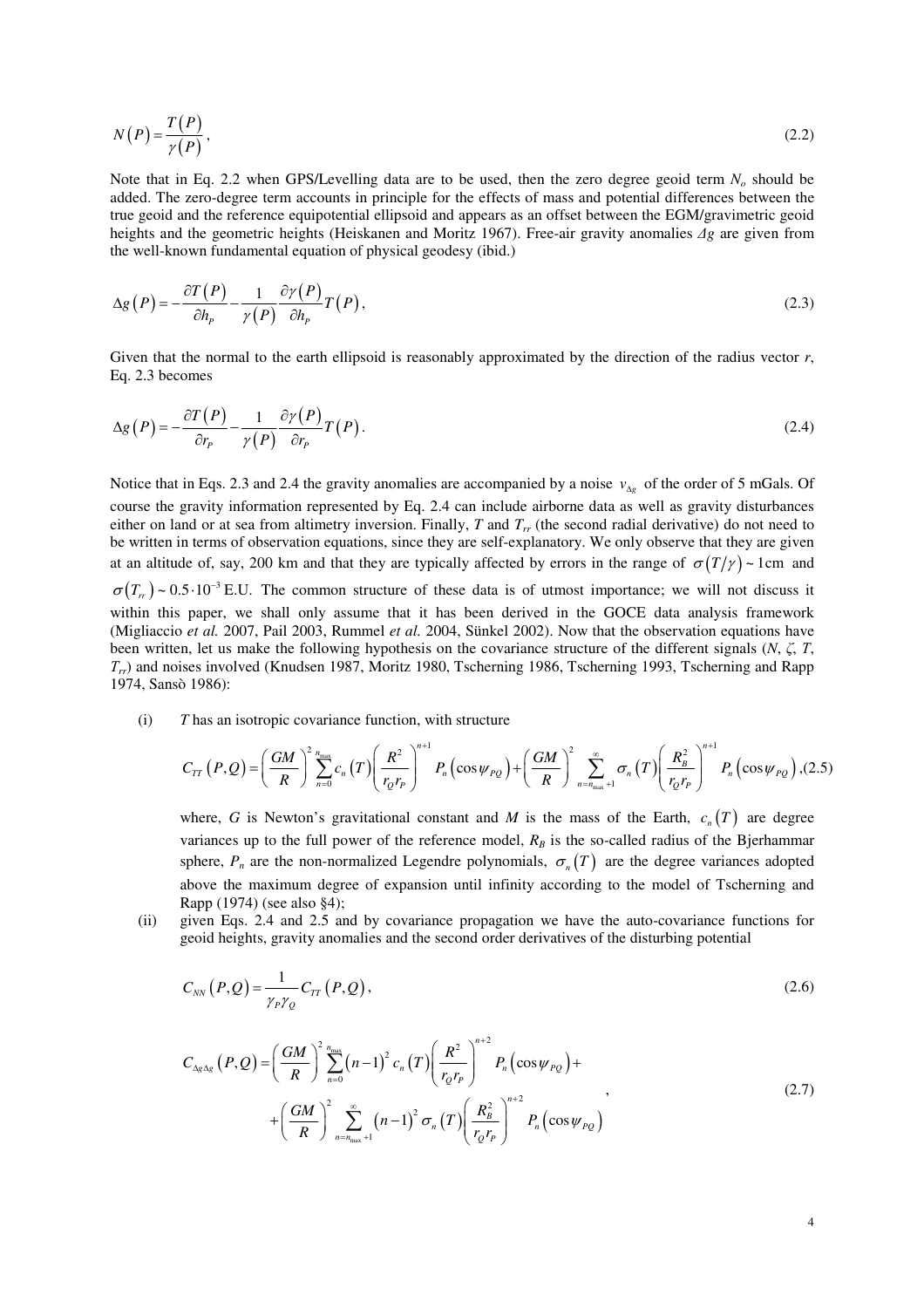$$
C_{T_{n}T_{n}}\left(P,Q\right) = \left(\frac{GM}{R^{3}}\right)^{2} \sum_{n=0}^{n_{\text{max}}} \left(n+1\right)^{2} \left(n+2\right)^{2} c_{n} \left(T\right) \left(\frac{R^{2}}{r_{Q}r_{P}}\right)^{n+3} P_{n}\left(\cos\psi_{PQ}\right) + \\ + \left(\frac{GM}{R^{3}}\right)^{2} \sum_{n=n_{\text{max}}+1}^{\infty} \left(n+1\right)^{2} \left(n+2\right)^{2} \sigma_{n} \left(T\right) \left(\frac{R_{B}^{2}}{r_{Q}r_{P}}\right)^{n+3} P_{n}\left(\cos\psi_{PQ}\right) \tag{2.8}
$$

 In the same way we can define all the appropriate cross-covariance functions such as  $C_{\Delta gT}$  ,  $C_{\Delta gN}$  ,  $C_{TN}$  ,  $C_{T_{rr}T}$  ,  $C_{\Delta gT_{rr}}$  , and  $C_{T_{rr}N}$ 

$$
C_{\Delta g T}\left(P,Q\right) = \frac{GM^2}{R^3} \sum_{n=0}^{m_{\text{max}}} (n-1)c_n\left(T\right) \left(\frac{R}{r_p}\right)^{n+2} \left(\frac{R}{r_Q}\right)^{n+1} P_n\left(\cos\psi_{PQ}\right) + \\ + \frac{GM^2}{R^3} \sum_{n=n_{\text{max}}+1}^{\infty} (n-1)\sigma_n\left(T\right) \left(\frac{R_B}{r_p}\right)^{n+2} \left(\frac{R_B}{r_Q}\right)^{n+1} P_n\left(\cos\psi_{PQ}\right) \tag{2.9}
$$

$$
C_{\Delta gN}(P,Q) = \frac{1}{\gamma_Q} C_{\Delta gT}(P,Q),
$$
\n(2.10)

$$
C_{\text{TN}}\left(P,Q\right) = \frac{1}{\gamma_Q} C_{\text{TT}}\left(P,Q\right),\tag{2.11}
$$

$$
C_{T_{n}T}\left(P,Q\right) = \frac{GM^2}{R^4} \sum_{n=0}^{n_{\text{max}}} (n+1)(n+2)c_n\left(T\right) \left(\frac{R}{r_p}\right)^{n+3} \left(\frac{R}{r_Q}\right)^{n+1} P_n\left(\cos\psi_{PQ}\right) + \\ + \frac{GM^2}{R^4} \sum_{n=0}^{n_{\text{max}}} (n+1)(n+2)\sigma_n\left(T\right) \left(\frac{R_B}{r_p}\right)^{n+3} \left(\frac{R_B}{r_Q}\right)^{n+1} P_n\left(\cos\psi_{PQ}\right) \tag{2.12}
$$

$$
C_{\Delta g T_{rr}}(P,Q) = \frac{GM^2}{R^5} \sum_{n=0}^{n_{\text{max}}} (n-1)(n+1)(n+2)c_n(T) \left(\frac{R}{r_p}\right)^{n+2} \left(\frac{R}{r_Q}\right)^{n+3} P_n\left(\cos\psi_{PQ}\right) + \\ + \frac{GM^2}{R^5} \sum_{n=0}^{n_{\text{max}}} (n-1)(n+1)(n+2)\sigma_n(T) \left(\frac{R_B}{r_p}\right)^{n+2} \left(\frac{R_B}{r_Q}\right)^{n+3} P_n\left(\cos\psi_{PQ}\right) \tag{2.13}
$$

$$
C_{T_{\pi N}}(P,Q) = \frac{1}{\gamma_Q} C_{T_{\pi T}}(P,Q).
$$
 (2.14)

Note that in Eqs. 2.6-2.14 when, e.g.,  $C_{T_nN}(P,Q)$  is derived, it is assumed that  $T_r$  refers to point P and *N* to point *Q*.

- $v_t$  is a noise with given variance;
- (iii) *(iv)*  $v_{\Delta g}$  is a noise with given variance;
- (v)  $v_T$  and  $v_{T_T}$  are prediction errors of *T* and  $T_T$ , with given covariance and cross-covariance structure;
- (vi) the noises in (iii), (iv) and (v) are independent from one another and independent from *T*;
- (vii)  $\zeta_t$  has some (unknown) isotropic covariance in  $A_s$ ;
- (viii)  $\zeta_t$  is independent of *T* and of all noises.

Given all the aforementioned equations, we can compact our observation equation (see Eq. 2.1) in the following form (Moritz, 1980):

$$
y = Ax + s + v, \tag{2.15}
$$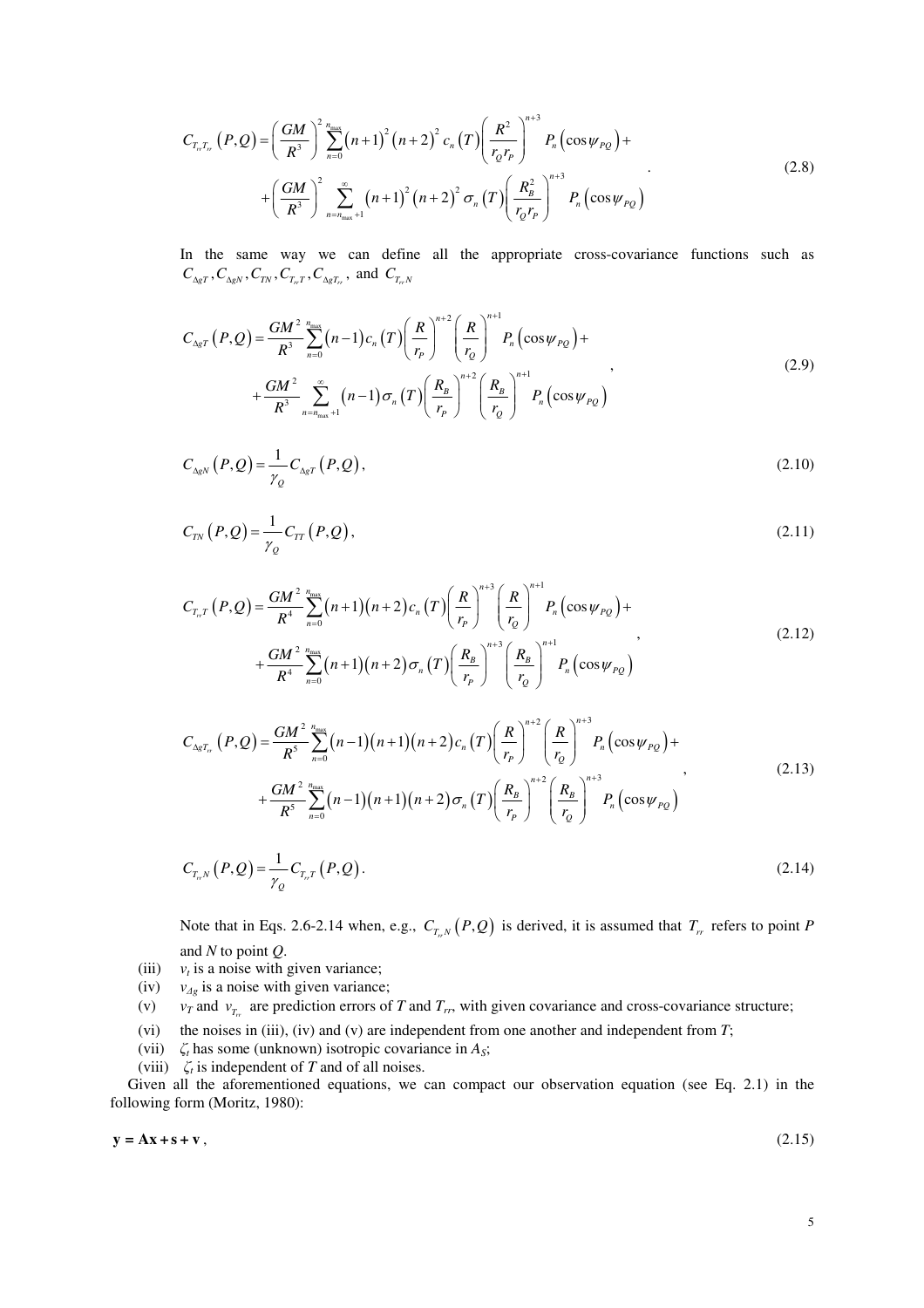where the bold-faced symbols denote vectors or matrices. In Eq. 2.15, *y* is the full observation vector, that contains the along track sea surface height observations *h*, the available marine gravity anomalies ∆*g* at sparse points on the surface, and the disturbing potential and its second order derivatives data on grids at satellite level coming from GOCE-like missions, i.e.,  $T^{\text{as}}$  and  $T^{\text{as}}_r$ . Therefore, the data vector can be written as:

$$
\mathbf{y} = \begin{bmatrix} \mathbf{h}^T & \mathbf{\Delta} \mathbf{g}^T & \mathbf{T}_{rr}^{\text{os}^T} \end{bmatrix}^T, \tag{2.16}
$$

Moreover, in Eq. 2.15,  $x$  is the vector of the unknown deterministic parameters describing the bias and tilt of the *N* altimetric tracks considered:

$$
\mathbf{x} = \begin{bmatrix} \dots \\ a_i \\ b_i \\ \dots \end{bmatrix} \quad i = 1, 2, \dots, N \tag{2.17}
$$

and  $\vec{A}$  is the design matrix of our observation equations describing the influence of the parameters  $\vec{x}$  on the signal in *y*. Equivalently, *s* is the set of signals,

$$
\mathbf{s} = \begin{bmatrix} \frac{1}{\gamma} \mathbf{T} + \zeta \\ -\frac{\partial \mathbf{T}}{\partial r} - \frac{2}{r} \mathbf{T} \\ -\frac{\mathbf{T}}{\partial r} \mathbf{T}^{\mathbf{s}} \\ \mathbf{T}^{\mathbf{s}}_{\mathbf{r}} \end{bmatrix} = \begin{bmatrix} \frac{1}{\gamma} \mathbf{T} + \zeta \\ -\mathbf{T}_{r} - \frac{2}{r} \mathbf{T} \\ -\mathbf{T}_{r} - \frac{2}{r} \mathbf{T} \\ \mathbf{T}^{\mathbf{s}}_{\mathbf{r}} \end{bmatrix},
$$
\n(2.18)

where all of its components, i.e.,  $\frac{1}{\gamma}T + \zeta$ ,  $T_r - \frac{2}{r}T$ ,  $T_s$ ,  $T_r$ , must be consistently related through one and the same covariance function. Finally,  $v$  is the vector of noises and estimation errors, with the covariance properties illustrated by (iii), (iv), (v) and (vi) above:

$$
v = \begin{bmatrix} v_{t} \\ v_{\Delta g} \\ v_{t} \\ v_{t_{n}} \end{bmatrix} . \tag{2.19}
$$

If we assume to know  $\mathbf{C}_{TT}(P,Q)$ ,  $\mathbf{C}_{\mathcal{L}\mathcal{L}}(P,Q)$  and  $\mathbf{C}_{T\mathcal{L}}(P,Q)$ , that is the covariance and cross-covariance functions of the disturbing potential and of the sea surface topography, then with the further assumption (viii) listed above, we can construct the full variance-covariance matrix of both **s** and **v** , i.e.,

$$
\mathbf{C}_{yy} = \mathbf{C}_{ss} + \mathbf{C}_{w},\tag{2.20}
$$

As well as all the cross-covariance functions like

$$
\mathbf{C}_{T_{\mathcal{Y}}}(P,Q) = \mathbf{C}_{T_{\mathcal{S}}}(P,Q),\tag{2.21}
$$

$$
\mathbf{C}_{\zeta y}(P,Q) = \mathbf{C}_{\zeta s}(P,Q),\tag{2.22}
$$

Now we can perform the optimal linear estimate of **x**, and the prediction of  $T(P)$  and  $\zeta(P)$  for any given point *P*, analytically according to the formulas (Knudsen 1987, 1993)

$$
\hat{\mathbf{x}} = (\mathbf{A}^T \mathbf{C}_{\mathbf{y} \mathbf{y}}^{\mathsf{T}} \mathbf{A}) \mathbf{A}^T \mathbf{C}_{\mathbf{y} \mathbf{y}}^{\mathsf{T}} \mathbf{y}, \tag{2.23}
$$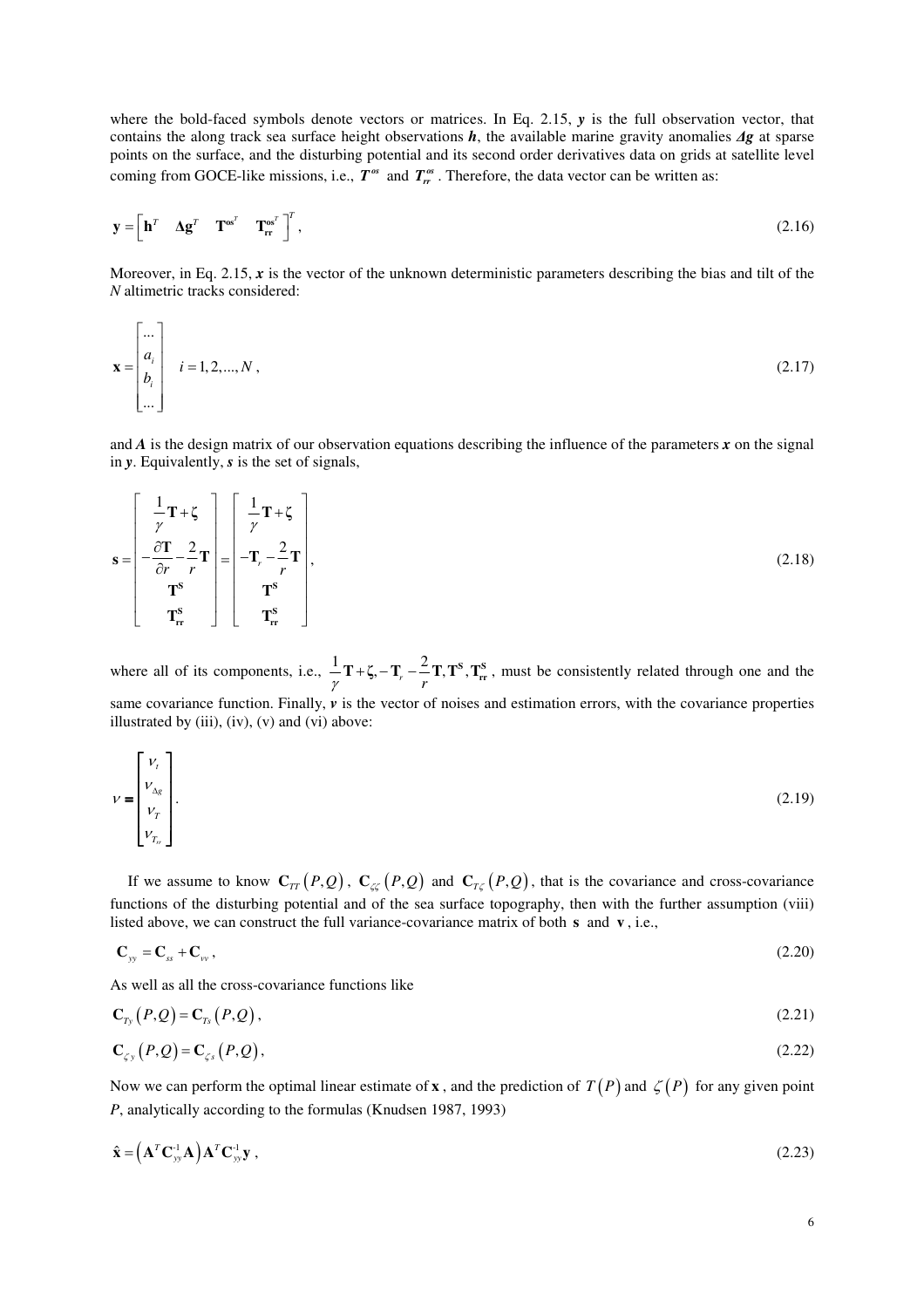$$
\hat{T}(P) = \mathbf{C}_{T_s}(P, \cdot)\mathbf{C}_{\mathbf{y}}^{\mathbf{1}}(\mathbf{y} - \mathbf{A}\hat{\mathbf{x}}),
$$
\n(2.24)

$$
\hat{\zeta}(P) = \mathbf{C}_{\zeta s}(P, \cdot) \mathbf{C}_{\mathbf{y} \mathbf{y}}^{\mathbf{1}} (\mathbf{y} - \mathbf{A} \hat{\mathbf{x}}).
$$
\n(2.25)

Also, prediction errors of both  $\hat{T}(P)$  and  $\hat{\zeta}(P)$  can be computed, at least in principle, from

$$
\sigma_{\rm T}^2(P) = \mathbf{C}_{\rm TT}(P,P) - \mathbf{C}_{\rm TS}\left\{\mathbf{C}_{\rm SY}^{\rm -1} - \mathbf{C}_{\rm SY}^{\rm -1}\mathbf{A}\mathbf{N}^{\rm -1}\mathbf{A}^{\rm T}\mathbf{C}_{\rm SY}^{\rm -1}\right\}\mathbf{C}_{\rm ST},\tag{2.26}
$$

$$
\sigma_{\zeta}^{2}(P) = \mathbf{C}_{\zeta\zeta}(P,P) - \mathbf{C}_{\zeta s}\left\{\mathbf{C}_{yy}^{1} - \mathbf{C}_{yy}^{1}\mathbf{A}\mathbf{N}^{-1}\mathbf{A}^{T}\mathbf{C}_{yy}^{1}\right\}\mathbf{C}_{s\zeta}.
$$
\n(2.27)

In order to implement an estimation scheme like the one described previously, we have to face two difficulties: a) to understand where one can get the covariances of *T* and in particular the local covariances, as well as that of  $\zeta$  and b) the unequivocal complexity arising from the need of solving systems of the same dimensions as *y*. In the next two paragraphs we shall see how this has been done in past and recent studies.

# **3 Heterogeneous data combination for gravity field and sea surface topography modelling**

#### **3.1 Spectral domain heterogeneous data combination for gravity field modelling**

Having outlined the LSC based heterogeneous data combination in the previous section, its frequency domain representation will be presented here, while a specific example of gravimetric, altimetric and GOCE potential and second order differences data combination for geoid determination will be given. Moreover, the similarities and differences between system theory and LSC are outlined, in order to show the physical relation between all methods presented in this work. The second part of this section is devoted to an outline of mean dynamic topography determination using LSC.

Since the beginning of the 80's, spectral methods and FT in particular, have been extensively used for the solution of the classical boundary value problems of physical geodesy. The key concept for the utilization of FT in geodetic problems lays to the representation of well-known integral formulas (e.g., Stokes' and Vening-Meinesz integrals for the prediction of geoid heights from gravity anomalies and deflections of the vertical, respectively) as convolution integrals. Since, in the spectral domain the convolution of input signals is replaced by simple multiplication of their spectra, FT and Fast Fourier Transforms (FFT) have been used mainly due to their high-efficiency in terms of time, compared to the usual integral methods of solving geodetic boundary value problems (Tziavos *et al.* 1998a,b; Vergos *et al.* 2005a,b). Despite the gain in processing time, FFT methods carry some disadvantages, among which the main ones are: a) The need for regularly spaced (i.e., gridded) data, b) the inability of predicting the estimation error for the output signal (Andritsanos *et al*. 2001, Sideris 1996, Sansò & Sideris 1997) and c) the prerequisite of having a single input and a single output signal. On the other hand, the leading estimation method in physical geodesy, i.e., LSC, which was previously discussed in the frame of heterogeneous data combination schemes, allows the use of multiple input signals and irregularly distributed data, while it provides an optimal, under the Wiener-Kolmogorov principle, estimate of the output signal with simultaneous estimation of the full variance-covariance matrix of the output signal error (Moritz 1980). As it was shown in the previous section, in contrast to FT and FFT methods, LSC can incorporate multiple sources of heterogeneous input data if their covariance and auto-covariance functions have been computed. A nice discussion on the a-priori estimation of error covariance functions is given in Arabelos *et al*. (2007).

Nevertheless, especially in modern day geodetic applications with the hundreds of thousands of altimetric, gravimetric and space borne gravity field related observations, the application of LSC has become difficult. Therefore, a frequency domain equivalent to LSC has been developed employing system theory. The latter has been traditionally used in signal processing and signal transmission methods as well as to various applications of electrical engineering. Sideris (1996) was the first one who proposed a solution of geodetic boundary value problems in the frequency domain employing system theory and presenting the general scheme for the use of a system with multiple inputs and multiple outputs (Multiple Input Multiple Output System Theory – MIMOST). Numerical solutions and examples of using MIMOST methods for the estimation of geoid heights, gravity anomalies, deflections of the vertical, the quasi-stationary sea surface topography from heterogeneous noisy data as well as in combined gravimetric and GPS geoid solutions have been presented in several papers (see, e.g., Andritsanos 2000; Andritsanos et al. 2001, 2004; Andritsanos and Tziavos 2002; Vergos et al. 2005).

Let us assume that gravity, altimetry and GOCE observations, i.e., potential and its second order radial derivatives, are available with the aim of predicting geoid heights, then a MIMOST system with four input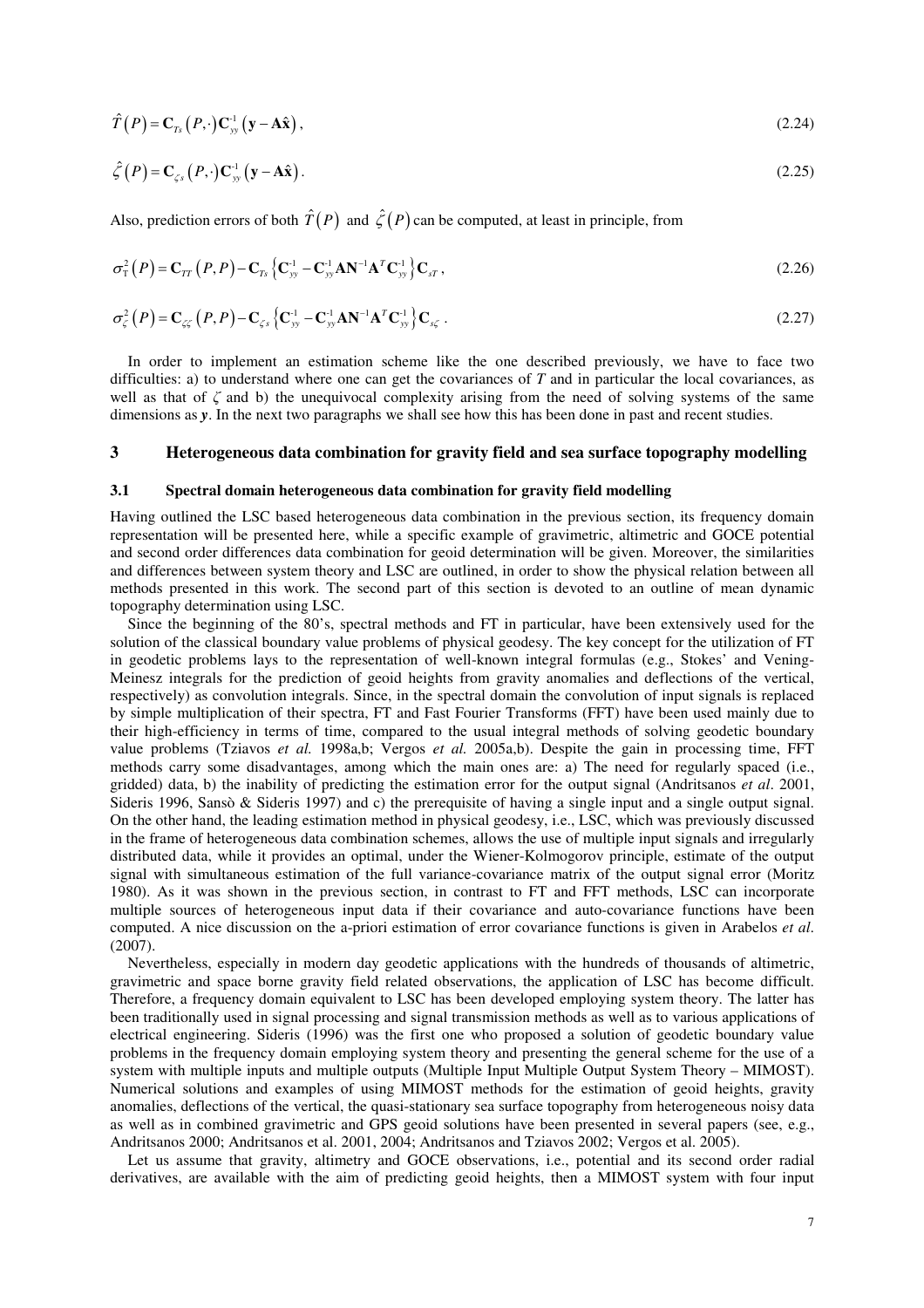signals and a single output will look like the flowchart presented in Figure 1. In the system presented in Fig. 1 we have four input signals,  $N^{gr}$ ,  $N^{alt}$ ,  $T^{GOCE}$ , and  $T_r^{GOCE}$  which are contaminated by noise  $m^{gr}$ ,  $m^{alt}$ ,  $m_T^{GOCE}$  and  $m_{T_{\pi}}^{GOCE}$  in order to simulate their errors. Moreover what we really know are just the variances and not the complete errors of the signal. Nevertheless, it should be noted that as shown by Andritsanos et al. (2001) in the case of exact repeat altimetric missions an estimation of the input error Power Spectral Density (PSD) function can be directly evaluated using this successive information.



Figure 1: A quad-input single output system for the prediction of geoid heights from gravity, altimetry and GOCE data.

The final solutions and the error PSD function of the MIMOST method are calculated according to the following equations (*ibid.*, Sideris 1996):

$$
\hat{\mathbf{N}}_{o} = \begin{bmatrix} \mathbf{H}_{\hat{N}N^{st}} & \mathbf{H}_{\hat{N}N^{dat}} & \mathbf{H}_{\hat{N}T^{GOCE}} & \mathbf{H}_{\hat{N}T^{GOCE}} \\ \mathbf{P}_{N^{alt}_{o}N^{st}} & \mathbf{P}_{N^{alt}_{o}N^{dat}} & \mathbf{P}_{N^{alt}_{o}N^{act}} & \mathbf{P}_{N^{alt}_{o}T^{GOCE}} & \mathbf{P}_{N^{alt}_{o}T_{ro}^{GOCE}} \\ \mathbf{P}_{T^{GOCE}_{o}N^{st}_{o}} & \mathbf{P}_{T^{GOCE}_{o}}N^{sat}_{o}} & \mathbf{P}_{T^{GOCE}_{o}}N^{cat}_{o}} & \mathbf{P}_{T^{GOCE}_{o}}N^{cat}_{o}} & \mathbf{P}_{T^{GOCE}_{o}}N^{CoCE}_{o}} \\ \mathbf{P}_{T^{GOCE}_{o}}N^{sat}_{o}} & \mathbf{P}_{T^{GOCE}_{o}}N^{sat}_{o}} & \mathbf{P}_{T^{GOCE}_{o}}N^{cat}_{o}} & \mathbf{P}_{T^{GOCE}_{o}}N^{CoCE}_{o}} & \mathbf{P}_{T^{GOCE}_{o}}N^{CoCE}_{o}} \\ \begin{bmatrix} \mathbf{P}_{m^{st}m^{st}} & 0 & 0 & 0 \\ 0 & \mathbf{P}_{m^{at}m^{at}} & 0 & 0 & 0 \\ 0 & 0 & \mathbf{P}_{m^{GOCE}_{o}}N^{act}_{o}} & 0 & 0 & 0 \\ 0 & 0 & 0 & \mathbf{P}_{m^{GOCE}_{o}}N^{act}_{o}} & \mathbf{P}_{N^{alt}_{o}}N^{at}_{o}} & \mathbf{P}_{N^{alt}_{o}}N^{at}_{o}} & \mathbf{P}_{N^{alt}_{o}}N^{act}_{o} & \mathbf{P}_{N^{alt}_{o}}N^{GOCE}_{o}} \\ \mathbf{P}_{T^{GOCE}_{o}}N^{cat}_{o}} & \mathbf{P}_{T^{GOCE}_{o}}N^{cat}_{o}} & \mathbf{P}_{T^{GOCE}_{o}}N^{cat}_{o}} & \mathbf{P}_{T^{GOCE}_{o}}N^{act}_{o}} & \mathbf{P}_{T^{GOCE}_{o}}N^{coc}_{o}} \\ \mathbf{P}_{T^{GOCE}_{o}}N^{act}_{o}} & \mathbf{P}_{T^{GOCE}_{o}}N^{cat}_{o}} & \mathbf{P}_{T^{GOCE}_{o}}N^{coc}_{o}} & \mathbf{P}_{T^{GOCE}_{o}}N^{coc}_{o}} \\ \end{b
$$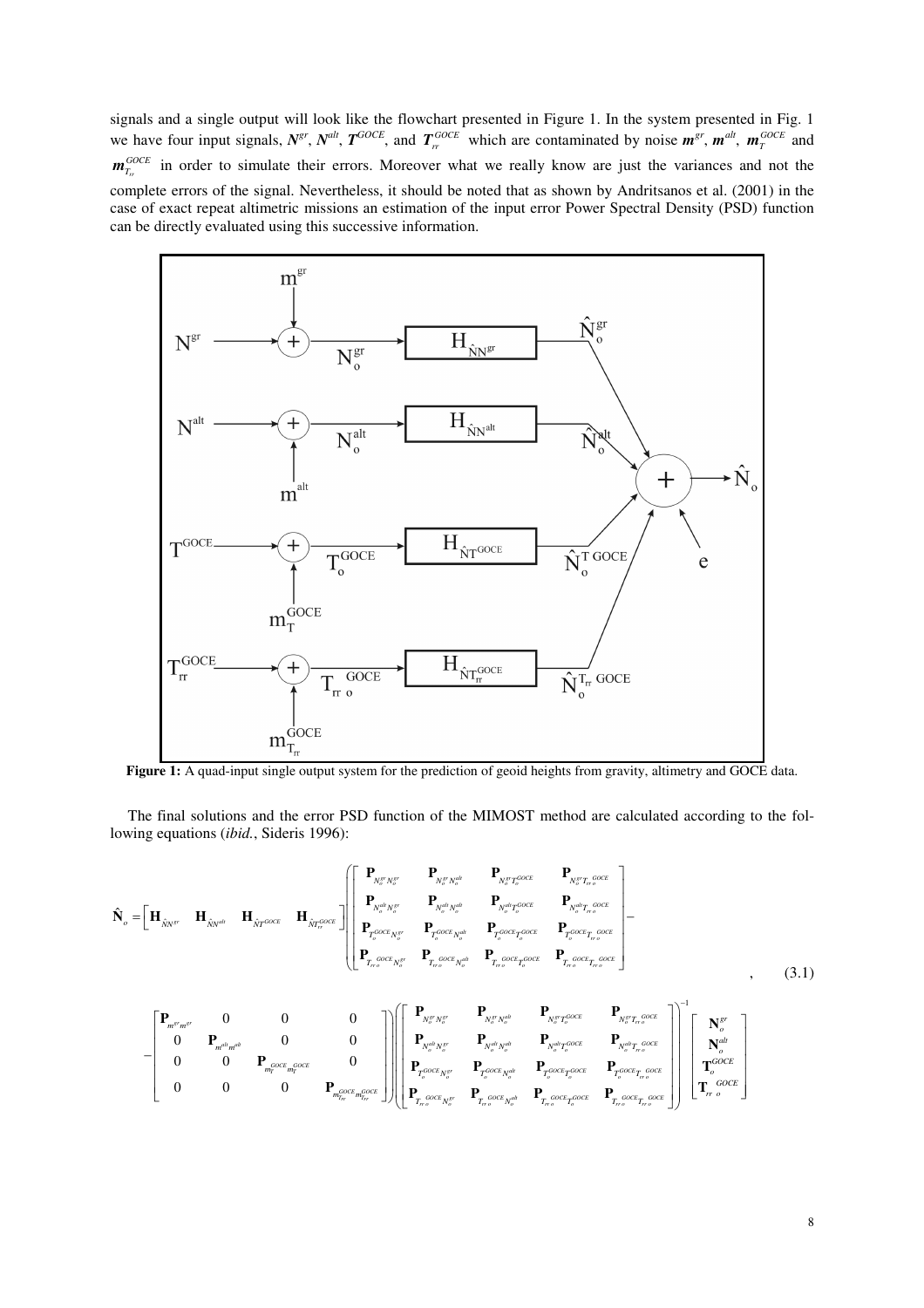$$
\mathbf{P}_{\hat{\alpha}} = \left\{ \begin{bmatrix} \mathbf{H}_{\hat{N}N^{\mu}} & \mathbf{H}_{\hat{N}P^{\mu\alpha\alpha}} & \mathbf{H}_{\hat{N}P^{\mu\alpha\alpha}} & \mathbf{H}_{\hat{N}P^{\mu\alpha\alpha}} & \mathbf{P}_{N_{\hat{\alpha}}^{\mu\alpha}N_{\hat{\alpha}}^{\mu\alpha}} & \mathbf{P}_{N_{\hat{\alpha}}^{\mu\alpha}N_{\hat{\alpha}}^{\mu\alpha}} & \mathbf{P}_{N_{\hat{\alpha}}^{\mu\alpha}T_{\hat{\alpha}}^{\mu\alpha\alpha}} & \mathbf{P}_{N_{\hat{\alpha}}^{\mu\alpha}T_{\hat{\alpha}}^{\mu\alpha\alpha}} \\ \mathbf{P}_{\hat{\alpha}}^{\mu\alpha\alpha\alpha\beta\mu} & \mathbf{P}_{\hat{\alpha}}^{\mu\alpha\alpha\alpha\beta\mu} & \mathbf{P}_{\hat{\alpha}}^{\mu\alpha\alpha\alpha\beta\mu} & \mathbf{P}_{\hat{\alpha}}^{\mu\alpha\alpha\alpha\beta\mu} & \mathbf{P}_{\hat{\alpha}}^{\mu\alpha\alpha\alpha\beta\mu} \\ \mathbf{P}_{\hat{\alpha}}^{\mu\alpha\alpha\alpha\beta\mu} & \mathbf{P}_{\hat{\alpha}}^{\mu\alpha\alpha\alpha\beta\mu} & \mathbf{P}_{\hat{\alpha}}^{\mu\alpha\alpha\alpha\beta\mu} & \mathbf{P}_{\hat{\alpha}}^{\mu\alpha\alpha\alpha\beta\mu} & \mathbf{P}_{\hat{\alpha}}^{\mu\alpha\alpha\alpha\beta\mu} & \mathbf{P}_{\hat{\alpha}}^{\mu\alpha\alpha\alpha\beta\mu} \\ 0 & 0 & \mathbf{P}_{m_{\hat{\alpha}}^{\mu\alpha\alpha\alpha}} & 0 & 0 \\ 0 & 0 & \mathbf{P}_{m_{\hat{\alpha}}^{\mu\alpha\alpha\alpha}} & 0 & 0 \\ \mathbf{P}_{m_{\hat{\alpha}}^{\mu\alpha\alpha\beta}} & \mathbf{P}_{N_{\hat{\alpha}}^{\mu\alpha\beta\beta}} & \mathbf{P}_{N_{\hat{\alpha}}^{\mu\alpha\beta}} & \mathbf{P}_{N_{\hat{\alpha}}^{\mu\alpha\beta}} & \mathbf{P}_{N_{\hat{\alpha}}^{\mu\alpha\beta\alpha\alpha}} & \mathbf{P}_{N_{\hat{\alpha}}^{\mu\alpha\beta\alpha\alpha}} \\ \mathbf{P}_{\hat{\alpha}}^{\mu\alpha\alpha\alpha
$$

In Eqs. 3.1 and 3.2  $\hat{N}_o$  is the combined geoid estimation,  $N^{gr}$ ,  $N^{alt}$ ,  $T^{GOCE}$  and  $T_r^{GOCE}$  are the pure gravimetric, altimetric, GOCE potential and second order derivatives signals, respectively,  $N_o^{gr}$ ,  $N_o^{alt}$ ,  $T_o^{GOCE}$  and  $T_o^{GOCE}$  are the gravimetric, altimetric, GOCE potential and second order derivatives observations,  $m^{gr}$ ,  $m^{alt}$ ,  $m^{GOCE}_T$  and  $m_{T_{\pi}}^{GOCE}$  are the input noises of the gravity anomaly, altimetric sea surface heights, potential and second order derivatives input signals respectively, *Hxy* is the theoretical operator that connects the pure input and output signals,  $\hat{\mathbf{H}}_{x_0, y_0}$  is the optimum frequency impulse response function,  $\mathbf{P}_{ee}$  is the error PSD function, *e* is the noise of the output signal and the  $\dagger$  denotes the adjoint, i.e., the transpose, complex conjugate of the matrix under consideration.

If we substitute the vector of observation and estimation signals with

$$
\mathbf{Y}_{o} = \begin{bmatrix} \mathbf{N}_{o}^{gr} \\ \mathbf{N}_{o}^{alt} \\ \mathbf{T}_{o}^{GOCE} \\ \mathbf{T}_{n}^{GOCE} \end{bmatrix}; \quad \mathbf{X}_{o} = [N_{o}] \tag{3.3}
$$

then Eqs. 3.1 and 3.2 can be written in matrix notation as

$$
\hat{\mathbf{X}}_{o} = \hat{\mathbf{H}}_{X_{o}Y_{o}} \mathbf{Y}_{o} = \mathbf{P}_{XY} \mathbf{P}_{Y_{o}Y_{o}}^{-1} \mathbf{Y}_{o} = \mathbf{H}_{XY} \left( \mathbf{P}_{Y_{o}Y_{o}} - \mathbf{P}_{mn} \right) \mathbf{P}_{Y_{o}Y_{o}}^{-1} \mathbf{Y}_{o}, \qquad (3.4)
$$

$$
\mathbf{P}_{\hat{e}\hat{e}} = \left[\mathbf{H}_{XY}\left(\mathbf{P}_{Y_{e}Y_{o}} - \mathbf{P}_{mm}\right) - \hat{\mathbf{H}}_{X_{o}Y_{o}}\mathbf{P}_{Y_{o}Y_{o}}\right] \left(\mathbf{H}_{XY}^{*T} - \hat{\mathbf{H}}_{X_{o}Y_{o}}^{*T}\right) + \hat{\mathbf{H}}_{X_{o}Y_{o}}\mathbf{P}_{mm}\mathbf{H}_{XY}^{*T}, \qquad (3.5)
$$

where the theoretical operator impulse response function is

$$
\mathbf{H}_{XY} = \mathbf{P}_{XY}\mathbf{P}_{YY}^{-1}.\tag{3.6}
$$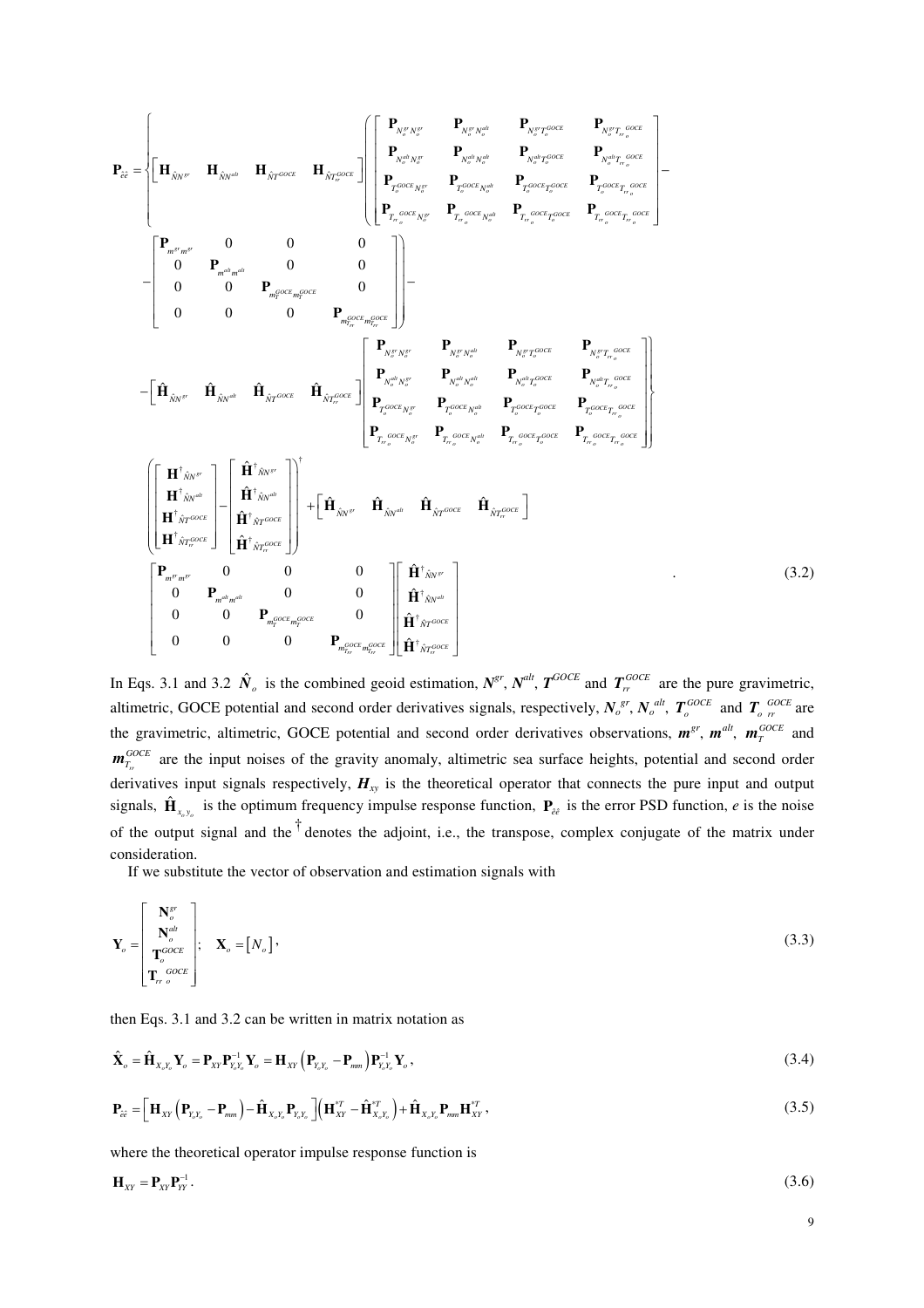In order to see the equivalence of MIMOST with space domain least squares collocation, let us assume that we have a stationary, isotropic random input signal described by the vector

$$
\mathbf{y} = \begin{bmatrix} \mathbf{N}_o^{gr} \\ \mathbf{N}_o^{alt} \\ \mathbf{T}_o^{GOCE} \\ \mathbf{T}_r \end{bmatrix},
$$
(3.7)

and that there exists a linear estimator  $h(x, y)$  (represented by h for simplicity) which relates the input signal y with the output signal  $\dot{x}$ , i.e.,

**x=hy**. (3.8)

If we denote the error vector by *e* then its covariance matrix will be given as:

$$
\mathbf{C}_{\hat{e}\hat{e}} = E\left\{ \mathbf{e}\mathbf{e}^{\mathrm{T}} \right\} = \mathbf{h}E\left\{ \mathbf{Y}\mathbf{Y}^{\mathrm{T}} \right\}\mathbf{h}^{\mathrm{T}} - E\left\{ \mathbf{X}\mathbf{Y}^{\mathrm{T}} \right\}\mathbf{h}^{\mathrm{T}} - \mathbf{h}E\left\{ \mathbf{Y}\mathbf{X}^{\mathrm{T}} \right\} + E\left\{ \mathbf{X}\mathbf{X}^{\mathrm{T}} \right\},\tag{3.9}
$$

where *E{·}* denotes expectation. From Eq. 3.9, taking into account that all our signals are centered (*E{*⋅*}=0*) and that  $C_{(\cdot)(\cdot)} = E\{(\cdot)(\cdot)^T\}$ , after some simple algebra we arrive at the following expression for the error covariance matrix of the output signal

$$
\mathbf{C}_{\hat{e}\hat{e}} = \mathbf{C}_{xx} - \mathbf{C}_{xx} \mathbf{C}_{YY}^{-1} \mathbf{C}_{xx} + \left(\mathbf{h} - \mathbf{C}_{xy} \mathbf{C}_{YY}^{-1}\right) \mathbf{C}_{YY} \left(\mathbf{h} - \mathbf{C}_{xy} \mathbf{C}_{YY}^{-1}\right)^T.
$$
 (3.10)

Eq. 3.10 shows that the error covariance matrix of the predicted signal is composed by two parts, one that depends on the linear operator *h* (let us denote it as  $A_2 = (h - C_{XY}C_{YY}^{-1})C_{YY}(h - C_{XY}C_{YY}^{-1})'$ *T*  $\mathbf{A}_2 = (\mathbf{h} - \mathbf{C}_{XY} \mathbf{C}_{YY}^{-1}) \mathbf{C}_{YY} (\mathbf{h} - \mathbf{C}_{XY} \mathbf{C}_{YY}^{-1})'$  and another one that is independent of *h* (let us denote it as  $A_1 = C_{XX} - C_{XY} C_{YY}^{-1} C_{XX}$ ). The latter means that matrix  $A_I$  does not change for every possible linear prediction and every possible linear operator *h*. According to Moritz (1980) in order to achieve the best unbiased minimum variance linear estimation of signal *X* from *Y*, the matrix *A2* should be put to zero, which holds if our linear operator is given as

$$
\mathbf{h} = \mathbf{C}_{XY}\mathbf{C}_{YY}^{-1}.\tag{3.11}
$$

Comparing Eqs. 3.6 and 3.11 we can easily verify that they are in fact the same with  $h(x, y) \rightarrow H_{XY}$ , i.e., that  $h$  and  $H_{XY}$  form a FT pair. Given that, and comparing Eqs. 3.5 and 3.10 we can easily conclude on the similarity between MIMOST and LSC. An extensive presentation of LSC and MIMOST, as well as a detailed comparison between the two methods and a discussion on their similarities and differences is given in Sansò and Sideris (1997).

## **3.2 Heterogeneous data combination for sea surface topography modelling**

One of the main problems in utilizing altimetric observations, i.e., heights of the sea surface above a reference ellipsoid acquired by radars on-board satellites, for marine geoid modeling, is that they refer to the instantaneous sea surface or after a reduction to the mean sea surface and not the geoid itself. In order to use altimetric sea surface heights (SSHs) in geoid determination it is mandatory to reduce them to the geoid, i.e., to remove the contribution of the sea surface topography and more particularly of its quasi-stationary part (also called mean dynamic topography – MDT). The main difficulty, as it will be outlined in the next section, comes from the fact that the available MDT models contain large errors close to the coastline, while in closed sea areas they are more or less inadequate due to the scarcity of available observations. It is worth mentioning that extensive efforts have been put during the last years for the use of altimetric data close to the coastline, especially through dedicated retracking of the original SSHs (see, e.g., Hwang *et al.* 2006, Kingdon *et al.* 2008, Madsen *et al.* 2007 and the references cited there). These offer a great potential for the determination of more accurate (at least close to the achievable accuracy in open oceans) MDT models. LSC offers a good opportunity to estimate both the quasistationary and the time-varying part of the sea surface topography in a combined adjustment scheme providing in this way rigorous MDT models for use in other studies. This, together with the derivation of covariance and cross-covariance functions for the geostrophic current velocities, will be discussed herein.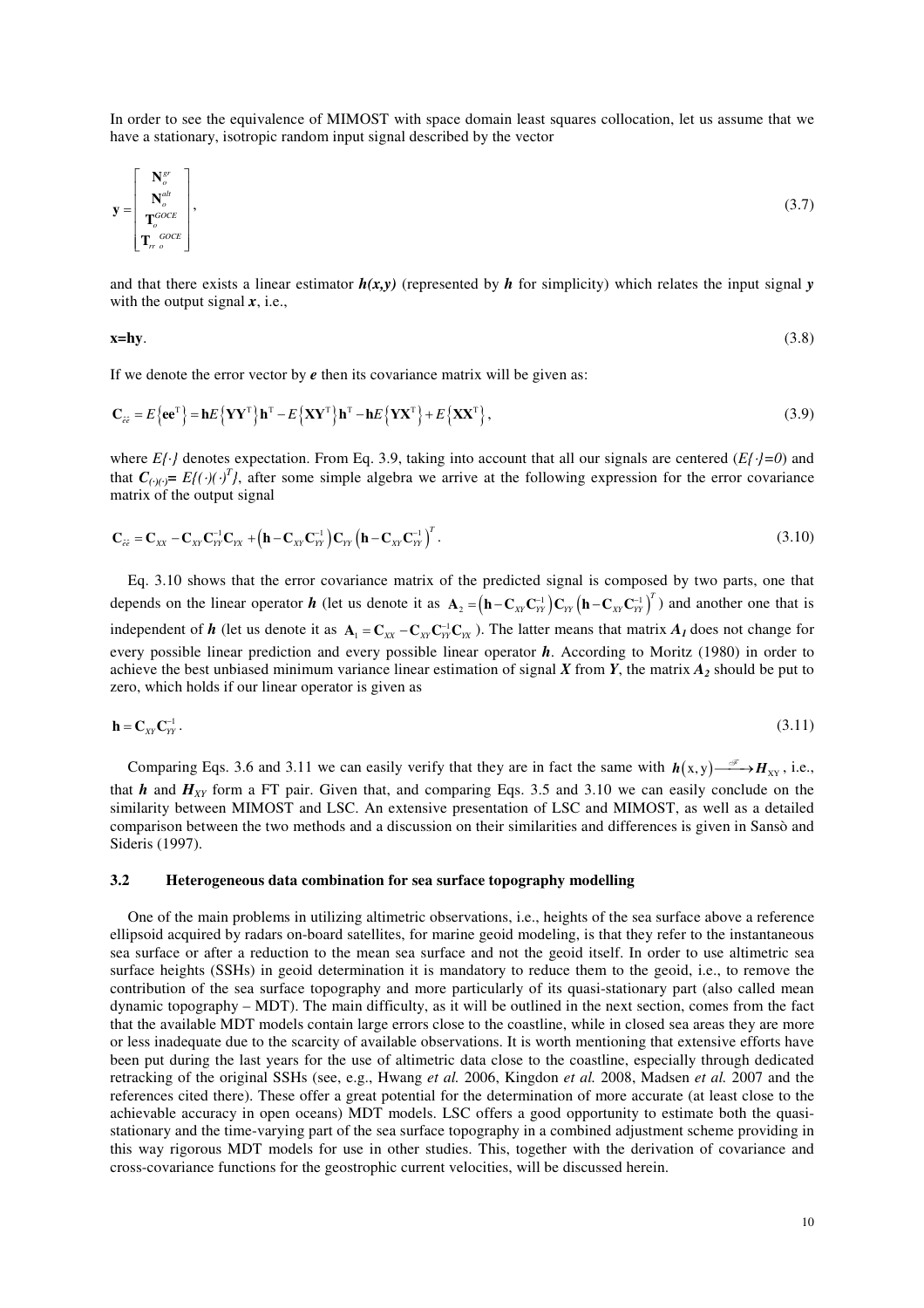Let us assume that an altimetric observation can be described, in accordance to Eq. 2.1, with the following formula:

$$
h = N + \zeta^c + \delta \zeta + v \,, \tag{3.12}
$$

where:

*N* denotes the geoid height;

ζ *c* denotes the quasi-stationary SST;

 $\delta\zeta$  denotes the time-varying SST;

*v* is the (uncorrelated) noise of the observations.

If we further assume that a reference model to degree  $n_{max}$  is used, then the geoid covariance function is given by the formula 2.5, where we take:

$$
c_n = \sum_{m=0}^{n} \left( C_{nm}^2 + S_{nm}^2 \right), \quad \sigma_n = \frac{a}{(n-1)(n-2)(n+24)} \tag{3.13}
$$

moreover  $C_{NN} = C_{TT}/\gamma^2$ . In complete analogy to the geoid height covariance function, a similar kernel function associated with the MDT can be used to describe the statistical characteristics of the sea surface topography, i.e., (Knudsen and Tscherning, 2006):

$$
\mathbf{C}_{\zeta^c \zeta^c} = \sum_{n=0}^{\infty} \left( \sigma_n^{\zeta} \right) \left( \frac{R_B}{R} \right)^{2(n+1)} P_n \left( \cos \psi \right). \tag{3.14}
$$

Note that in LSC the analytical covariance function models should agree to the empirical values available for the area under study in order to represent the local statistical characteristics of the signal under consideration, i.e., the MDT in this case (Knudsen, 1991). For the description of the behaviour of the degree variances given in Eq. 3.14, Knudsen (1987, 1991, 1992, 1993) and Knudsen and Tscherning (2006) use a  $3^{rd}$  degree Butterworth filter so that the degree variances of the MDT are given as:

$$
\left(\sigma_n^{\zeta^c}\right) = b\left(\frac{k_2^3}{k_2^3 + n^3} - \frac{k_1^3}{k_1^3 + n^3}\right). \tag{3.15}
$$

with  $b > 0$ ,  $k_1 > k_1$ . Note that in Eqs. 3.14 and 3.15 the factors *b*,  $k_1$ ,  $k_2$  and  $R_B$  are determined so that the analytic model fits the empirical values describing the statistical characteristics of the MDT in the area under study and more precisely the variance and the correlation length. In Knudsen (1991) the reference MDT used was based on a harmonic expansion of the Levitus permanent SST performed by Engelis (1987). The degree variances of that model reached maximum values at degrees 2 to 3 and decayed very fast to zero at degree 10 (corresponding to ~1800 km). Therefore, a Wiener-type of filtering function has been applied, based on Kaula's rule of thumb for the decay of the geoid power spectrum, i.e., that the spectrum decays as  $q^4$ , q being the radial wave number. This translates to  $n^{-3}$  on a reference sphere (Knudsen, 1987). Under this consideration Eq. 3.15 can be written as (Knudsen, 1991):

$$
\left(\sigma_n^{\zeta^c}\right) = \left(\frac{10^3}{10^3 + n^3}\right) b \left(\frac{k_2^3}{k_2^3 + n^3} - \frac{k_1^3}{k_1^3 + n^3}\right). \tag{3.16}
$$

It should be noted that in recent studies, e.g., Vergos & Tziavos (2007), where a high-resolution MDT model has been used for the Mediterranean Sea (Rio & Hernandez, 2004), the corresponding cut-off frequency for the Wiener filter was found equal to ~200 km. Therefore, it is worth mentioning that its selection is empirical and it is based on maximum noise reduction with minimum signal loss taking into account the characteristics of the area under study (high/low-variability, strong/weak signal).

In Knudsen (1991) a model of the signal degree variances of the time-varying sea surface topography  $\delta \zeta$  has also been introduced. According to Knudsen (1991) since  $\delta \zeta$  varies with time, time-dependency should be introduced in the computation of  $C_{\delta\delta\delta\zeta}$  in a way that temporal correlations have a behavior similar to the spatial ones. Therefore, for some time-separated points ∆*t=|t-t*′*|* the covariance function can be expressed as: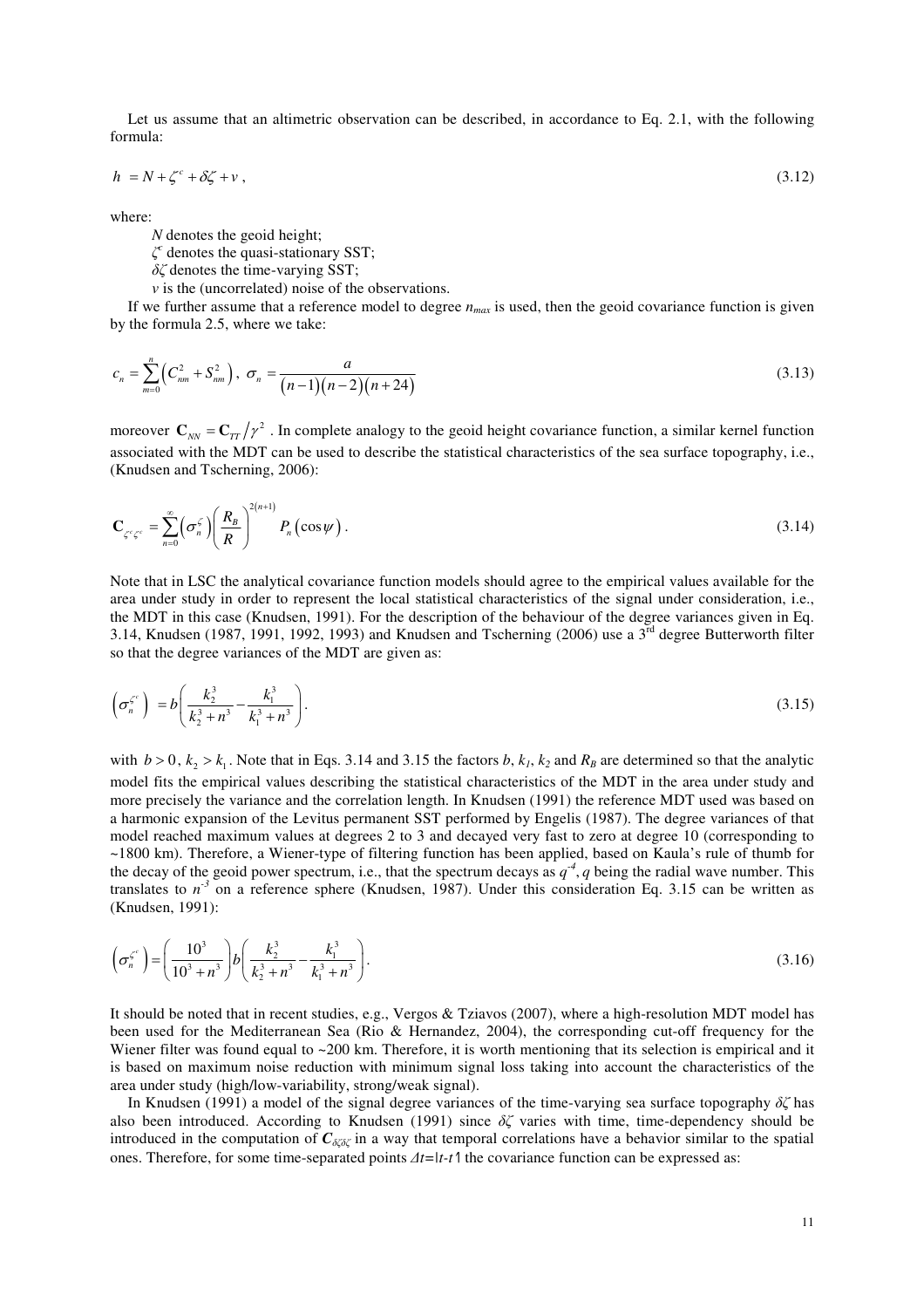$$
\mathbf{C}_{\delta\zeta\delta\zeta}\left(\psi,\Delta t\right) = \begin{cases} \sum_{n=0}^{\infty} \left(\sigma_n^{\delta\zeta}\right) P_n \left[\cos\left(\psi + \kappa^{\delta\zeta}\Delta t\right)\right] & \text{for } \left(\psi + \kappa^{\delta\zeta}\Delta t\right) \leq \pi \\ 0 & \text{for } \left(\psi + \kappa^{\delta\zeta}\Delta t\right) > \pi \end{cases} \tag{3.17}
$$

In Eq. 3.17,  $\kappa^{\delta\zeta}$  is a conversion factor representing in the case of the time-varying SST the correlation time of the signal. This should be studied and determined in each region under study, since the characteristics of  $\delta\zeta$  vary significantly for each area and in open or closed sea regions. In Eq. 3.17 for the covariance function and the resulting covariance matrix to be positive definite the degree variances should be non-negative and their sum finite (Moritz, 1980). As far as the conversion factor is concerned Knudsen (1991) has determined it to be equal to  $0.53^{\circ}$  day<sup>-1</sup> for a study area in the Faeroe Islands. In complete analogy to the determination of the degree variances of the MDT presented in Eq. 3.15 the degree variance model of the time-varying SST can be described with the following formula:

$$
\left(\sigma_n^{\delta\zeta}\right) = b\left(\frac{k_2^3}{k_2^3 + n^3} - \frac{k_1^3}{k_1^3 + n^3}\right). \tag{3.18}
$$

In the same manner as for the MDT, the signal degree variances of  $\delta \zeta$  are filtered by a Winer-type of filter. Therefore, taking into account that  $\delta \zeta$  is just the residual signal of the complete sea surface topography after removing the contribution of  $\zeta^c$ , the final analytic model of the  $\delta\zeta$  degree variances can be written as:

$$
\left(\sigma_n^{\delta\zeta}\right) = \left(1 - \frac{10^3}{10^3 + n^3}\right) b \left(\frac{k_2^3}{k_2^3 + n^3} - \frac{k_1^3}{k_1^3 + n^3}\right). \tag{3.19}
$$

Once again, the parameters  $b, k_1, k_2, \kappa^{\delta \zeta}$  are determined empirically so that the analytic model fits the empirical values describing the statistical characteristics of the time-varying sea surface topography in the area under study and more precisely the variance, the correlation length and the correlation time. Having determined all the covariance functions needed, one can apply the usual LSC solution outlined in §2  $\&$  §3 to obtain an estimation of any functional related to the Earth's gravity field through Eq. 3.12.

Of great importance are the resulting covariance and cross-covariance functions obtained by Knudsen  $\&$ Tscherning (2006) for the velocities of the surface currents. Under the assumption of geostrophic flow (see Pond & Pickard, 2000) the two (latitudinal and meridian) components of the current velocities can be described in terms of the MDT as:

$$
u = -\frac{g}{fR} \frac{\partial \zeta^c}{\partial \phi},\tag{3.20}
$$

$$
v = \frac{g}{fR\cos\phi} \frac{\partial \zeta^c}{\partial \lambda} \,. \tag{3.21}
$$

In Eqs. 3.20 & 3.21, *f* denotes the Coriolis force. Based on the aforementioned equations and the availability of a MDT covariance function, Knudsen (1991) determined analytic expressions for the geostrophic velocities autoand cross-covariance functions, which of course depend on the azimuth  $a_{ii}$  of the side connecting *i* and *j*. The resulting formulas are:

$$
\mathbf{C}_{uu} = \frac{g^2}{f_i f_j} \left( -\cos a_{ij} \cos a_{ji} \mathbf{C}_u - \sin a_{ij} \sin a_{ji} \mathbf{C}_{qq} \right),\tag{3.22}
$$

$$
\mathbf{C}_{\nu\nu} = \frac{g^2}{f_i f_j} \left( -\sin a_{ij} \sin a_{ji} \mathbf{C}_{ll} - \cos a_{ij} \cos a_{ji} \mathbf{C}_{qq} \right),\tag{3.23}
$$

$$
\mathbf{C}_{u\zeta^c} = -\frac{g}{f_i} \cos a_{ij} \mathbf{C}_{l\zeta^c} \,, \tag{3.24}
$$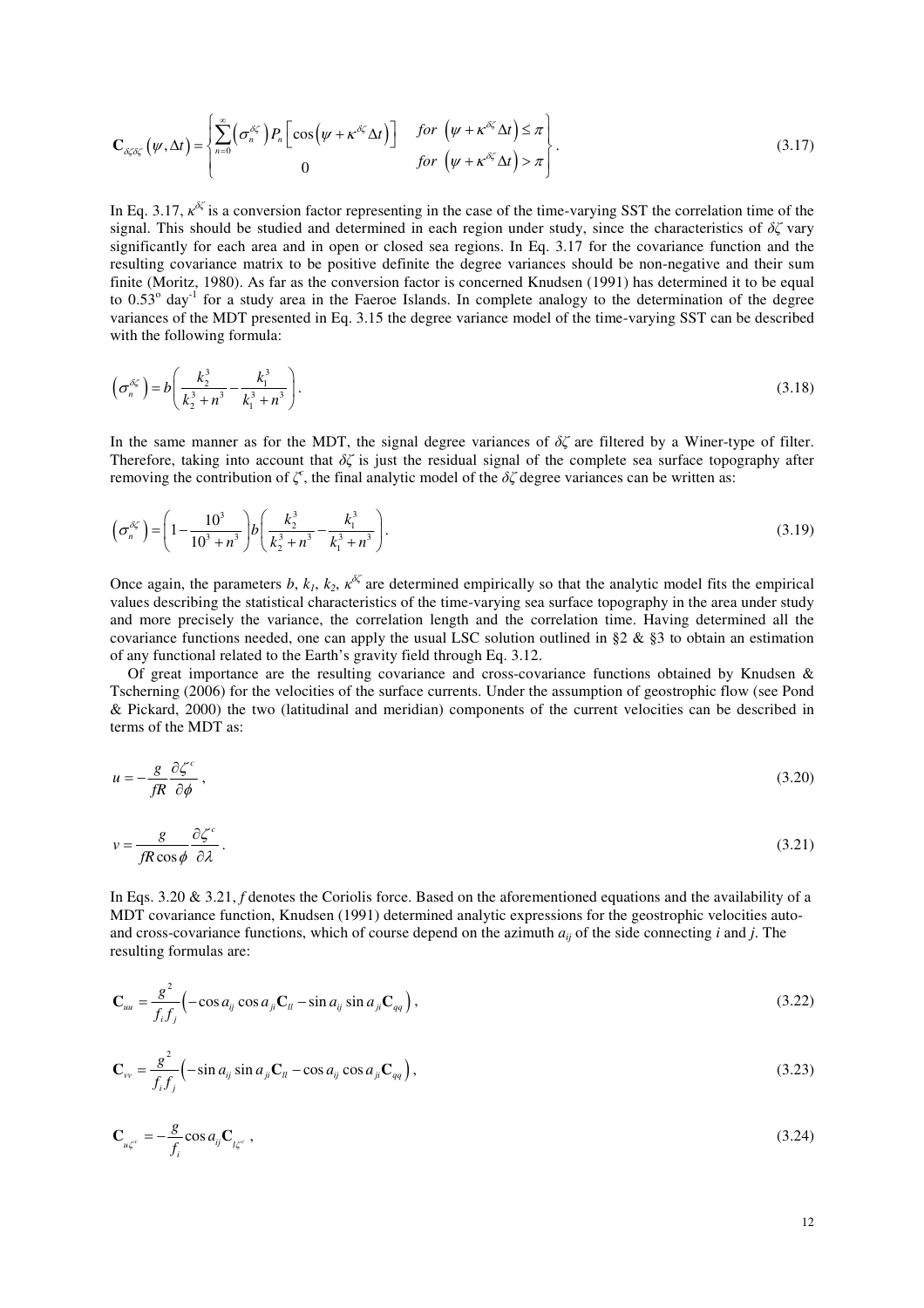$$
\mathbf{C}_{v\zeta^c} = \frac{g}{f_i} \sin a_{ij} \mathbf{C}_{l\zeta^c} \,. \tag{3.25}
$$

In Eqs. 3.22-3.25 the covariances  $C_{ll}$ ,  $C_{qq}$ , and  $C_{l\zeta^c}$  are given as follows:

$$
\mathbf{C}_{ll} = \frac{1}{R^2} \Big( \cos \psi \mathbf{C}'_{\zeta^c \zeta^c} - \sin^2 \psi \mathbf{C}''_{\zeta^c \zeta^c} \Big), \tag{3.26}
$$

$$
\mathbf{C}_{qq} = \frac{1}{R^2} \mathbf{C}'_{\zeta^c \zeta^c} \tag{3.27}
$$

and

$$
\mathbf{C}_{l\zeta^c} = -\frac{1}{R}\sin\psi \mathbf{C}'_{\zeta^c\zeta^c},\tag{3.28}
$$

where,  $C'_{\zeta^c\zeta^c}$  and  $C''_{\zeta^c\zeta^c}$  are first and second order derivatives of the MDT auto-covariance function. Taking into account the previously presented geostrophic velocities auto- and cross-covariance functions, it is possible to use LSC in order to estimate the ocean circulation in an area under study, when observables of the type presented in Eq. 3.12 are available. What should be stressed once more though is the necessity to derive covariance expressions which will fit the local characteristics of the quasi-stationary and the time-varying part of the SST in the area under study, since regional and global estimates cannot describe the statistical characteristics of the diverse oceanic environment. Extensive work on the determination of the MDT from heterogeneous data using LSC has been also performed in the frame of the GOCINA project by the group of the Danish National Space Agency (see Knudsen 2007, Knudsen *et al*. 2006, 2007a, 2007b)

## **4 Combination schemes using GOCE, altimetry and gravity data**

This section focuses on a review of recent results obtained from combination schemes of simulated GOCE data, land and marine gravity anomalies and satellite altimetry sea surface heights (Barzaghi *et al*. 2007, 2008). The main focus has been put in assessing the performance of heterogeneous data combination for local geoid and mean dynamic topography (MDT) determination in view of the forthcoming GOCE mission using least squares collocation. The work and results presented in this section should be viewed as a continuation of what has already been presented in sections 2 and 3.

The combination problem set-up was based on simulated GOCE data using the space-wise approach (Migliaccio et al. 2007) and available land and marine gravity anomalies and altimetric heights from the mission of ERS1 in an area in western Mediterranean Sea bounded between  $35^{\circ} \le \phi \le 47^{\circ}$  and  $2^{\circ} \le \lambda \le 20^{\circ}$ . As mentioned in the previous sections, least squares collocation (Moritz 1980) has been and still is one of the predominant methods for local and regional geoid and gravity field determination due to, among other things, its robustness and statistical rigorousness (Sansò & Sideris 1997).

Given available gravity observations, both at land and at sea, and altimetric geoid heights a predicted geoid undulation on land and at sea areas is estimated by the well known formula:

$$
\hat{\mathbf{N}} = \mathbf{C}_{sN}^T \left( \mathbf{C}_{ss} + \mathbf{C}_{vv} \right)^{-1} \mathbf{y} \tag{4.1}
$$

Notice that in Eq. 4.1 it is assumed that altimetric sea surface heights are corrected for the MDT, in order to represent geoid heights, since omission of this can result in errors of some cm in the area under study (Rio and Hernadez, 2004; Vergos and Tziavos, 2007). In Eq. 4.1, **y** denotes the vector of observations  $\Delta g$  and  $N$ ,  $C_s$  is the covariance matrix of the input signals,  $C_{N}$  is the cross-covariance matrix between the input signals and the predicted N and  $\mathbf{C}_w$  describes the covariance of the observation noise. In spherical approximation, the covariance and cross covariance functions to be used in eq. (4.1) can be obtained by:

$$
C_{\Delta g_{P}, \Delta g_{Q}} = \frac{\mu^{2}}{R^{4}} \sum_{n=n_{\min}}^{n_{\max}} (n-1)^{2} \tilde{\sigma}_{n} \left(\frac{R_{B}^{2}}{r_{P} r_{Q}}\right)^{n+2} P_{n}(t), \qquad (4.2)
$$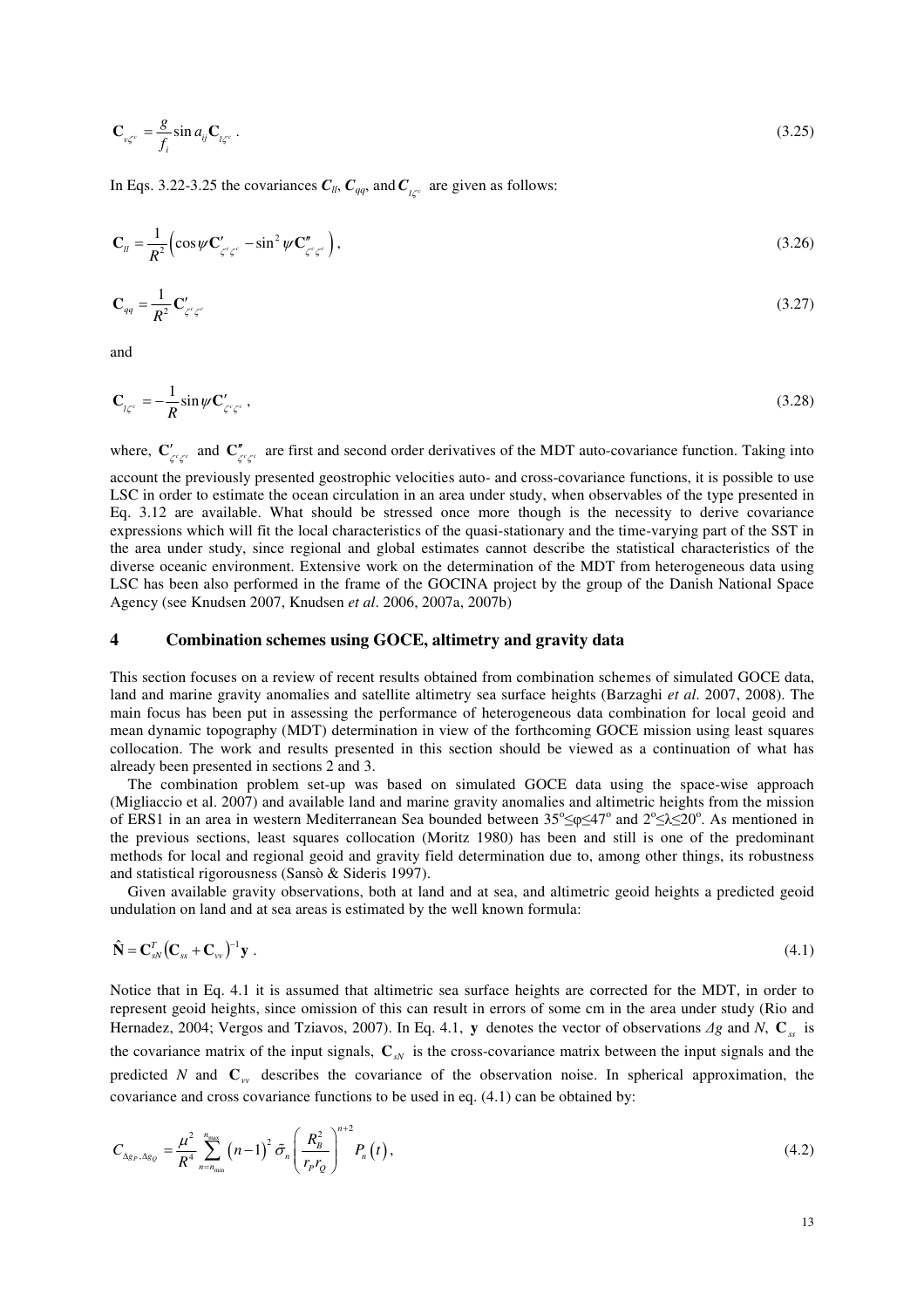$$
C_{\Delta g_P, N_Q} = \frac{1}{\overline{\gamma}} C_{\Delta g_P, T_Q},\tag{4.3}
$$

$$
C_{\Delta g_P, T_Q} = \frac{\mu^2}{R^3} \sum_{n=n_{\min}}^{n_{\max}} (n-1) \tilde{\sigma}_n \left(\frac{R_B}{r_P}\right)^{n+2} \left(\frac{R_B}{r_Q}\right)^{n+1} P_n(t), \qquad (4.4)
$$

$$
C_{N_p,N_Q} = \frac{1}{\overline{\gamma}^2} C_{T_p,T_Q} \,, \tag{4.5}
$$

$$
C_{T_p, N_Q} = \frac{1}{\bar{\gamma}} C_{T_p, T_Q}, \qquad (4.6)
$$

$$
C_{T_p,T_Q} = \frac{\mu^2}{R^2} \sum_{n=n_{\min}}^{n_{\max}} \tilde{\sigma}_n \left(\frac{R_B^2}{r_p r_Q}\right)^{n+1} P_n(t), \qquad (4.7)
$$

where  $t = \cos \psi$ ,  $\psi$  is the spherical distance,  $P_n(t)$  are Legendre polynomials of degree *n*,  $R_B$  is the so-called radius of the Bjerhammar sphere,  $r_p, r_q$  are the radii of the points *P* and *Q*,  $\mu$  is the gravitational constant times the earth mass (*GM*),  $\tilde{\sigma}_n$  are some adapted signal degree variances and  $\bar{\gamma}$  is the mean normal gravity used throughout the simulations. Notice that Eqs. 4.2-4.7 are completely analogous to those presented in §2, with the exception of  $\tilde{\sigma}_n$  since here they result from a least squares fit of analytic covariance functions to empirical values (see details below). According to (Moritz, 1980) the prediction error covariance matrix can be computed by:

$$
\mathbf{C}_e = \left(\mathbf{C}_{NN} - \mathbf{C}_{sN}^T \left(\mathbf{C}_{ss} + \mathbf{C}_{vv}\right)^{-1} \mathbf{C}_{sN}\right),\tag{4.8}
$$

where, the matrix  $\mathbf{C}_{NN}$  is computed from the predicted covariances of N. For comparisons with the actual errors computed from simulations, the point-wise predicted standard deviation (std)  $\sigma_i$  of the estimated geoid height with integer index *i* can be used:

$$
\sigma_i = \sqrt{\mathbf{C}_e(i,i)}\,,\tag{4.9}
$$

If in the combination scheme outlined in Eq. 4.1 the input vector includes data from the GOCE mission, i.e., observations of the potential *T* and of its second order derivatives  $T_r$  in a grid at satellite level, so that

$$
\mathbf{y} = \begin{bmatrix} \mathbf{N}^T & \mathbf{\Delta} \mathbf{g}^T & \mathbf{T}^{\text{os}T} & \mathbf{T}^{\text{os}T} \end{bmatrix}^T.
$$
 (4.10)

then, complementary to Eqs. 4.2-4.7, the covariance functions of T and  $T_r$  as well as their cross-covariances are also needed. These are described in accordance to Eqs. 2.9-2.14, which if the signal degree variances  $c_n$  are substituted by the adapted signal degree variances  $\tilde{\sigma}_n^2$  become (Barzaghi et al. 2008):

$$
C_{T_{rr},T_{rc}} = \frac{\mu^2}{R^6} \sum_{n=n_{\min}}^{n_{\max}} (n+1)^2 (n+2)^2 \tilde{\sigma}_n \left( \frac{R_B^2}{r_p r_Q} \right)^{n+3} P_n(t) , \qquad (4.11)
$$

$$
C_{T_{\text{FP}},T_Q} = \frac{\mu^2}{R^4} \sum_{n=n_{\text{min}}}^{n_{\text{max}}} (n+1)(n+2) \tilde{\sigma}_n \left(\frac{R_B}{r_P}\right)^{n+3} \left(\frac{R_B}{r_Q}\right)^{n+1} P_n(t), \qquad (4.12)
$$

$$
C_{\Delta g_P, T_{req}} = \frac{\mu^2}{R^5} \sum_{n = n_{\min}}^{n_{\max}} (n-1)(n+1)(n+2) \tilde{\sigma}_n \left(\frac{R_B}{r_P}\right)^{n+2} \left(\frac{R_B}{r_Q}\right)^{n+3} P_n(t) , \qquad (4.13)
$$

14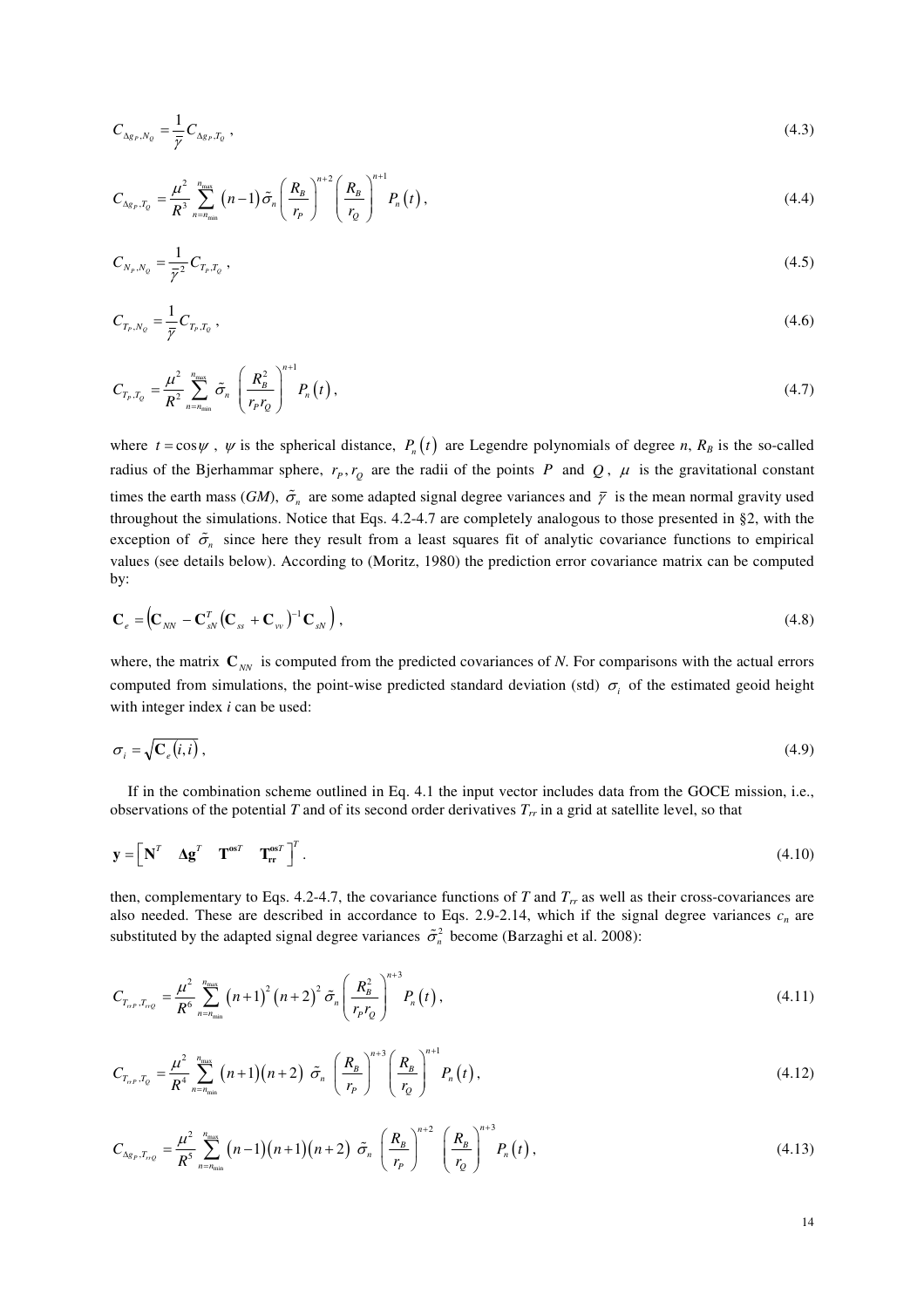$$
C_{T_{\pi_p}, N_Q} = \frac{1}{\bar{\gamma}} C_{T_{\pi_p}, T_Q} \,. \tag{4.14}
$$

The notation used in Eqs. 4.11-4.14 is the same as before. It is obvious that the signal and error crosscovariance matrices used in output signal prediction Eq. 4.1 and the estimation of the error matrix will now include the covariances and cross-covariances of  $T$  and  $T_r$  as well.

In the context of Barzaghi et al. (2007, 2008), which are reviewed in this section, a comprehensive analysis of the spectral content of the data and of their covariance functions has been performed. Therefore, covariance functions for all functionals used as inputs, i.e., ∆*g*, *N*, *T*, *Trr* have been computed. This was done by fixing first a set of degree variances to the signal degree variances from the simulated input signal used. The latter was based on the differences between EGM96 (Lemoine *et al.* 1998) and EIGEN-GL04C (Förste et *al.* 2007), which were used as the true and reference models respectively. For degrees 2 to 360 the values used are

$$
\sigma_n = \sum_{m=0}^n \left( C_{nm}^2 + S_{nm}^2 \right),\tag{4.15}
$$

where  $C_{nm}$  and  $S_{nm}$  are the coefficients of degree *n* and order *m* up to degree and order 360. For degrees 361 and above, the well-known analytical model proposed by Tscherning & Rapp (1974) was used, i.e., :

$$
\sigma_{\ell} = \frac{a}{(\ell-1)(\ell-2)(\ell+24)}.
$$
\n
$$
(4.16)
$$

In Eq. 4.16, *a* is a scale parameter, selected so that the degree variances are similar in magnitude to the degree variances obtained from the GPM98 (Wenzel 1998) up to degree 720. It should be mentioned that in the simulations, and in order to achieve a high-resolution representation of the geoid in the area, all data sources have been augmented with signal from GPM98 from degree 361 to 720 and order 0 to 720. The variance for each of the four data types has been computed (from the aforementioned covariance functions at  $\psi = 0$ ) for different

maximum degrees of summation  $n_{\text{max}}$ .

From the results achieved in Barzaghi et al. (2007, 2008) it was concluded that as far as the gravity anomaly variances were concerned, the cumulative noise variance increased significantly with increasing maximum degree of summation, even at degree 1500. Even though the simulated noise was set equal to  $5\times10^{-5}$  ms<sup>-2</sup> std, the cumulative signal up to degree 200 had a variance smaller than that. Therefore it was concluded that the low degree residuals could not be represented very well by gravity anomalies on a limiting area. When the potential at satellite altitude was examined, it was found that the cumulative variance after degree 100 does not change significantly. This was a clear proof of signal attenuation because of the satellite altitude, confirming that the information content of this type of data is of low resolution and regards long wavelengths only. The error std was determined at the 0.022 m<sup>2</sup>s<sup>-2</sup> level which was small with respect to the signal variance (0.14 m<sup>2</sup>s<sup>-2</sup> for degree 15), so that the low harmonic degrees are represented very accurately. A similar behaviour is seen for the second order radial derivatives  $T_r$  at satellite altitude, with the difference that in this case, the variance is significant up to degree 150, and the very first harmonic degrees are not represented very well. To the available grid a simulated noise of  $0.61\times10^{-12}$  s<sup>-2</sup> was assigned, so that up to degree 150 the representation of the signal is excellent. An interesting conclusion was drawn after taking a zoom around degree 200, from which it was visible that the variance still increased, so it was concluded that GGMs estimated from GOCE gradient observations can be useful up to degree 250 as it was also found in Migliaccio *et al*. (2007). From this analysis, an important conclusion was drawn, i.e., that computations with gravity anomalies aided by GOCE data give an improvement in geoid estimates (see Barzaghi *et al*. 2007) since gravity anomalies are not really sensitive to low degrees, while GOCE data can provide valuable information in this band of the gravity field spectrum, so that the two types of observations are complementary. When the geoid cumulative degree variances are examined, it is seen that it contains signal at all degrees, both low and high. So, when geoid computation is sought and at the same time we leave a direct observation of it, as it would happen with altimetry if we know a perfect model of MDT, only a filtering of the available (geoid) observations would be needed; in this sense, the four data types considered in this work would become redundant. Nevertheless, if errors exist in the available altimetric data, e.g., orbital errors, MDT omission due to unavailability of a proper model, tide misrepresentation, etc., then the information coming from GOCE observables, i.e., the potential and its second order derivatives, become strictly necessary in order to represent accurately low-frequencies and identify and remove the aforementioned errors.

Following this analysis about the covariance functions of the observations, a geoid computation was performed with least squares collocation on a  $12\times12'$  spherical grid and the area was split in twentyfour  $3^{\circ}\times3^{\circ}$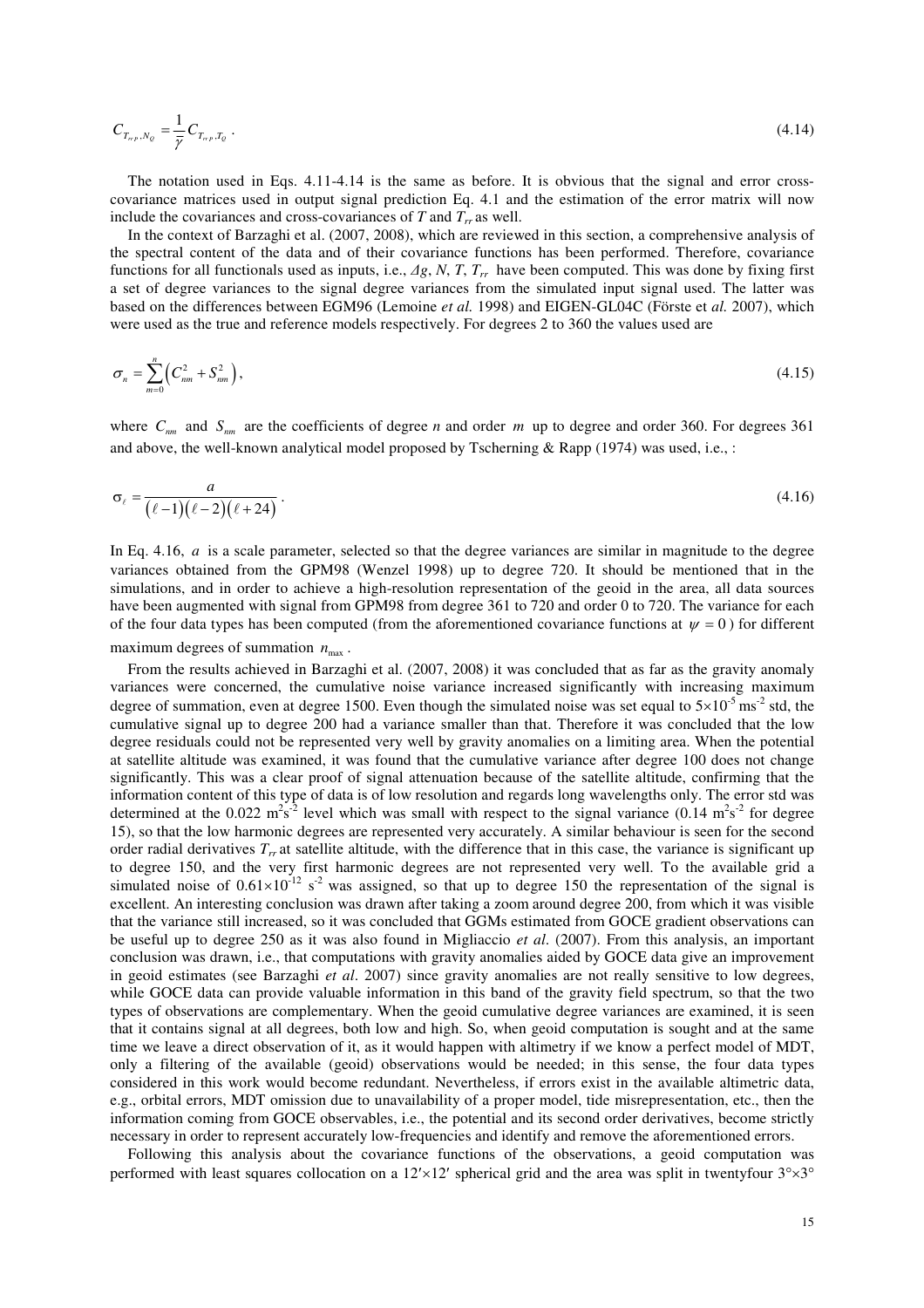cells, so that the coordinate limits of cell  $(i, j)$  are computed as:  $\varphi_{\text{max}} = 47 - 3(i-1)$ ,  $\varphi_{\text{min}} = \varphi_{\text{max}} - 3$ ,  $\lambda_{\min} = 2 + 3(j - 1)$  &  $\lambda_{\max} = \lambda_{\min} + 3$ , where  $i = 1, 2, \ldots, 4$  and  $j = 1, 2, \ldots, 6$ . Separate collocation solutions have been determined for each cell taking a 1<sup>o</sup> cell overlap for  $\Delta g$  and  $N$  and a 2-4<sup>o</sup> cell overlap for  $T$  and  $T_{rr}$  in order to get a more representative picture of the statistical characteristics of GOCE data. In each cell local empirical covariance functions have been determined for all four input functionals and a set of degree variances  $\tilde{\sigma}_n^2$  was computed for each data type, so that the analytic covariance functions outlined in the previous section fit the empirical ones.

As mentioned at the beginning of §4 the degree variances  $\tilde{\sigma}_n^2$  have been determined after a least squares (LS) fit of all four empirical covariance functions which were used as observations in the fit. In this LS adjustment scheme the design matrix for each observation covariance has as many rows as the its empirical covariance values (observations) and as many columns as the degrees used; here there are 719 columns that correspond to degrees from 2 to 720. Thus, for the potential covariance function, the design matrix is:

$$
A_{T}\left(i,j\right) = \left(\frac{\mu}{R}\right)^{2} \left(\frac{R_{B}}{R_{B}+h_{sat}}\right)^{2n+2} \sigma_{n} P_{n}\left(t_{i}\right),\tag{4.17}
$$

where row *i* refers to the empirical covariance value *i* with spherical distance  $\psi_i$  ( $t_i = cos \psi_i$ ) and constant height for all points of the grid  $h_{\text{out}}$ , and column *j* refers to degree  $n = j + 1$ . The unknowns of the adjustment are thus just scales for the contribution of every degree to the observed empirical covariances with respect to some prior degree variances  $\tilde{\sigma}_n^2$  computed from Eq. 4.15 for degrees 2 to 720, so that we put  $\sigma_n^2 = x_n \tilde{\sigma}_n^2$ . In a similar way the design matrices for the other functionals are:

$$
A_{\text{Ag}}\left(i,j\right) = \left(\frac{\mu}{R^2}\right)^2 \left(\frac{R_B}{r_{\text{Ag}}}\right)^{2n+4} \left(n-1\right)^2 \sigma_n P_n\left(t_i\right),\tag{4.18}
$$

$$
A_N(i,j) = R_B^2 \left(\frac{R_B}{r_N}\right)^{2n+2} \sigma_n P_n(t_i), \qquad (4.19)
$$

$$
A_{T_n}(i,j) = \left(\frac{\mu}{R_B^3}\right)^2 \left(\frac{R_B}{R_B + h_{sat}}\right)^{2n+6} \left(n+1\right)^2 \left(n+2\right)^2 \sigma_n P_n\left(t_i\right). \tag{4.20}
$$

When the four functional matrices are used together in the adjustment, they are weighted in order to avoid numerical instabilities (e.g., *T* has a different magnitude from *Trr*). A simple least squares fit though, is not convenient, for two reasons: a) too many empirical covariance values would be needed for all 719 parameters to be estimated and b) there will be negative estimated of some parameters that are not acceptable; in fact, the degree variances must be positive (Tscherning 1977). However, the estimation problem was solved by applying a regularization based on the minimization of the following hybrid norm:

$$
\mathbf{v}^T \mathbf{v} + \beta \mathbf{x}^T \mathbf{K} \mathbf{x} = \min \,,\tag{4.21}
$$

where  $\nu$  is the vector of residuals of the least squares fit to the empirical covariance values, **x** is the vector of parameters,  $\beta$  is a regularization parameter (positive scale) and **K** is a matrix making the expression **x**<sup>*T*</sup> **Kx** equal to the sum of the squares of the differences between two consecutive parameters. An extensive discussion on the implications of the selection of the regularization parameter  $\beta$ , the form of matrix **K** and the iterative character of the entire process can be found in Barzaghi et *al.* (2008).

From the covariance fit experiments performed it became evident once again that GOCE data and gravity anomalies have a complementary character. The former dominate the low degrees, while the latter dominate the high degrees, so that a good fit is achieved in every cell when *T*,  $T_r$  and  $\Delta g$  are used simultaneously. An example is given for cell (4,4) in the area previously described and are presented in Figures 2-4 for the gravity anomalies, potential and second order derivatives covariance functions. Note that if only ∆*g* empirical covariance function is used for the estimation of  $\tilde{\sigma}_{\ell}$  then the corresponding covariance functions of *T* and  $T_{rr}$  do not fit well the empirical ones (Figures 3-4). On the other hand if only *T* and *Trr* empirical covariance functions are used for the estimation of  $\tilde{\sigma}$ , then the corresponding covariance function of  $\Delta g$  does not fit well the empirical one (Fig. 2). It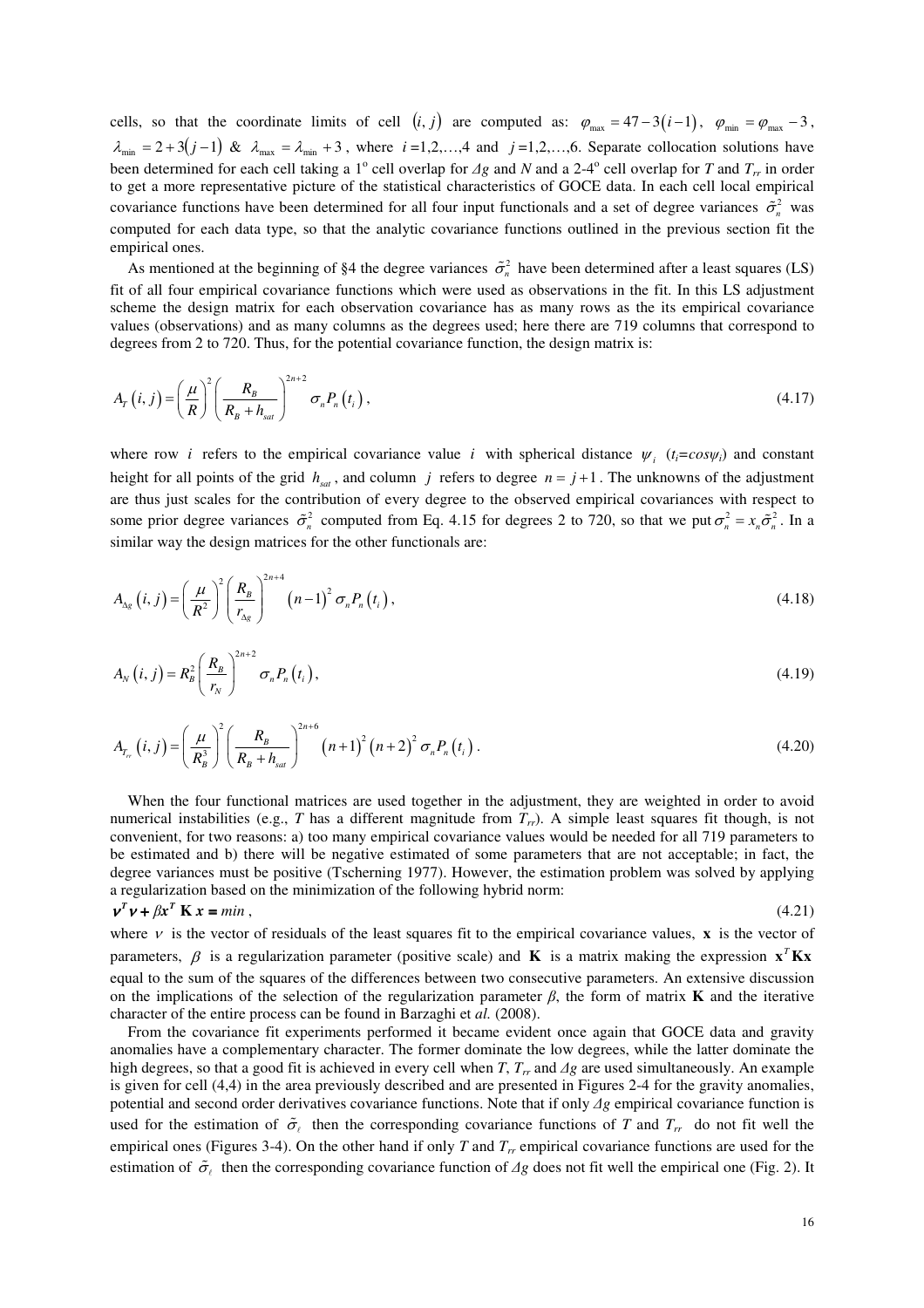can therefore be concluded that the addition of GOCE data to local geoid computations improves also the local degree variances estimation. In fact with Figures 3 and 4 it is shown that the lack of long wavelength information of gravity anomalies leads to a poor estimation of the low degrees  $\tilde{\sigma}_{\ell}$  for those data only. Then, this is a new contribution of the addition of GOCE data, i.e., a better estimation of the covariance function estimation.



**Figure 2:** Gravity anomaly empirical covariance function (black solid line), analytical function corresponding to the degree variances computed from the fit to the empirical covariance functions of ∆*g*, *Trr* and *T* (grey dotted-dashed line), and analytical function corresponding to the degree variances computed from the fit to the empirical covariance functions of  $T_r$  and 650 *T* (black dotted-dashed line) for cell 4,4.



**Figure 3:** Potential empirical covariance function (black solid line), analytical function corresponding to the degree variances computed from the fit to the empirical covariance functions of ∆*g*, *Trr* and *T* (grey dotted-dashed line), and analytical function corresponding to the degree variances computed from the fit to the empirical covariance function of ∆*g* (black dotted-dashed line) for cell 4,4.



**Figure 4:** Radial derivatives empirical covariance function (black solid line), analytical function corresponding to the degree variances computed from the fit to the empirical covariance functions of  $\Delta g$ ,  $T_r$  and *T* (grey dotted-dashed line), and analytical function corresponding to the degree variances computed from the fit to the empirical covariance function of ∆*g* (black dotted-dashed line) for cell 4,4.

With the inclusion of satellite altimetry data and their corresponding geoid empirical covariances there is redundant information. A first conclusion immediately drawn in these experiments was that the analytical functions did not fit well the altimetric empirical ones for most cells in the area under study. After a closer examination though, it became apparent that this was due to the fact that altimetry data referred to areas with a much smaller geoid variance compared to that of gravity data. A case like that can occur when altimetric data refer to areas with low geoid variability and gravity data to areas of rough terrain like the Alps. As a result of that the altimetry-derived geoid empirical covariances seemed to correspond to smaller degree variances  $\tilde{\sigma}_n$  than those implied by the empirical covariance functions of the other three data types used together. A solution to that drawback comes from GOCE data, since after extending the geoid grid with a 3 or 4 degrees overlap (to match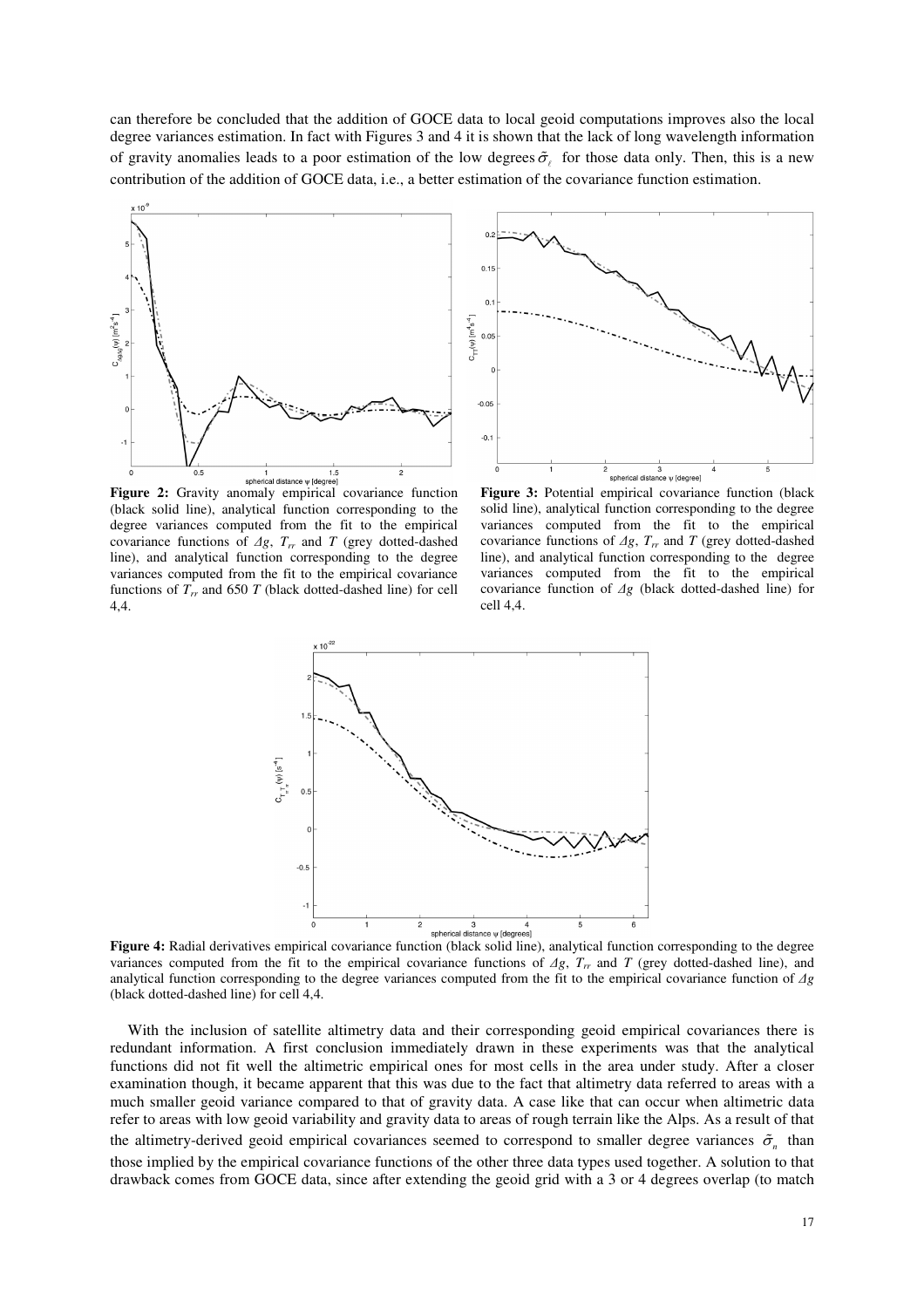the GOCE data area used in the region under study), the empirical geoid covariance function computed from this grid, fits the propagated analytic function coming from  $\tilde{\sigma}_n$  estimated from the other three data types very well. In marine areas the geoid empirical covariance function from altimetry, the corresponding propagated geoid covariance function coming from the other three functionals and the geoid empirical function from a grid extension (a grid of geoid generated so as to cover also some land areas) are all in agreement.

From the geoid prediction results derived with all possible data combination schemes (single type solutions and all kinds of multi-type data combination) it was concluded that the addition of GOCE data to gravity anomalies ∆*g* and satellite altimetry geoid heights *N* leads to significant improvement, since a marked decrease in the estimation errors was evident when more data types were incorporated in the collocation solution (Barzaghi *et al.* 2007, 2008). In addition to the reduction in the prediction error, edge effects, data gaps and distribution problems are much attenuated with the inclusion of GOCE data. In purely marine areas where good quality geodetic mission altimetry data are used, the predicted geoid error in the altimetric-only solution is very low (±1-2 cm level) (*ibid.*). When adding ∆*g* as another input functional the solution deteriorates, while GOCE data provide only a small improvement (by a few mm) compared to the altimetric-only one. This is of course an optimistic view of altimetric marine geoid modelling, since it presumes that the MDT signal removed, is of very high-quality, so that no mean value problems remain and the propagated error in the geoid solution is small. It is well-known though, that especially in closed sea areas, the available MDT and ocean circulation models are of questionable quality, since most of them come from the altimetric data, they display a high-correlation with the altimetric geoid model errors as well as problems close to the coastline and the islands which dominate areas like the Mediterranean Sea. Moreover, in-situ oceanographic observations which could provide an independent estimation of the MDT, are few in closed sea areas contrary to the more common case of open areas like in the Atlantic and Pacific Oceans, where campaigns for large scale circulation studies and cross-calibration with altimetric satellites are conducted. But, even in areas where oceanographic observations are available, their small number and ship track-like pattern do not allow for an independent high-resolution determination of the MDT. So another experiment for geoid determination was done with the inclusion of the MDSST signal to the altimetric sea surface height observations. After repeating the geoid prediction for all cells in the area under study, it was found that the effect of the MDT is visible in marine areas only. For the same area referred to above, the error rms error increases to 12.4 cm with a std of 3.2 cm when the MDT signal is added. This is a good picture of the problems caused in altimetric marine geoid modelling when a MDT model is used to reduce the SSH data. Of course, such a free-air correction is mandatory if the geoid surface is needed as opposed to the case that the mean sea surface is determined. A good solution to this common problem in marine geoid modelling comes from GOCE data. In the aforementioned experiment, when *Trr* and *T* data were added, part of the original accuracy was restored (std of 3.4 cm) and the mean value problem evident in the altimetry-only solution was removed, since the error rms droped to 3.6 cm. Higher frequency information was restored with the addition of gravity anomalies, since the error std drops to 2.9 cm when ∆*g*, *Trr* and *T* data were added.

From such results in data combination studies including GOCE data it can be concluded that: a) in all cases geoid prediction errors are improved significantly when heterogeneous data are implemented in the solution compared to single type solutions, b) it is important to obtain rigorously fitted local covariance functions that describe adequately the statistical characteristics of the data in the area, especially when the region under study has varying topography and mixed both land and marine areas (see also Barzaghi *et al.* 2007, 2008), c) longwavelength errors coming from both gravity anomalies on land and altimetric geoid heights at sea are reduced in all cases when GOCE data enter the solution, d) the addition of GOCE data will benefit geoid modelling and gravity field approximation in general over both marine and land areas by, among other things, identifying and consequently correcting long-wavelength and other possible errors.

## **5 The second order kriging; a new proposal for the analysis of altimetric data**

Along the same frame of employing heterogeneous data for geoid estimation, a new proposal is presented for the analysis of altimetric data using what we call second order kriging. We send to (Wackernagel 2003) for a general review of this technique. So, let us write the altimetric observation equation (2.1) in the form

$$
h_t = a + bt + s_t + v_t, \quad (t = 1, 2, 3, \dots, \Delta), \tag{5.1}
$$

where all terms are referred to a single satellite track *i*, so that we do not need to use this index explicitly (as in Eq. 2.1), and can put the origin of times at  $D_i$ , because we need here to reason on the time span of the track  $i$ only. Also, in Eq. 5.1 we have denoted the combined effect of signals  $N_t$  and  $\zeta_t$  in a common signal denoted by  $s_t$ , i.e. it is just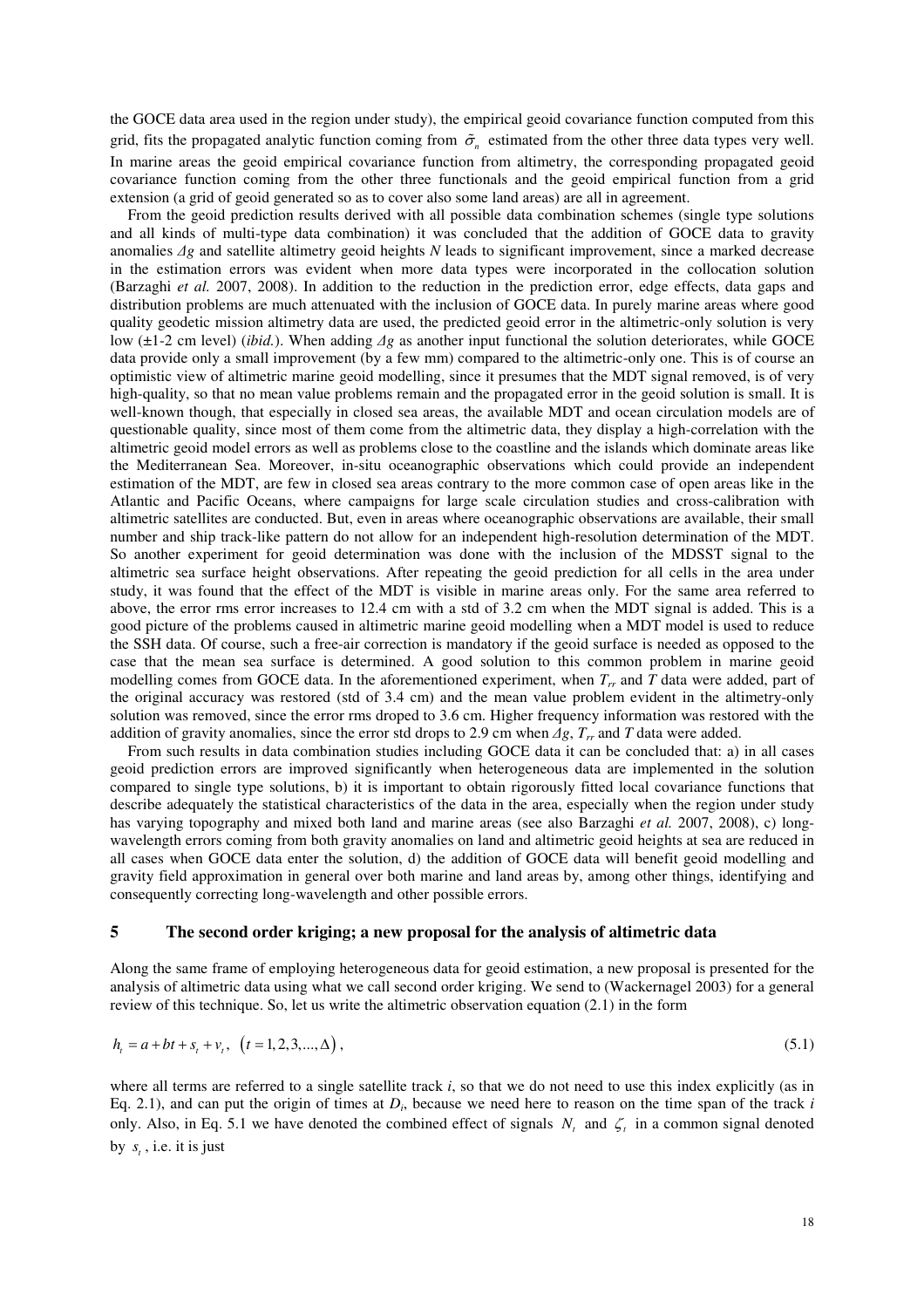$$
s_t = N_t + \zeta_t \,. \tag{5.2}
$$

The concept of optimal linear estimation/prediction already introduced in §2 and further illustrated in §3 and §4, relies essentially on the possibility of knowing a priori the second order moments (covariances) of all signals that we want to predict. When these are not known, we have to estimate them from available data. As for the anomalous potential *T* we can always use the free-air gravity anomalies in the area and a covariance function of the form presented in Eq. 2.5 to infer the degree variances  $c_n(T)$ , especially when we adopt a parametric model, e.g., that of Tscherning and Rapp (see Tscherning and Rapp 1974).

If we had then a means to estimate the covariance of  $s(P) = N(P) + \zeta(P)$  from available data, then we could know as well  $C_{\alpha}(P,Q)$ , because, thanks to our hypothesis of independence of *N* from  $\zeta$  (see point (viii) in §2), we must have

$$
C_{ss}(P,Q) = C_{NN}(P,Q) + C_{\zeta\zeta}(P,Q). \tag{5.3}
$$

We propose here a new method of estimating  $C_{\rm ss}(P,Q)$  from the observations given in Eq. 5.1, which is based on a slight generalization of the kriging concept. We notice first of all that due to the hypothesis of homogeneity and isotropy of both *T* and  $\zeta$ , and that of  $s(P)$  too, we will have

$$
C_{ss}(P,Q) = C_{ss}(\psi_{PQ}). \tag{5.4}
$$

Furthermore, since the orbits of the altimetric satellites are close to circular and their motion has an almost constant angular velocity, we can put along one of our tracks

$$
C_{ss}(P_{t}, P_{t+\tau}) = C_{ss}(\psi_{P_{t}P_{t+\tau}}) = C_{ss}(\tau),
$$
\n(5.5)

since the time difference between the two sub-sequent satellite points is  $\Delta t = \tau$ . What we want to find is an empirical estimator of  $C_{ss}(\tau)$ , namely a quadratic function of the sample data  $\{s_t\}$  such that its mean value is equal to (or close to)  $C_{ss}(\tau)$ .

If we knew a-priori the parameters *a* and *b* in Eq. 5.1, then we could subtract  $a + bt$  from the signal  $y(t)$  and then compute the ordinary estimator

$$
\hat{C}(\tau) = \frac{1}{\Delta - \tau} \sum_{1}^{\Delta - \tau} \left( y - a - bt \right) \left( y - a - bt - b\tau \right). \tag{5.6}
$$

Since we do not know *a* and *b*, in order to use Eq. 5.6, we have first to estimate them from the available data and then use these estimates  $\hat{a}, \hat{b}$  instead of *a*, *b*. This approach has been criticized in the general statistical literature (see Cressie 1993 and Wackernagel 2003) and a solution has been given in terms of the so-called kriging theory. The criticism is based on that optimal  $\hat{a}, \hat{b}$  can be derived only if we know the covariance structure of  $s_t + v_t$ , otherwise the covariance of the estimation error  $e(t) = (a - \hat{a}) + (b - \hat{b})t$  can contaminate significantly the covariance presented in Eq. 5.6, since it now becomes

$$
\hat{C}(\tau) = \frac{1}{\Delta - \tau} \sum_{i=1}^{\Delta - \tau} \left( y - \hat{a} - \hat{b}t \right) \left( y - \hat{a} - \hat{b}t - \hat{b}\tau \right). \tag{5.7}
$$

Such a criticism might be less urgent when we have many data for a long time span  $\Delta$ , though, even for sequences of hundreds of data the error in  $\hat{a}$  and  $\hat{b}$  can have a significant impact in our prediction work. In fact, as it will be shown in next paragraph, the correlated signal *s*, due to the limited number of data in the sample, can display a quite important pseudo- bias and a pseudo-tilt. So when we go to tracks confined to an internal sea, like the Mediterranean, they are necessarily short and the expected estimation error for *a* and *b* becomes even larger. Considering the shape of this area, the inclination of the orbits, the velocity of the satellites and the fact that one measurement per second is taken (actually this is a mean of 1000/s pulses for SEASAT and GEOSAT and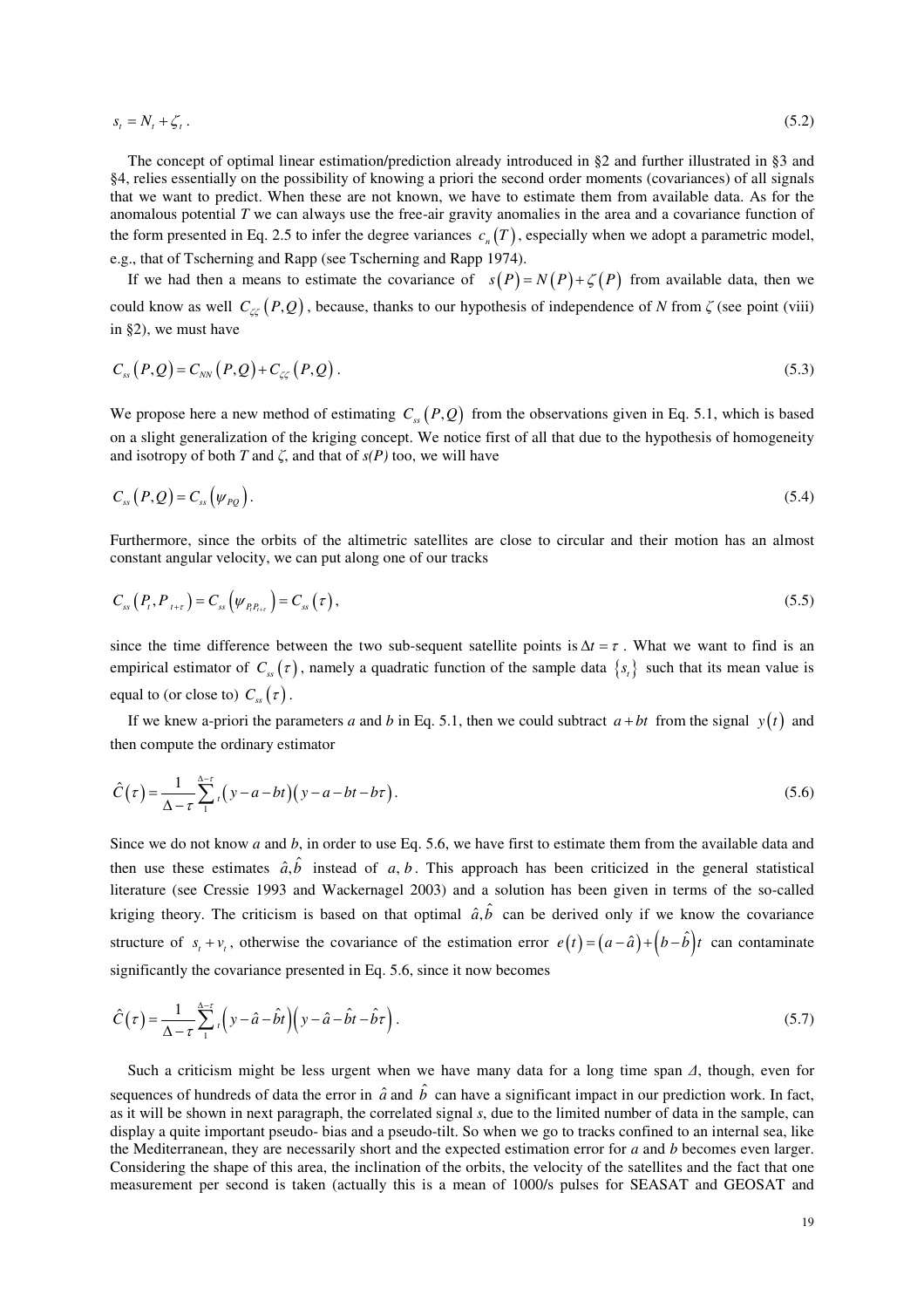4000/s pulses for T/P, which generate approximately 128 waveform samples from which the instantaneous sea surface height is derived (Chelton *et al.* 2001), we can hardly find tracks in the Mediterranean Sea with more than 200 data, while 100 observations or even less is more the rule than the exception.

As we have already recalled a solution has been found by kriging theory which, instead of the covariance  $C(\tau)$  uses the so-called variogram (or Kolmogorov's structure function), defined by the formula

$$
\gamma(\tau) = \frac{1}{2} \mathbb{E} \left\{ \left[ \Delta_r s(t) \right]^2 \right\} = \frac{1}{2} \mathbb{E} \left\{ \left[ s(t+\tau) - s(t) \right]^2 \right\}. \tag{5.8}
$$

Since  $\gamma(\tau)$  is based on averaging the square of a first order difference operator, it is clear that any bias in the data is eliminated from an empirical estimator of the form

$$
\hat{y}(\tau) = \frac{1}{2(\Delta - \tau)} \sum_{i=1}^{\Delta - \tau} \left[ y_{i+\tau} - y_i \right]^2 \,. \tag{5.9}
$$

Yet, since we have a tilt parameter too in our model, namely the observation equation 5.1, we see that

$$
E\{\hat{\gamma}(\tau)\} = \frac{1}{2}b^2\tau^2 + \gamma(\tau) + 2\sigma_v^2,
$$
\n(5.10)

i.e.,  $\hat{y}(\tau)$  is still affected by *b*. The situation is dealt with in literature by the so-called universal kriging theory (see Wackernagel 2003). There, the variogram is substituted by a so-called generalized covariance function. However, not many recipes for its empirical estimation are given. Here we propose the use of a second order variogram which is much simpler and can be easily estimated, taking into account the repeat pattern of data points, namely *t=1,2,3,…*∆.

We can define the second order variogram as

$$
\Gamma_{s}\left(\tau\right) = \frac{1}{2} \mathcal{E}\left\{\left[\Delta_{r}^{2} s_{t}\right]^{2}\right\} = \frac{1}{2} \mathcal{E}\left\{\left[s_{t+2\tau} - 2s_{t+\tau} + s_{t}\right]^{2}\right\},\tag{5.11}
$$

The motivation for introducing the definition in Eq. 5.11 is twofold. On one side, by taking the second difference of equation 5.1 one gets

$$
\Delta_{\tau}^{2} y_{t} = y_{t+2\tau} - 2y_{t+\tau} + y_{t} = \Delta_{\tau}^{2} (s_{t} + v_{t}), \qquad (5.12)
$$

because  $\Delta_{\tau}^2$ 1 = 0,  $\Delta_{\tau}^2$ t = 0, i.e., linear functions are eliminated by the  $\Delta_{\tau}^2$  operator. Therefore, considering that

$$
\frac{1}{2}E\left\{\left[\Delta_{\tau}^{2}v_{t}\right]^{2}\right\} = \frac{1}{2}E\left\{\left[v_{t+2\tau} - 2v_{t+\tau} + v_{t}\right]^{2}\right\} = 3\sigma_{\nu}^{2},\tag{5.13}
$$

and that  $\{s_t\}$  and  $\{v_t\}$  are uncorrelated sequences, we finally arrive, according to the definition of the second order variogram in Eq. 5.11, to

$$
\Gamma_{y}(\tau) = \Gamma_{s}(\tau) + 3\sigma_{y}^{2} \,. \tag{5.14}
$$

On the other side, the definition of  $\Gamma(\tau)$  opens the way to an empirical estimation through the obvious formula

$$
\hat{\Gamma}_{y}(\tau) = \frac{1}{2(\Delta - 2\tau)} \sum_{1}^{\Delta - 2\tau} \left[ y_{t+2\tau} - 2y_{t+\tau} + y_{t} \right]^{2}, \qquad (5.15)
$$

The combination of Eqs. 5.14 and 5.15 yields an estimation procedure for  $\hat{\Gamma}_s(\tau)$  and  $\hat{\sigma}^2_v$ . In fact  $\hat{\sigma}^2_v$  can be estimated by the so-called nugget effect (see Wackernagel 2003) in Eq. 5.15, namely by taking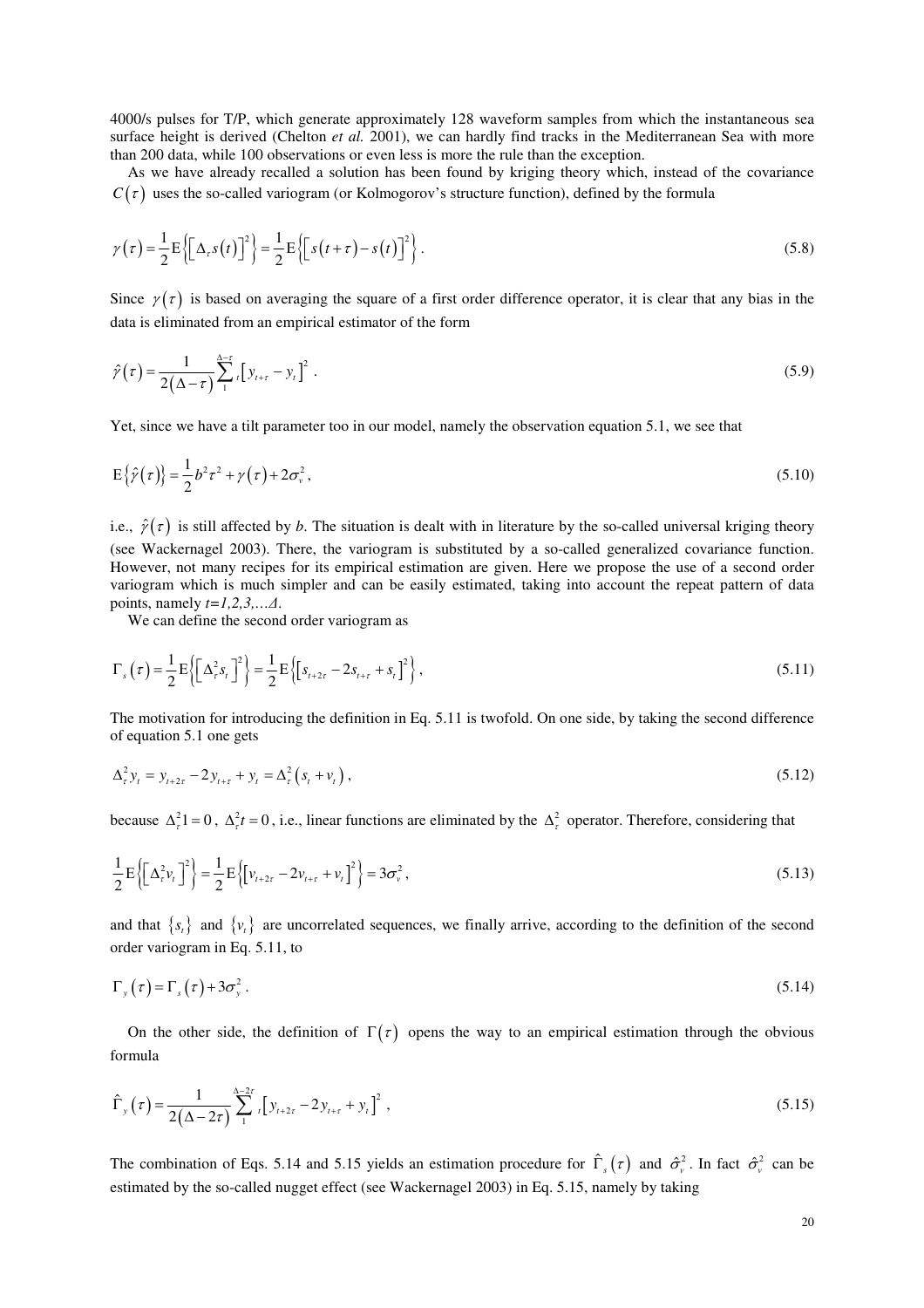$$
\hat{\sigma}_{\nu}^2 = \frac{1}{3} \hat{\Gamma}_{\nu} \left( 0^+ \right). \tag{5.16}
$$

Notice that in this relation  $\hat{\Gamma}_y(0^*)$  is not  $\hat{\Gamma}_y(0)$ , which is always zero, but represents the limit of  $\hat{\Gamma}_y(\tau)$  when  $\tau$  tends to zero from the right.

Subsequently we can put,

$$
\hat{\Gamma}_s(\tau) = \hat{\Gamma}_y(\tau) - 3\hat{\sigma}_y^2, (\tau > 0). \tag{5.17}
$$

We immediately note at this point that in principle  $\hat{\Gamma}_s(\tau)$  can be estimated for all  $\tau < \frac{\Delta}{2}$ , yet it is not advisable to go over  $\frac{4}{4}$  $\frac{\Delta}{\Delta}$  because beyond this limit the empirical estimator presented in Eq. 5.15 will not use anymore the central values of  $\{y_t\}$ , with an obvious loss of significance. This means in our context that we shall have a number of  $\hat{\Gamma}_s(\tau)$  varying between and 20 and 40, which however should be enough to infer the theoretical shape of Γ<sub>s</sub>(*t*). In this respect, we observe that one could study the general theoretical properties of Γ(τ) to find the proper class of random signals that could be treated in this way. Yet, this is out of the scope of this paper, where we assume that the sequence  $\{s_t\}$  has a stationary covariance. In fact our aim is just to find a reliable estimator  $\hat{C}(\tau)$ , so that the algorithm of collocation with parameters could be applied. So the only thing we need is to develop the square in Eq. 5.11 to find

$$
\Gamma_s(\tau) = 3C(0) - 4C(\tau) + C(2\tau). \tag{5.18}
$$

An analogous reasoning for  $\{y_t\}$  Eq. 5.15 and the observation equation 5.1 gives

$$
\Gamma_{y}(\tau) = 3(C(0) + \sigma_{y}^{2}) - 4C(\tau) + C(2\tau).
$$
\n(5.19)

If we put  $\hat{\Gamma}_y(\tau)$  and  $\hat{\sigma}_y^2$  in Eq. 5.19 we can use this formula as a difference equation to estimate  $\hat{C}(\tau)$ .

Notice that in this way the use of Eq. 5.19 depends on the knowledge of *C(0)* too and of the values *C(2*τ*)* for large  $\tau$ . On the other hand if we assume, as we do, that  $C(\tau) \to 0$  for  $\tau \to \infty$ , we can reasonably take  $\hat{C}(\tau) = 0$ for  $\tau > \overline{\tau}$ , so that one can define all the  $\hat{C}(\tau)$  values for  $\tau \leq \overline{\tau}$ . The procedure will be illustrated in the next section by two examples, one with simulated observations and another employing sea surface height data from the exact repeat mission of TOPEX/Poseidon. It seems interesting too to note that Eq. 5.19 can be expressed in terms of the ordinary variogram. In fact, revealing that  $\gamma_y(\tau) = \sigma_y^2 + C(0) - C(\tau) = \sigma_y^2 + \gamma(\tau)$ , it is easy to verify that Eq. 5.19 translates into

$$
\Gamma_{y}(\tau) = 4\gamma(\tau) - \gamma(2\tau),\tag{5.20}
$$

which could also be used to derive an empirical estimator of  $\gamma(\tau)$ . In fact, assuming that beyond a value  $\bar{\tau}$ ,  $\gamma(\tau)$ becomes constant, then Eq. 5.20 tells us that  $\Gamma_{v}(\tau) = 3\gamma(\tau)$ ,  $\forall \tau > \overline{\tau}$ . Then we can enter into the interval  $\tau < \overline{\tau}$ and inserting from  $\hat{y}(2\tau) = \Gamma(\overline{\tau})$  for  $2\tau > \overline{\tau}$  we can finally get

$$
\hat{\gamma}(\tau) = \frac{1}{4} \Big[ \Gamma(\tau) + \hat{\gamma}(2\tau) \Big],\tag{5.21}
$$

for  $\tau = \overline{\tau} - 1, \overline{\tau} - 2, \overline{\tau} - 3, \dots$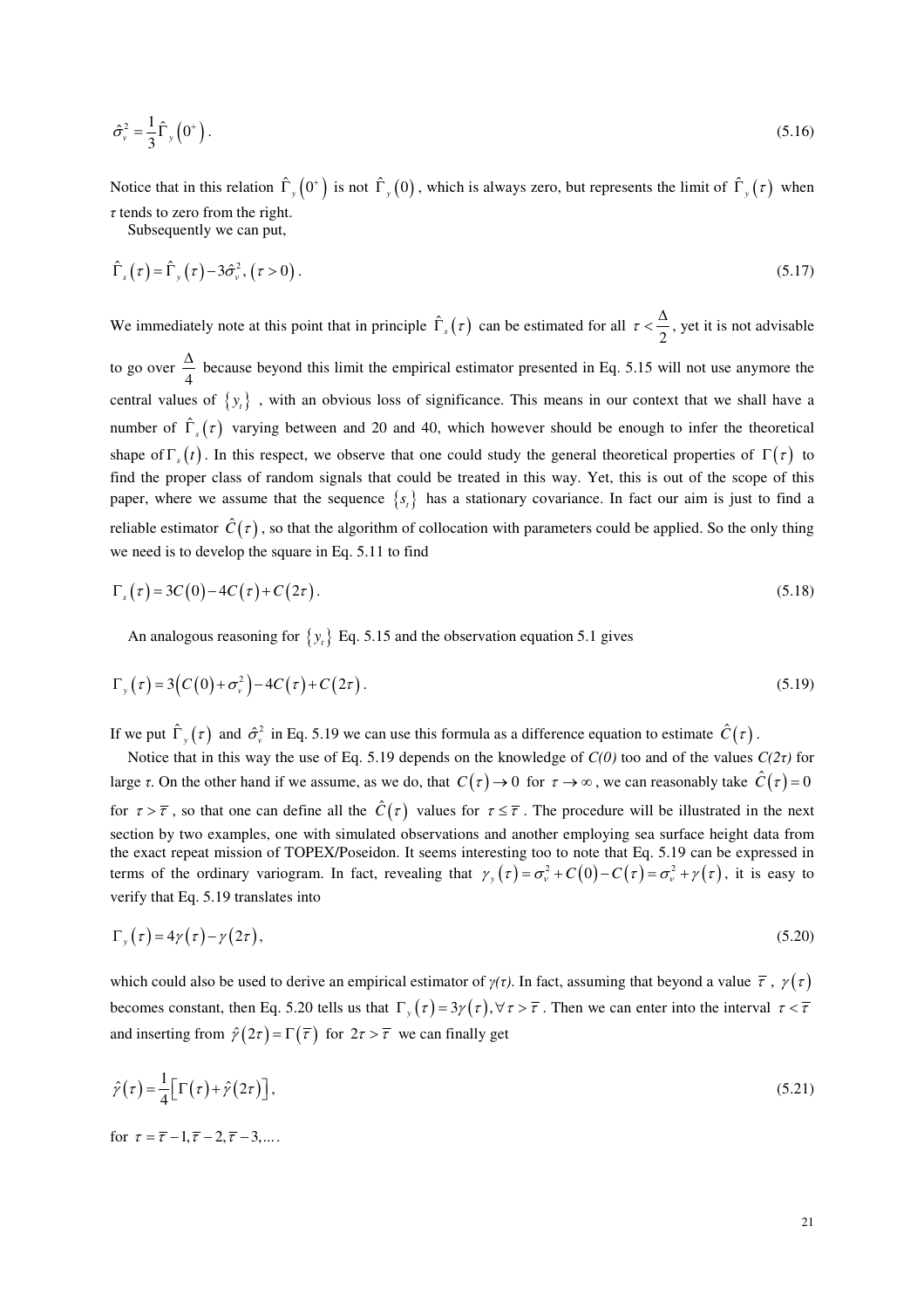#### **6 Numerical examples**

In this section we want to demonstrate the feasibility of the proposal presented in §5. For this purpose we first present two simulation examples which are treated according to slightly different approaches and which allow to assess the signal prediction error along the previous lines. In the first case the simulated track carries 400 data, in the second case only 100 data, therefore it gets closer to the short altimetric tracks found throughout the Mediterranean Sea. In both cases the numerical procedure followed has been the same, changing only the dimension of the sample.

The simulated model follows Eq. 5.1 and in particular we had adopted the following:

| Linear trend: | a=0.200; b=0.001; t=1, 2, 3, , $\Delta$ ; $\Delta$ =400 or $\Delta$ =100.                                          |  |
|---------------|--------------------------------------------------------------------------------------------------------------------|--|
| Signal:       | realization of length $\Delta$ from the stationary covariance $C(\tau) = C_{e}e^{\tau}$ ; $\tau = 0,1,2,,\Delta$ ; |  |
|               | $C_0 = 0.0200$ ; T=25.                                                                                             |  |
| Noise:        | Gaussian with zero average and $\sigma_v = 0.03$ .                                                                 |  |

Numbers are expressed in meters for the observations and seconds for times. So the trend goes from 20 cm up to 60 cm when ∆=400 and up to 30 cm when ∆=100; the signal has a standard deviation value of 14 cm and the noise of 3 cm.

Note that the mean correlation time *T* is quite long; we have chosen such a high value on purpose because this produces almost deterministic waves in the data and a possible sensible linear pseudo-trend, though the theoretical average of *s<sup>t</sup>* is zero. This is particularly evident in the sample of 400 data, where a pseudo-bias of 15 cm (at epoch  $t=0$ ) and a pseudo-tilt of -0.06 cms<sup>-1</sup> are present (see Figure 5). Indeed this is not always like that, for instance such an effect is much less pronounced for the sample of 100 data (see Figure 6). Yet it happens many times, according to our simulations, so we wanted to consider such an effect in one of the presented cases.



**Figure 5:** Simulated signal (400 values) in dotted line, pseudo-linear trend in continuous line.

Now we come to the analyses performed. For each of the two samples four results have been derived that we shall call *cov1*, *cov2*, *var1*, *var2* specifically:

*cov1*: bias and tilt are estimated by least squares, with a covariance matrix proportional to the identity; from the residuals an empirical covariance is estimated making it possible to calculate  $\hat{C}_o$ ,  $\hat{T}$ ,  $\hat{\sigma}_y^2$ ; this is done by first identifying the model and then fitting empirical values by a simple, i.e., unweighted least squares; finally from the residuals and the empirical covariance function a prediction of the signal,  $\hat{s}_t$ , is performed and the mean square prediction error is estimated from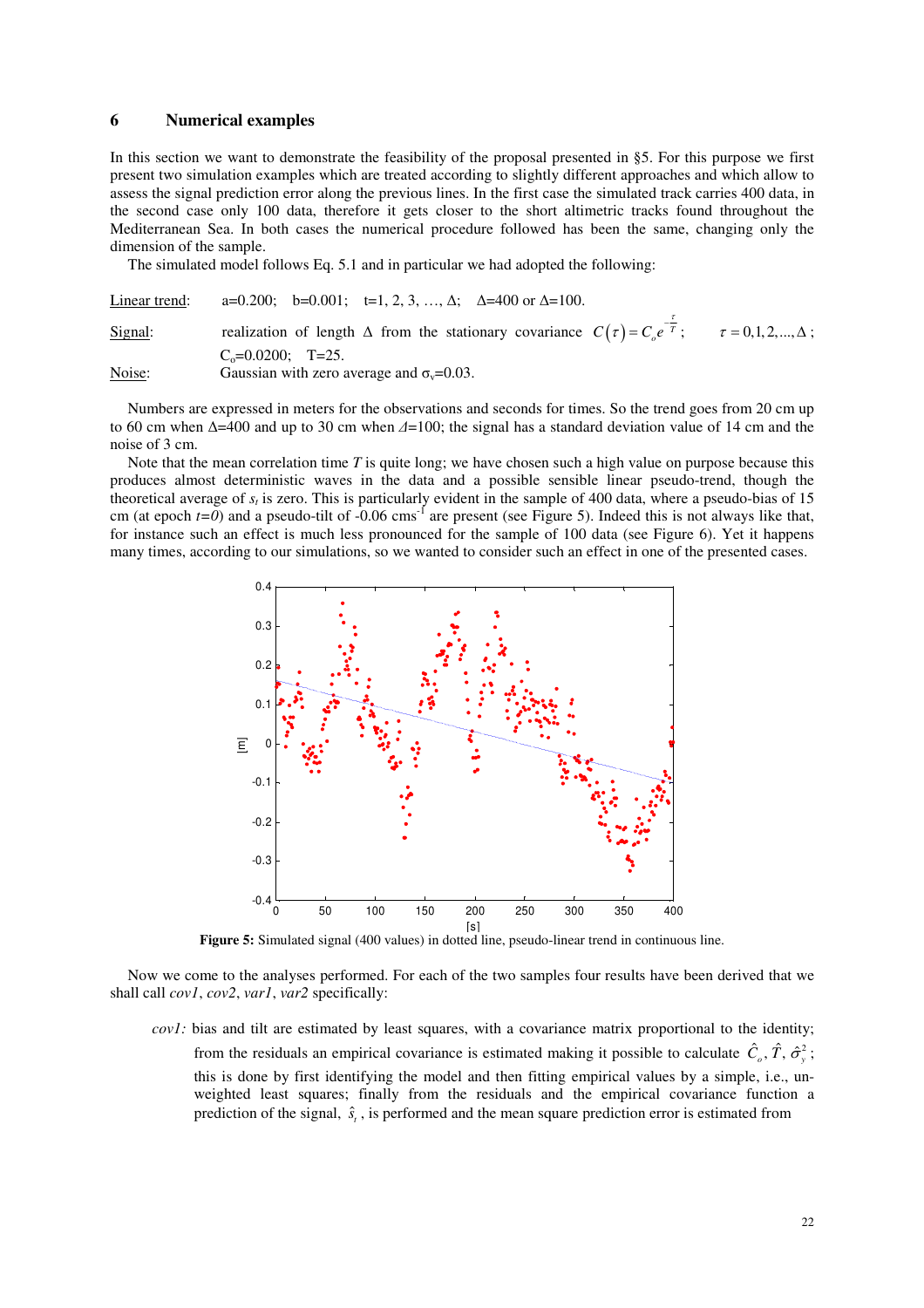

[s] **Figure 6:** Simulated signal (100 values) in dotted line, pseudo-linear trend in continuous line.

*cov2:* is an attempt of refining *cov1* in the sense that the covariance estimated in *cov1* is now used to produce a, hopefully, better bias an tilt and then the whole estimation procedure is repeated. *var1*: in this case, the second order empirical variogram  $\hat{\Gamma}(\tau)$  is estimated from Eq. 5.15,

$$
\hat{\Gamma}_{y}(\tau) = \frac{1}{2(\Delta - 2\tau)} \sum_{1}^{\Delta - 2\tau} \left[ y_{t+2\tau} - 2y_{t+\tau} + y_{t} \right]^{2}, \qquad (5.23)
$$

then an empirical covariance function  $\hat{C}(\tau)$  is estimated by substituting Eq. 5.19 in Eq. 6.2, namely

$$
\hat{C}(\tau) = \frac{3}{4} \left( C(0) + \sigma_v^2 \right) + \frac{1}{4} C(2\tau) - \frac{1}{4} \hat{\Gamma}(\tau). \tag{5.24}
$$

Eq. 5.24 is initialised by considering  $\hat{C}(2\tau) = 0$  above a threshold  $\bar{\tau}$  and by using an estimate of  $C(0) + \sigma_v^2$  as the mean quadratic value of the residuals of a simple linear regression as in *cov1*; from the empirical covariance function we then derive a positive definite model by interpolating the empirical values with a parametric family and estimating the parameters via a simple least squares;

*var2*: in this case we use Eq. 5.19 with the empirical estimates  $\hat{\Gamma}(\tau)$ , as an observation equation for some theoretical covariance family,  $C_o G(\tau, \theta)$ , and estimate the parameters  $C_o$ ,  $\theta$  by simple least squares; in order to clarify the above, in our case we put

$$
\hat{\Gamma}(\tau) = A - C_o \left[ 4e^{-\frac{\tau}{T}} - e^{-\frac{2\tau}{T}} \right] + y_{\tau},\tag{5.25}
$$

and we linearize and solve for the parameters *A*, *Co, T* considering that the estimated quantities have to fulfil the constrain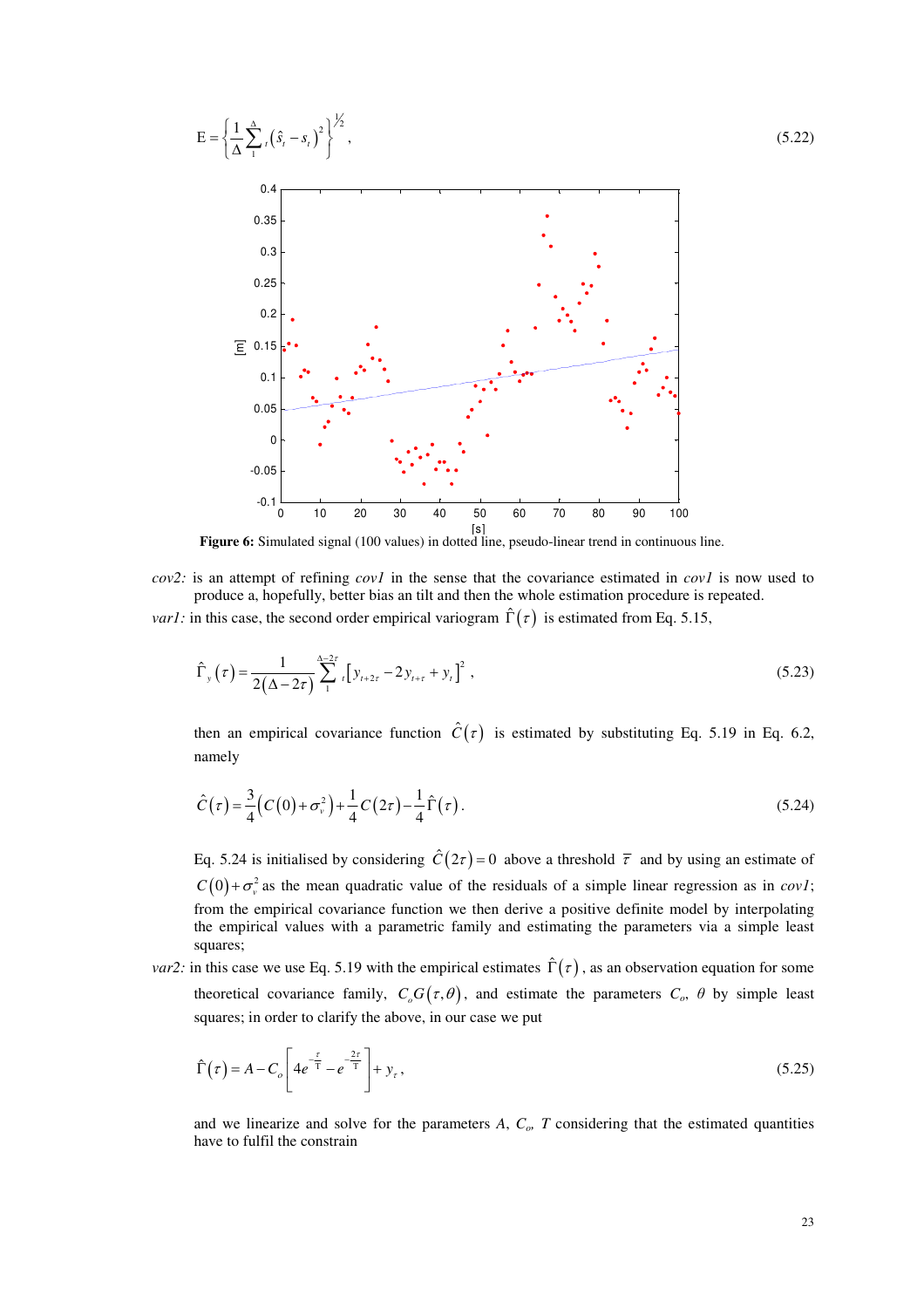$$
\frac{1}{3}\hat{A} - \hat{C}_o > 0, \tag{5.26}
$$

because we can then put

$$
\hat{\sigma}_v^2 = \frac{1}{3} A - \hat{C}_o \,. \tag{5.27}
$$

The results of our small simulation examples are summarized in the Tables 1 and 2 listed below.

**Table 1.** Results of interpolation and filtering for the sample with ∆=400 (first line presents theoretical values; units in parentheses).

|             | a(m)   | $b$ (ms <sup>-1</sup> ) | $\sigma_{\rm c}^{2}$ (m <sup>2</sup> ) | $C_{0}$ (m <sup>2</sup> ) | T(s)    | E(m)   |
|-------------|--------|-------------------------|----------------------------------------|---------------------------|---------|--------|
| theoretical | 0.2000 | 0.0010                  | 0.0009                                 | 0.0200                    | 25,0000 |        |
| covl        | 0.3633 | 0.0003                  | 0.0012                                 | 0.0176                    | 24.6175 | 0.4770 |
| cov2        | 0.3524 | 0.0004                  | 0.0000                                 | 0.0175                    | 17.4829 | 0.0734 |
| varl        | 0.3521 | 0.0004                  | 0.0012                                 | 0.0175                    | 25.6800 | 0.0706 |
| var2        | 0.3517 | 0.0004                  | 0.0015                                 | 0.0183                    | 27.6033 | 0.0706 |

**Table 2.** Results of interpolation and filtering for the sample with ∆=100 (first line presents theoretical values; units in parentheses).

|             | a(m)   | $b$ (ms <sup>-1</sup> ) | $\sigma_v^2$ (m <sup>2</sup> ) | $C_{\alpha}$ (m <sup>2</sup> ) | T(s)    | E(m)   |
|-------------|--------|-------------------------|--------------------------------|--------------------------------|---------|--------|
| theoretical | 0.2000 | 0.0010                  | 0.0009                         | 0.0200                         | 25,0000 |        |
| cov1        | 0.2532 | 0.0019                  | 0.0001                         | 0.0123                         | 9.6834  | 0.0377 |
| cov2        | 0.2846 | 0.0014                  | 0.0000                         | 0.0109                         | 2.0531  | 0.0301 |
| varl        | 0.2855 | 0.0013                  | 0.0005                         | 0.0119                         | 10.1516 | 0.0277 |
| var2        | 0.2953 | 0.0012                  | 0.0017                         | 0.0205                         | 14.5654 | 0.0217 |

These two examples are typical, as for the results, of a number of trials performed and allow us to draw some conclusions:

- (i) The poor performance, for all methods, in estimating the trend  $a+bt$  is due to the presence of pseudo-biases and pseudo-tilts in the sampled signals as it can be seen in Fig. 5, for ∆=400, and Fig. 6, for  $\Delta$ =100; in particular the phenomenon is quite relevant for the case of  $\Delta$ =400 (Fig. 5) and this is also the reason why the value of  $E$  in this case is quite large.
- (ii) The second step of collocation (*cov2*) does not always lead to an improvement over *cov1*.
- (iii) The filtering through a step of estimation of the second order variogram is generally better that the first two methods.
- (iv) The direct estimation of the covariance structure from  $\hat{\Gamma}(\tau)$ , i.e., (*var2*) gives generally the best results in terms of signal prediction.

Notice that the first comment in the above list justifies for a further important remark: the correct formulas for the estimation of the prediction error of the signal is the one derived from collocation theory with parameters (recalled in §2) and not the one coming from the application of standard formulas of collocation without parameters, because in the last case the influence of the estimation error of the parameters is not accounted for. In the present context it means that the covariance matrix of the error of the predicted signals  $\hat{s}$  is:

$$
C_{ee} = C_{\hat{s}\hat{s}} - C_{\hat{s}\hat{s}} \left[ C_{yy}^{-1} - C_{yy}^{-1} A N^{-1} A^T C_{yy}^{-1} \right] C_{s\hat{s}},
$$
\n(5.28)

where  $C_w = C_{w} + C_w$  and *A* is the design matrix of the linear regression. As we see, Eq. 6.7 has an additional term with respect to the simple formula  $\mathbf{C}_{ee} = \mathbf{C}_{\hat{s}\hat{s}} - \mathbf{C}_{\hat{s}\hat{s}} \mathbf{C}_{yy}^{-1} \mathbf{C}_{s\hat{s}}$ , and it is precisely this term that describes the influence of the error in the regression parameters.

Finally, we have analyzed as an example a true track (track no. 9 in Fig. 7) from the TOPEX/Poseidon mission in the Mediterranean Sea, which bears 131 observations of the sea surface height (see Fig. 8). The data have been first compared with a geoid profile derived from the GPM98 (Wenzel 1999) geopotential model,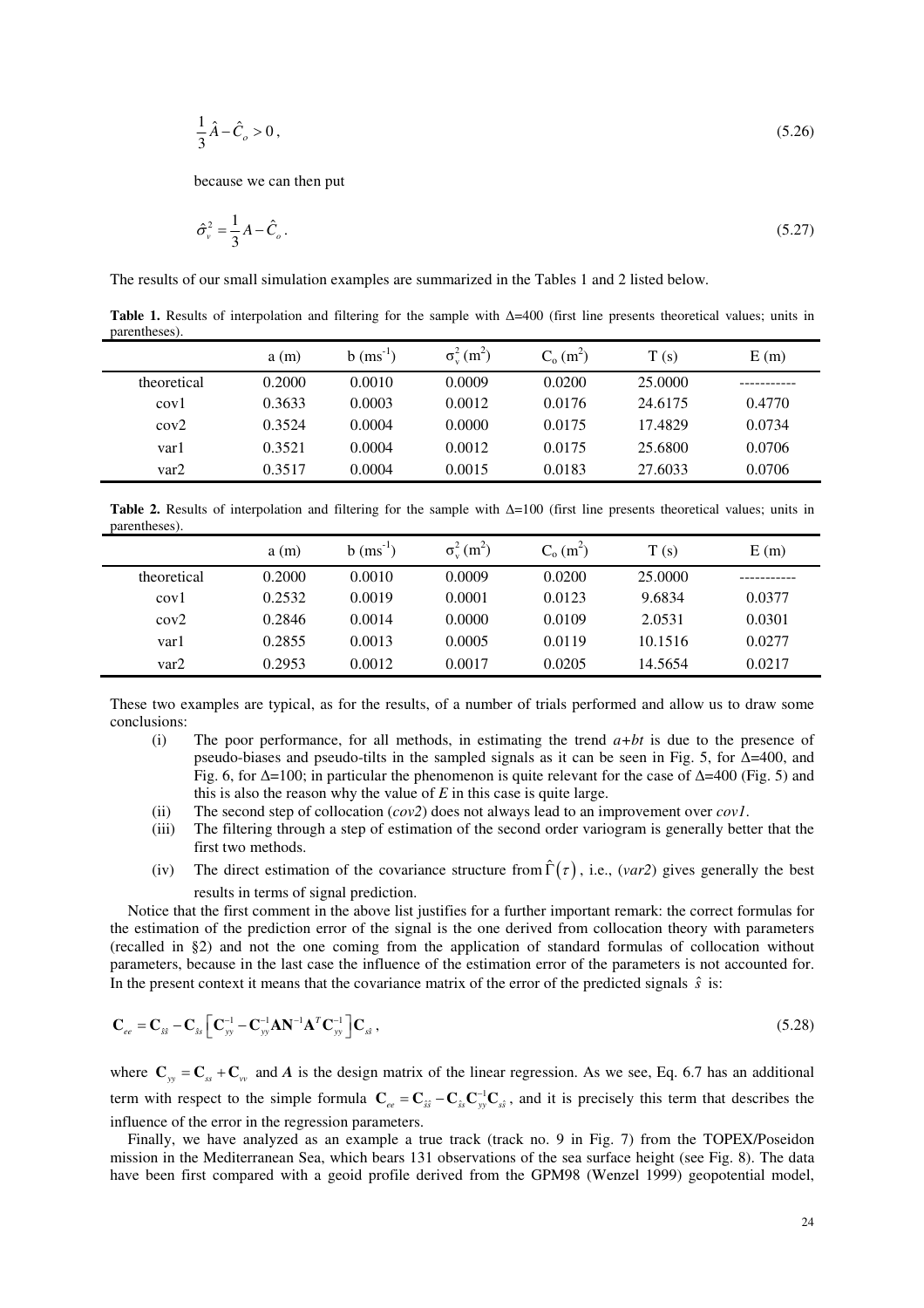tailored to the European-Mediterranean area, in order to leave into signal *s<sup>t</sup>* only a small residual geoid, plus trend and SST. Then the trend (i.e., *a* and *b*) and the covariance have been estimated once with the *cov1* approach and a second time with the *var2* approach. After a first glance to the empirical covariance, we have decided to use the same exponential model as in the two simulation examples. The results are presented in Table 3, where similar symbols as in Tables 1 and 2 have been used.



**Figure 7:** TOPEX/Poseidon tracks in the western part of the Mediterranean Sea (red circle denotes track no.9).

| <b>Table 3.</b> Trend and covariance of the sea surface topography for a T/P track. |        |                         |                                        |                                |           |  |
|-------------------------------------------------------------------------------------|--------|-------------------------|----------------------------------------|--------------------------------|-----------|--|
|                                                                                     | a(m)   | $b$ (ms <sup>-1</sup> ) | $\sigma_{\rm c}^{2}$ (m <sup>2</sup> ) | $C_{\alpha}$ (m <sup>2</sup> ) | T(s)      |  |
| covl                                                                                | 0.3607 | $-0.0071$               | 0.0068                                 | 0.1202                         | 15.578285 |  |
| var2                                                                                | 0.5802 | $-0.0106$               | 0.0015                                 | 0.0612                         | 16.045754 |  |

Naturally in this case we cannot say what is the truth and therefore we cannot decide which solution is better. Yet, we see first of all that the two estimates of  $(a,b)$  are significantly different; moreover, the model  $cov1$  with its 34 cm of signal and 8 cm of noise seems to be slightly less realistic than *var2*, with 24 cm of signal and 4 cm of noise. This agrees as well with the conclusions drawn from the simulation examples. In addition, a collocation solution along the track, performed with the sole target of filtering the noise, gives in the two cases the results shown in Fig. 9. As one can see, while the solution *cov1* has still a significant systematic error left in the residuals, the solution *var2* can follow very well the relevant features of the signal *s<sup>t</sup>* .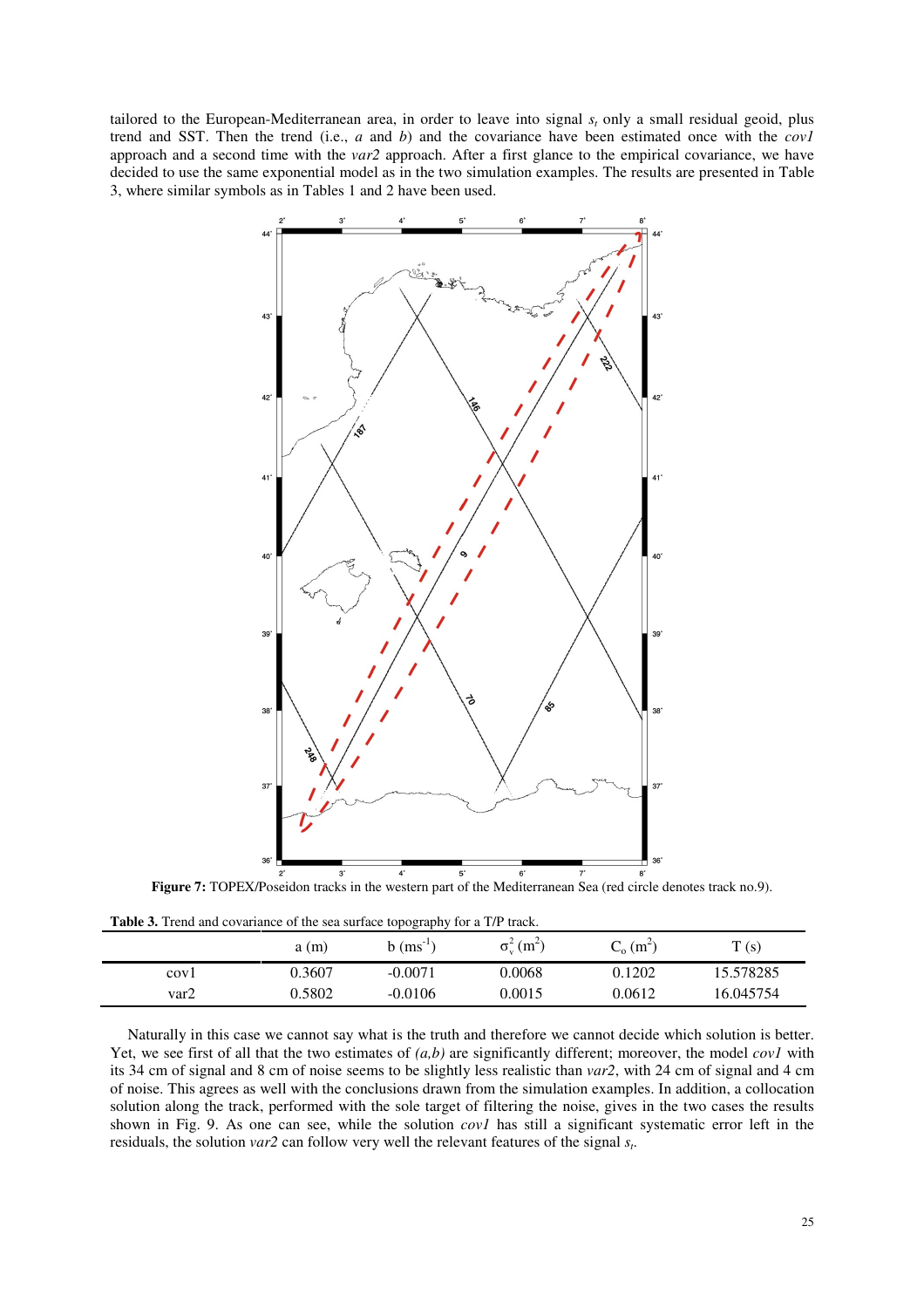

**Figure 8:** TOPEX/Poseidon track no. 9 sea surface heights (dotted line) and GPM98 geoid heights (solid line).



**Figure 9:** Observed signal (crosses), *cov1* filtered signal (dashed line), *var2* filtered signal (solid line).

# **7 Conclusions**

A detailed review of the principles, observation and estimation equations of least-squares collocation have been presented in heterogeneous data combination schemes. An analytic description of all auto- and cross-covariance functions has been given for the combination of gravity anomalies, altimetric geoid heights, and GOCE observations of the potential and of its second order derivatives. Moreover, the spectral domain FFT-based method of Multiple Input Multiple Output System Theory has been presented with a detailed example for the combination of the aforementioned functionals of the Earth's gravity field towards the determination of geoid heights. Apart from the covariances of the input data described analytic models for the determination of the covariances of the quasi-stationary and time-varying sea surface topography have been reviewed. The main goal was to present a comprehensive and complete, from all points of view, picture of the application of LSC in the study of the Earth's gravity field and the advantage of using geodetic data and methods in the determination of oceanographic quantities like the geostrophic velocities. This is of special importance in view of the forthcoming launch of the GOCE mission in 2008.

From the results presented in the combination tests with simulated GOCE data, some important conclusions can be drawn: a) the first one is that in all cases the geoid prediction is drastically improved when all the heterogeneous data are implemented in the solution. It has been that heterogeneous data give much better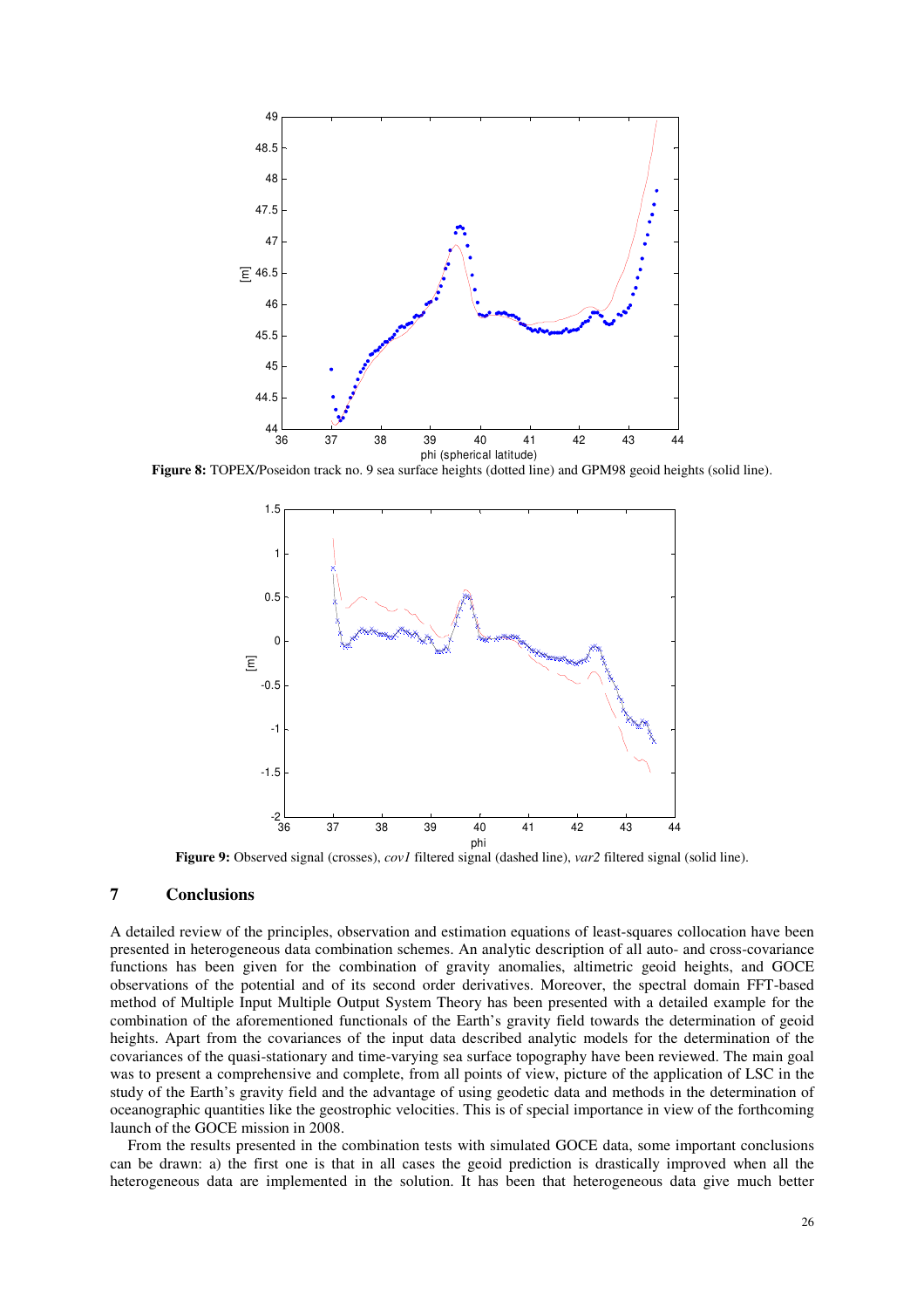solutions than single-data type; b) what is also of utmost importance is the fact that well fitted local covariance functions need to be determined to describe the local statistical characteristics. Even in neighbouring cells in the test area, with different characteristics and mixture of land and sea, the statistical properties of the gravity field varied significantly; c) long-wavelength errors coming from both gravity anomalies on land and altimetric geoid heights at sea are reduced in all cases when GOCE data are used in a LSC solution. This is a very important fact, since it allows to separate the geoid and the MDT signal in marine areas and to remove orbital errors from altimetric SSHs. The geoid and MDT signals dominate an overlapping band of the gravity field spectrum so filtering and stacking of SSH data cannot separate them. Moreover, orbital errors in altimetric observations, which have a long wavelength signature, cannot be completely removed with crossover adjustment. Therefore, the addition of GOCE data will improve geoid modelling and gravity field approximation in general over both marine and land areas by identifying and consequently correcting long-wavelength errors; d) computations from gravity anomalies aided by GOCE data give an improvement in geoid estimates, since gravity anomalies are not really sensitive to low degrees, while GOCE data provide valuable information in this band of the gravity field spectrum. From the geoid cumulative degree variances, it is evident that they contained signal at low as well as at high degrees. So, when dealing with altimetric data, that , after a pre-processing still contain orbital errors, MDT inaccuracies, tidal errors etc, the information coming from GOCE observables is of great importance to identify and remove the aforementioned effects.

 Finally, from the newly proposed application of second order kriging and the results of the simulation performed, some further important conclusions can be drawn: a) the poor performance of all methods, in estimating the trend *a+bt* in short arcs is due to the presence of pseudo-biases and pseudo-tilts in the sampled signals as it can was seen from Figures 5 and 6. This leads to the conclusion that the correct formulas for the estimation of the prediction error of the signal are those derived from collocation theory with parameters instead of those coming from the application of standard formulas of collocation without parameters, because in the last case the influence of the estimation error of the parameters is not accounted for; b) the second step of collocation (*cov2*) does not always lead to a sensible improvement over *cov1*; c) filtering through a step of estimation of the second order variogram is generally better that applying the first two methods; d) the direct estimation of the

covariance structure from  $\hat{\Gamma}(\tau)$  (*var2*) gives generally the best results in terms of signal prediction. In the tests

with the real T/P SSHs in the Mediterranean Sea, two solutions have been determined, i.e., one with the *cov1* and another with the *var2* model. The results with *var2*, with 24 cm of signal and 4 cm of noise can be regarded as more realistic compared to the model *cov1* with its 34 cm of signal and 8 cm of noise for the MDT. Finally, the *cov1* collocation solution along a real T/P track, performed with the sole target of filtering the noise, presents a significant systematic error in the residuals, while the solution with *var2* follows very well the relevant features of the stationary sea surface topography. Here lies the future direction of this work, which will be the comparison of the estimated  $\zeta^c$  and  $\delta\zeta$  both from LSC using the covariances and cross-covariances presented in §3 and the newly proposed second-order kriging approach.

## **ACKNOWLEDGEMENT**

This work was performed under ESA contract No. 18308/04/NL/NM (GOCE HPF) and in the frame of the 3rd Community Support Program (Opp. Supp. Progr. 2000 - 2006), Measure 4.3, Action 4.3.6, Sub-Action 4.3.6.1 (International Scientific and Technological Co-operation), bilateral cooperation between Greece and Italy. The authors wish to acknowledge the constructive suggestions and comments by D.N. Arabelos and C.C. Tscherning, which led to an improved version of the paper.

# **REFERENCES**

- Andritsanos, V.D., 2000. Optimum combination of terrestrial and satellite data with the use of spectral techniques for applications in geodesy and oceanography. *PhD dissertation, Aristotle University of Thessaloniki, Department of Geodesy and Surveying*, 2000.
- Andritsanos, V.D., Sideris M,G. & Tziavos, I.N., 2001. Quasi-stationery Sea Surface topography estimation by the multiple Input-Output method, *J. of Geodesy.*, **75**: 216-226.
- Andritsanos, V.D. & Tziavos, I.N., 2002. Estimation of gravity field parameters by a multiple input/output system, *Phys and Chem of the Eart*h, Part A **25**(1): 39-46.
- Arabelos, D.N., Forsberg, R. & Tscherning, C.C., 2007. On the a priori estimation of collocation error covariance functions: a feasibility study. *Geophys. J. Int.*, **170**(2), 527-533. doi:10.1111/j.1365- 246X.2007.03460.x
- Barzaghi, R., Maggi, A., Tselfes, N., Tsoulis, D., Tziavos, I.N. & Vergos G.S., 2007. Combination of gravimetry, altimetry and GOCE data for geoid determination in the mediterranean: Evaluation by simulation, acccepted to *Proc. of the IUGG XXIV General Assembly*, 02-13 July 2007, Perugia, Italy.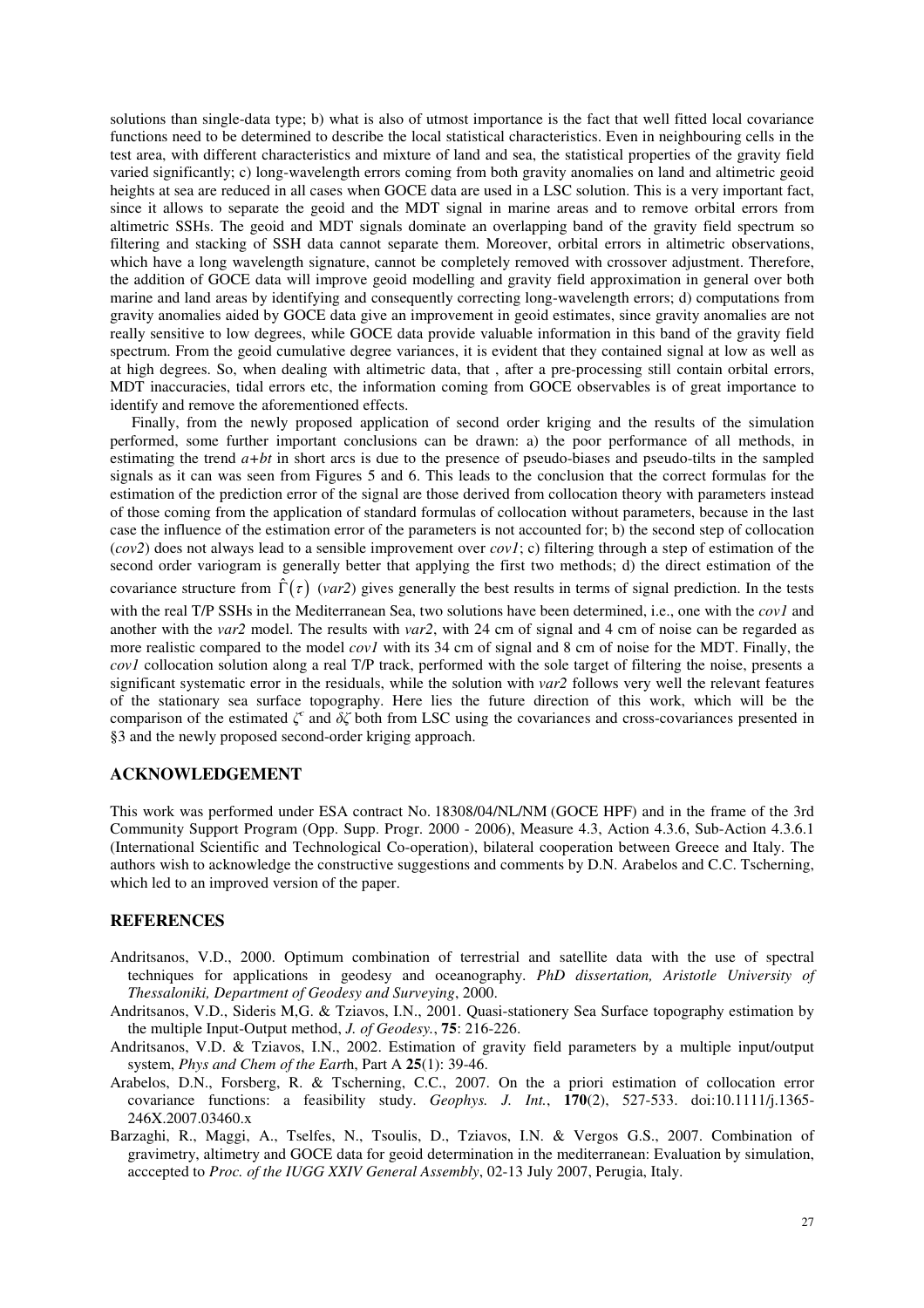- Barzaghi, R., Tselfes, N., Tziavos, I.N. & Vergos G.S., 2008. Geoid and high resolution sea surface topography modelling in the Mediterranean from gravimetry, altimetry and GOCE data: Evaluation by Simulation, submitted to J of Geod.
- Cazenave, A., Bonnefondb, P., Merciera, F., Dominha, K. & Toumazou, V., 2002. Sea level variations in the Mediterranean Sea and Black Sea from satellite altimetry and tide gauges, *Global Plan. Change*, **34**(1-2), 59- 86.
- Chelton, D.B., Ries, J.C., Haines, B.J., Fu, L.-L. & Callahan, P.S., 2001. Satellite altimetry, in: *Satellite Altimetry and Earth Sciences: A Handbook of Techniques and Applications*, International Geophysics Series, **69**, pp. 4-131, eds Fu, L.-L. & Cazenave, A., Academic Press, San Diego.
- Cressie, N., 1993. *Statistics for Spatial Data*, John Willey, New York.
- Eeg, J. & Krarup, T., 1975. Integrated Geodesy: Methoden und Verfahren der math, Physik, Band **13**, 77-124.
- Engelis, T., 1987. Spherical harmonics expansion of the Levitus Sea Surface Topography, *Reports of the Department of Geodetic Science*, **385**, The Ohio State University, Columbus, Ohio.
- Fenoglio, M.L., 2002. Long term sea level change in the Mediterranean Sea from multi-satellite altimetry and tide gauges, *Phys. Chem. Earth*, **27**, 1419-1431.
- Forsberg, R., Skourup, H., Andersen, O.B., Knudsen, P., Laxon, S.W., Ridout, A., Johannesen, J., Siegismund, F., Drange, H., Tscherning, C.C., Arabelos, D., Braun, A. & Renganathan, V., 2007. *Combination of Spaceborne, Airborne and In-Situ Gravity Measurements in Support of Arctic Sea Ice Thickness Mapping*, Danish National Space Institute Technical Report Series, 7, DNSC Copenhagen,
- Förste, Ch., Flechtner., F., Schmidt, R., König, R., Meyer, U., Stubenvoll, R., Rothacher, M., Barthelmes, F., Neumayer, H., Biancale, R., Bruinsma, S., Lemoine, J.M. & Loyer, S., 2007. Global mean gravity field models from combination of satellite mission and altimetry/gravimetry surface data, in *Proc. of the 3rd international GOCE user workshop*, 6-8 November 2006, Frascati, Italy.
- Hwang, C., Guo J.,Deng, X., Hsu, H.Y. & Liu, Y., 2006. Coastal gravity anomaly from retracked Geosat/GM altimetry: improvement, limitation and the role of airborne gravity data, *J. Geodesy*, **80**(4), 204-216, doi: 10.1007/s00190-062-0052-x.
- Heiskanen, W.A. & Moritz, H., 1967. *Physical Geodesy*, W.H. Freeman, San Francisco.
- Kingdon, R., Hwang, C., Hsiao, Y.-S. & Santos, M., 2008. Gravity Anomalies from Retracked ERS and Geosat Altimetry over the Great Lakes: Accuracy Assessment and Problems, *Terr. Atmos. Ocean. Sci.* **19**(1-2): 93- 101.
- Knudsen, P., 1987. Estimation and modelling of the local empirical covariance function using gravity and satellite altimeter data, *Bull. Geod.*, **61**, 145-160.
- Knudsen, P., 1991. Simultaneous estimation of the gravity field and sea surface topography from satellite altimeter data by least-squares collocation, *Geophys. J. Inter*., **104**(2), 307-317.
- Knudsen, P., 1992. Estimation of sea surface topography in the Norwegian sea using gravimetry and Geosat altimetry, *Bull. Géod.,* **66**, 27-40.
- Knudsen, P., 1993. Integration of gravity and altimeter data by optimal estimation techniques, in: *Satellite Altimetry for Geodesy and Oceanography*, Lecture Notes in Earth Sciences, **50**, 453-466, eds Rummel, R. & Sansò, F., Springer-Verlag, Berlin Heidelberg.
- Knudsen, P., 2007. Integration of Altimetry and GOCE Geoid For Ocean Modeling: Results From The GOCINA Project, *in Proceedings of the 3rd International GOCE User Workshop*, ESA SP 627, 35-42, ed Fletcher, K., ESA Publications Division, ESTEC Noordwijk The Netherlands.
- Knudsen, P., Andersen, O.B. & Andersson, T.B., 2007a. Optimal filtering of mean dynamic topography models, *in Proceedings of the 3rd International GOCE User Workshop*, ESA SP 627, 277-284, ed Fletcher, K., ESA Publications Division, ESTEC Noordwijk The Netherlands.
- Knudsen, P., Andersen, O.B., Haines, K., Hipkins, M., Rio, H. & Johannesen, J., 2007b. Integration of Altimetry and GOCE Geoid for Ocean Modeling: Results from the GOCINA Project, in *Proceedings of the Envisat Symposium 2007*, ESA SP-636, eds Lacoste H. & Ouwehand, L., ESA Publications Division, ESTEC, Noordwijk, The Netherlands.
- Knudsen, P., Andersen, O.B., Forsberg, R., Föh, H.P., Olesen, A.V., Vest, A.L., Solheim, D., Omang, O.D., Hipkin, R., Hunegnaw, A., Haines, K., Bingham, R., Drecourt, J.P., Johannessen, J.A., Drange, H., Siegismund, F., Hernandez, F., Larnicol, G., Rio, M.H. & Schaeffer, P. (2006) *GOCINA – Geoid and Ocean Circulation in the North Atlantic*, Danish National Space Institute Technical Report Series, 5, DNSC Copenhagen,
- Knudsen, P. & Tscherning, C.C., 2006. Error Characteristics of dynamic topography models derived from altimetry and GOCE Gravimetry, in *International Association of Geodesy Symposia, 'Dynamic Planet 2005 - Monitoring and Understanding a Dynamic Planet with Geodetic and Oceanographic Tools'*, **130**, 11-16, eds Tregoning, P. & Rizos C., Springer-Verlag, Berlin Heidelberg.
- Larnicol, G., Le Traon, P.Y. & De Mey, P., 1995, Sea level variability in the Mediterranean Sea from two years of T/P data, *J. Geophys. Res.*, **100**(C4), 25163-25177.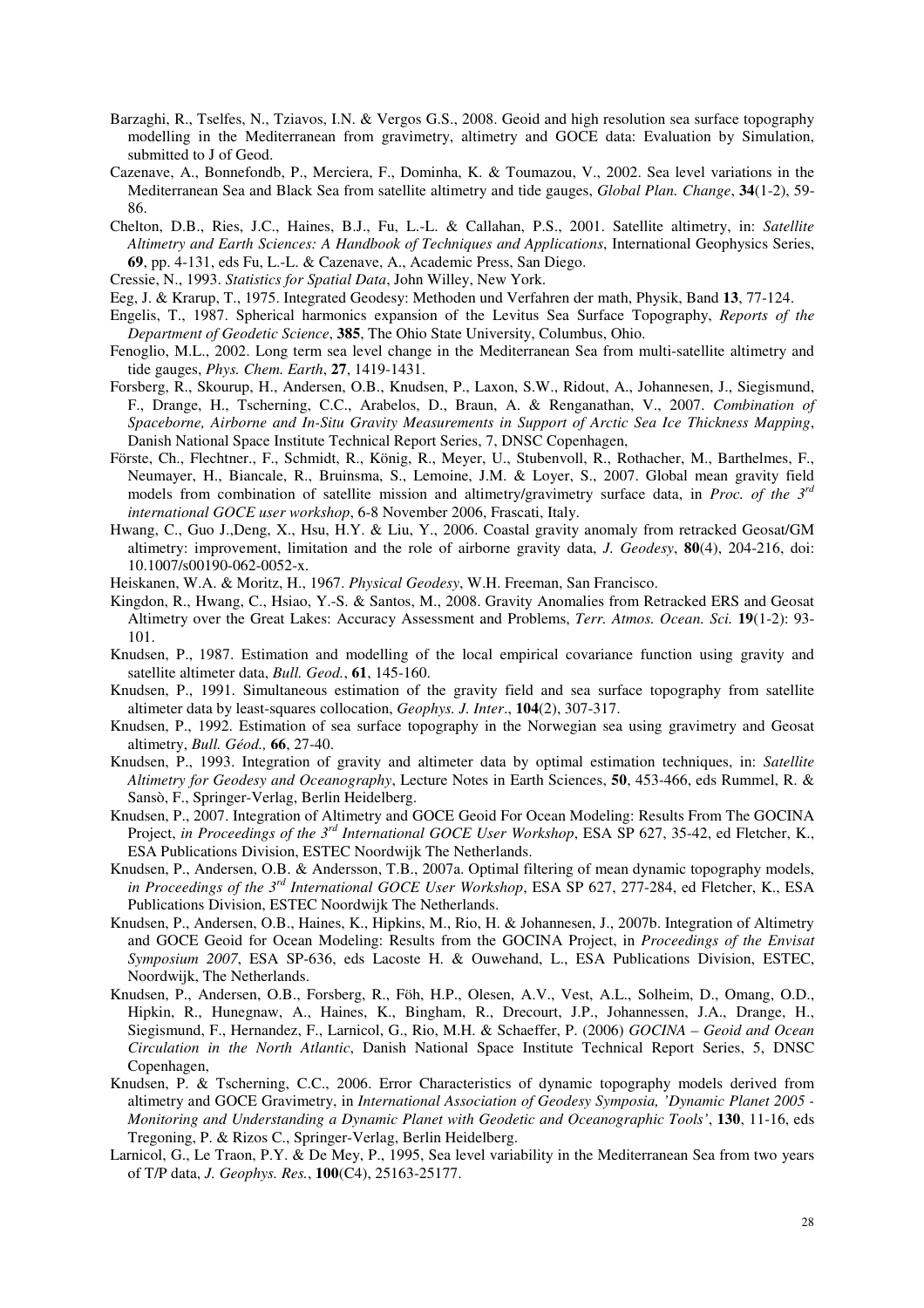- Le Traon, P.Y. & Ogor, F. (1998) ERS-1/2 orbit improvement using Topex/Poséidon: The 2 cm challenge, *J Geophys Res*, (**103**)C4, pp. 8045-8057.
- Le Traon, P.Y., Gaspar, P., Bouyssel, F. & Makhmara, H., 1995. Using TOPEX/POSEIDON data to enhance ERS-1 orbit, *J Atm Ocean Tech*, **12**, pp. 161-170.
- Lemoine, F.G., Kenyon, S.C., Factor, J.K., Trimmer, R.G., Pavlis, N.K., Chinn, D.S., Cox, C.M., Klosko, S.M., Luthcke, S.B., Torrence, M.H., Wang, Y.M., Williamson, R.G., Pavlis, E.C., Rapp, R.H. & Olson T.R., 1998. The development of the joint NASA GSFC and NIMA geopotential model EGM96, *NASA/TP-1998-206861*, Goddard Space Flight Center, Greenbelt, Maryland.
- Madsen, K.S., Høyer, J.L., and Tscherning, C.C., 2007. Near-coastal satellite altimetry: Sea surface height variability in the North Sea – Baltic Sea area, *Geophys. Res. Let.*, **34**, L14601, doi:10.1029/2007GL029965.
- Migliaccio, F., Reguzzoni, M. & Sansò, F., 2004. Space-wise approach to satellite gravity field determination in the presence of coloured noise, *J. of Geod.*, **78**, 304-313.
- Migliaccio, F., Reguzzoni, M. & Tselfes, N., 2006. GOCE: a full-gradient Solution in the Space-wise Approach. in *International Association of Geodesy Symposia, 'Dynamic Planet 2005 - Monitoring and Understanding a Dynamic Planet with Geodetic and Oceanographic Tools'*, vol. 130, pp. 383-390, eds Tregoning, P. & Rizos C., Springer-Verlag, Berlin Heidelberg.
- Migliaccio, F., Reguzzoni, M., Sansò, F., Tselfes, N., Tscherning, C.C. & Veicherts, M., 2007. The latest of the space-wise approach for GOCE data analysis, in *Proc. of the 3rd international GOCE user workshop*, 6-8 November 2006, Frascati, Italy.
- Migliaccio, F., Reguzzoni, M., Sansò, F. & Tselfes, N., (submitted). An error model for the GOCE space-wise solution by Monte Carlo methods. Submitted to *Proc. of the IUGG XXIV general assembly*, 02-13 July 2007, Perugia, Italy.
- Moritz, H., 1980. *Advanced Physical Geodesy*, Wichmann, Karlsruhe.
- Pail, R., 2003. GOCE Data Archiving and Processing Center (DAPC) Graz, *Graz University of Technology*, Austrian Space Agency.
- Pavlis, N.K., Holmes, S.A., Kenyon, S.C. & Factor, J.K., 2008. An Earth gravitational model to degree 2160: EGM2008, Presented at the *2008 General Assembly of the European Geosciences Union*, Vienna, Austria, April 13-18, 2008.
- Pond, S. & Pickard, G., 2000. *Introductory dynamical oceanography*, 2nd edition, Butterworth Heinemann.
- Reguzzoni, M., Sansό, F., and Venuti, G., 2005. The theory of general kriging, with applications to the determination of a local geoid, *Geophys. J. Int.*, **162(4)**, 303-314, doi: 10.1111/j.1365-246X.2005.02662.x.
- Rio, M.-H. & Hernandez F., 2004. A mean dynamic topography computed over the world ocean from altimetry, in-situ measurements and a geoid model, *J. of Geoph. Res.*, **109**(12), C12032, doi: 10.1029/2003JC002226.
- Rummel, R., Gruber, T. & Koop, R., 2004. High level processing facility for GOCE: Products and processing strategy, in *Proc. of 2nd International GOCE User Workshop.* Frascati, Italy, March 8-10 2004.
- Sansò, F., 1986. Statistical methods in physical geodesy, in: *Mathematical and numerical techniques in physical Geodesy*, Lecture Notes in Earth Sciences, **7**, 3-47, ed Sünkel, H., Springer-Verlag, Berlin Heidelberg.
- Sansò, F. & Sideris M.G., 1997. On the similarities and differences between systems theory and least-squares collocation in physical geodesy, *Boll. di Geod. e Scie. Aff.*, **2**, 174-206.
- Schrama, E.J.O., 1989. The role of orbit errors in processing of satellite altimeter data, *Netherlands Geodetic Commision. Publications on geodesy, New series*, **33**, Delft.
- Sideris, M.G., 1996. On the use of heterogeneous noisy data in spectral gravity field modeling methods, *J. of Geod*., **70**: 470-479.
- Sünkel, H., 2002. From Eötvös to mGal+, in: Final Report, ESA/ESTEC contract No. 14287/00/NL/DC, GOCE Study Report, ed. Sünkel H.
- Tscherning, C.C. & Rapp, R.H., 1974. Closed covariance expressions for gravity anomalies, geoid undulations, and deflections of the vertical implied by anomaly degree-variance models, *Reports of the Department of Geodetic Science*, **208**, The Ohio State University, Columbus, Ohio.
- Tscherning, C.C., 1977. A note on the choice of norm when using collocation for the computation of approximation to the anomalous potential, *Bull. Geod.*, **5**1, 137-147.
- Tscherning, C.C., 1986. Functional methods for gravity field approximation, in: *Mathematical and numerical techniques in physical Geodesy*, Lecture Notes in Earth Sciences, **7**, pp. 3-47, ed Sünkel, H., Springer-Verlag, Berlin Heidelberg.
- Tscherning, C.C., 1993. Computation of Covariances of Derivatives of the Anomalous Gravity Potential in a Rotated Reference Frame, *Manuscr. Geod.*, **18**, 115-123.
- Tziavos, I.N., Sideris, M.G. & Forsberg, R., 1998a. Combined satellite altimetry and shipborne gravimetry data processing, *Mar. Geod.*, **21**, 299-317.
- Tziavos, I.N., Forsberg, R. & Sideris, M.G., 1998b. Marine gravity field modeling using shipborne and geodetic missions altimetry data, *Geomatics Res Australasia*, **69**, 1-18.